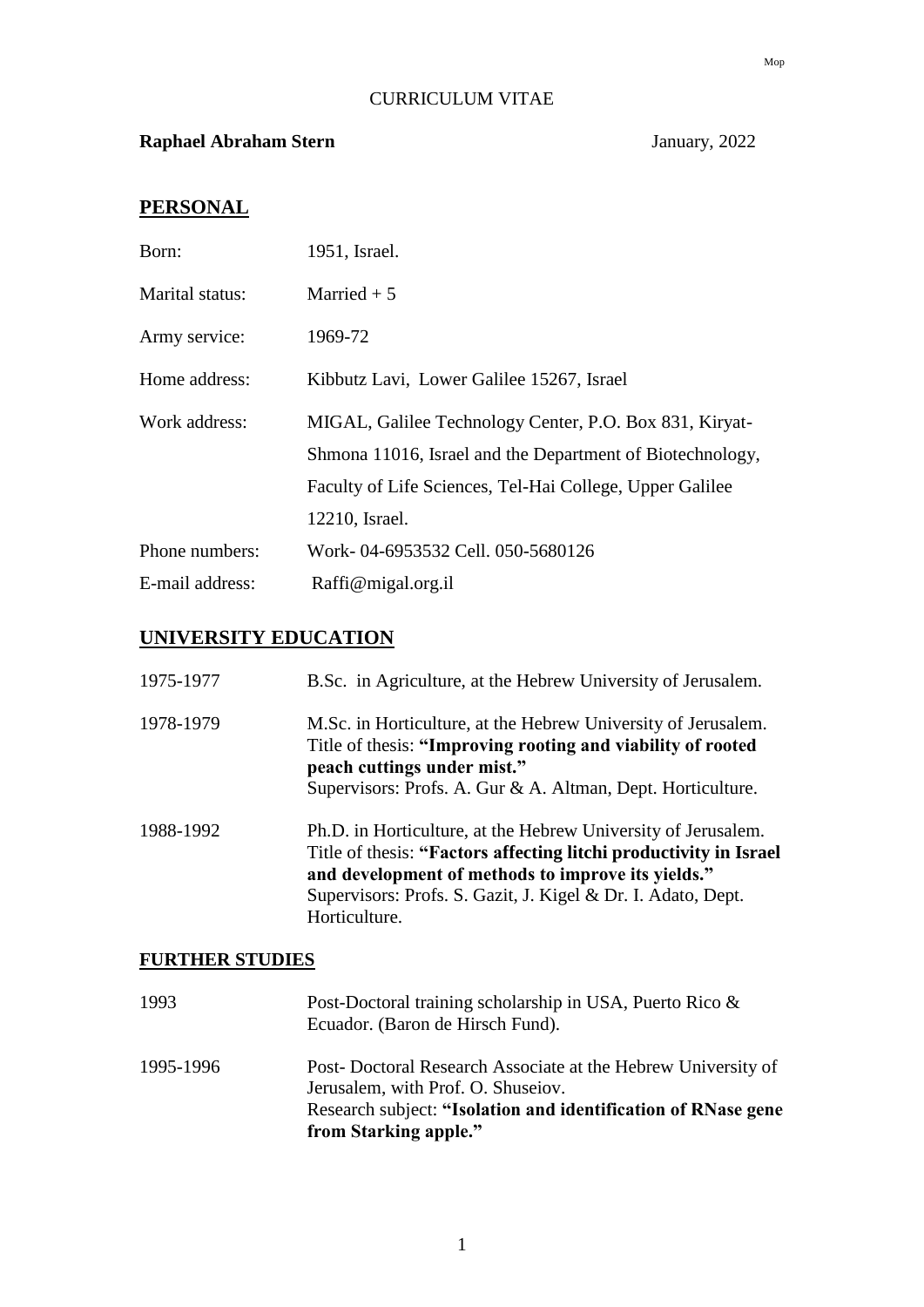# **POSITIONS HELD AND ACADEMIC STATUS**

| 1972-1979    | Horticulturist in Kibbutz Lavi orchards.                             |
|--------------|----------------------------------------------------------------------|
| 1979-1987    | Manager of the Kibbutz Lavi orchards (avocado, pears, olives,        |
|              | litchi and grapes), and participated in experimental projects        |
|              | with researchers from the Volcani Center, ARO, on plant              |
|              | protection, dormancy break, olive harvesting machinery,              |
|              | irrigation, fertilization and pruning.                               |
| 1982-2000    | Established and managed experimental plots of mango, litchi          |
|              | macadamia and fejoa at Kibbutz Lavi together with the                |
|              | Horticultural Department of Volcani Center (ARO).                    |
| 1982-1992    | Member in the Regional Boards for Pear and Avocado.                  |
| 1984-1994    | Member in the National Board for Pears.                              |
| 1989-1998    | Member in the National Litchi Board, as expert on litchi.            |
| 1997-2004    | Member in a steering committee for Matityahu Research                |
|              | Station, Nomination by the Volcani Center (ARO).                     |
| 1998-2001    | Member of scientific management in the Bureau of Chief               |
|              | Scientist in the Ministry of Agriculture for litchi and mango.       |
| 2000-2006    | Member of scientific management in the Bureau of Chief               |
|              | Scientist in the Ministry of Agriculture for Israeli biblical fruits |
|              | (grape, fig, olive, pomegranate, date and almond).                   |
| 1988-1992    | Research Assistant in the Department of Horticulture of the          |
|              | Faculty of Agriculture in Rehovot.                                   |
| 1993         | Scientist at MIGAL (Grade C)                                         |
| 1993 to date | Regional Researcher (deciduous and litchi) for north of Israel       |
|              | at MIGAL and Northern R&D.                                           |
| 2000-2004    | Senior Scientist (Grade B) at MIGAL [Senior lecturer]                |
| 2004-2008    | Associate Principal Scientist (Grade A) at MIGAL [Associate Prof.]   |
| 2008 to date | Principal Scientist (Grade A+) at MIGAL [Professor]                  |
| 2008 to date | Member of Scientific Management in the Bureau of chief               |
|              | scientist in the Ministry of Agriculture for "Global Worming".       |
| 2008-2010    | Member of Scientific Management in the Bureau of chief               |
|              | scientist in the Ministry of Agriculture for "Colony Collapse"       |
|              | Disorder" (CCD).                                                     |

Mop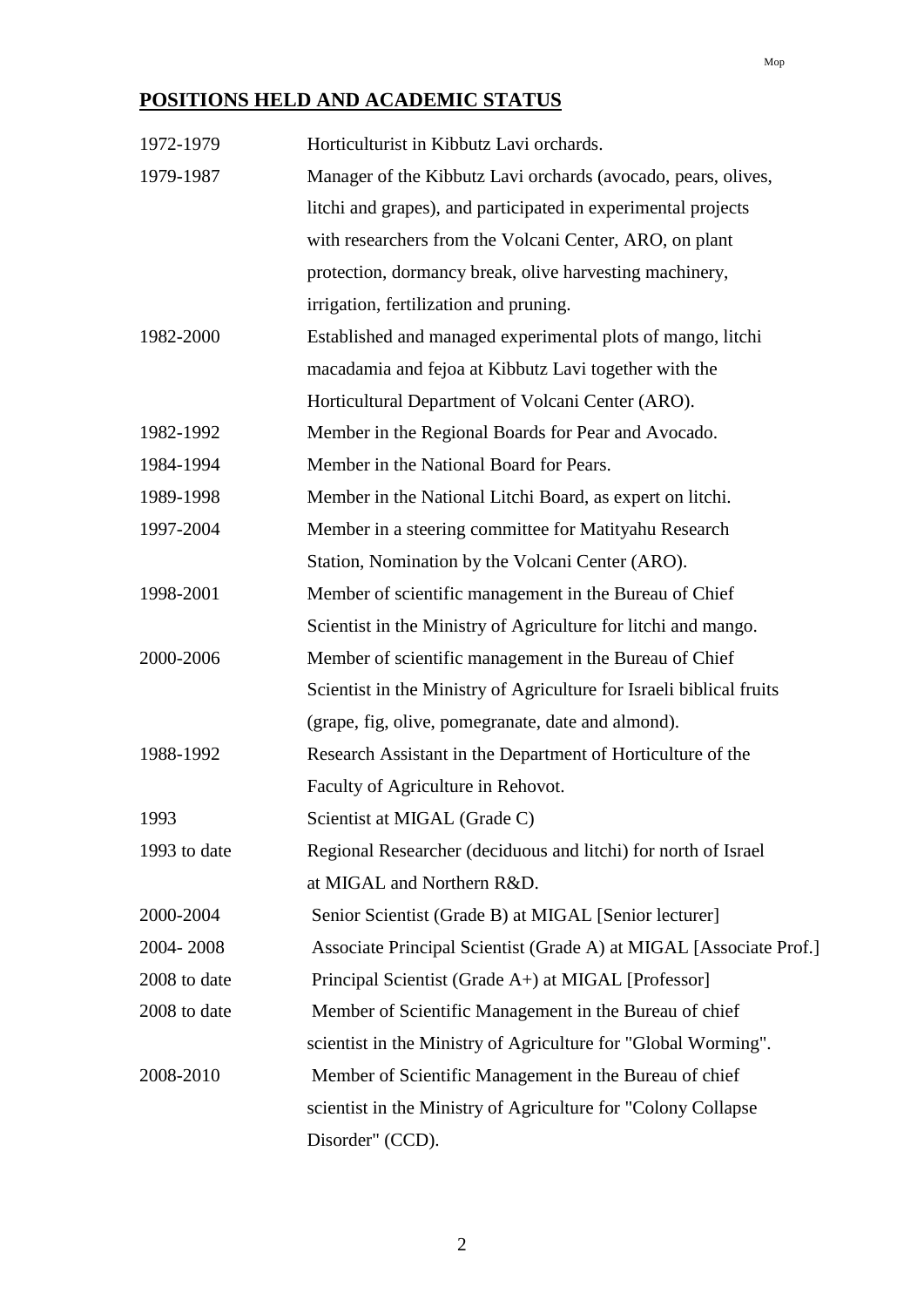| 2009-2012    | Member of Scientific Management in the Bureau of chief           |
|--------------|------------------------------------------------------------------|
|              | scientist in the Ministry of Agriculture for "Fruit Trees – Long |
|              | Term Program".                                                   |
| 2010 to date | Tel-Hai College, Head of Agricultural Cluster, the Department    |
|              | of Biotechnology.                                                |
| 2012-2014    | Member of Scientific Committee at MIGAL                          |
| 2012-        | Excellent lecturer at Tel-Hai College                            |
| 2012-        | Associate Prof. of Plant Science (Horticulture)                  |
| 2013-2015    | Chairman of Scientific Committee in the Bureau of chief          |
|              | scientist in the Ministry of Agriculture for "Whole Plant"       |
|              | Science".                                                        |
| 2016 to date | Member of Scientific Committee in the Bureau of chief            |
|              | scientist in the Ministry of Agriculture for "Citrus – Fruit     |
|              | Trees".                                                          |
| $2017 -$     | Full Prof. of Plant Science (Horticulture)                       |
| 2017-        | Excellent lecturer at Tel-Hai College                            |

## **SPECIAL INVITATIONS**

| 1996-          | Invited by Spanish Ministry of Agriculture as advisor on  |
|----------------|-----------------------------------------------------------|
|                | cultivation of litchi (South Spain).                      |
| 1998- (Summer) | Invited by Chinese Ministry Foreign Experts as advisor on |
|                | litchi cultivation (Guangxi Province).                    |
| 1999- (Summer) | Invited by Chinese Ministry Foreign Experts as advisor on |
|                | litchi cultivation (Guangxi Province).                    |
| 2000- (Summer) | Invited by Chinese Ministry Foreign Experts as advisor on |
|                | litchi cultivation (Guangxi Province).                    |

## **PROFESSIONAL STUDY TOURS**

| $1998 - (Summer)$ | Professional tour to study the Pear Industry (Cultivation and |
|-------------------|---------------------------------------------------------------|
|                   | Research) in Spain (Lleida/Barcelona).                        |
| 1999- (Summer)    | Professional tour to study the Pear and Apple research in     |
|                   | Bologna University (Italy), INRA research station at Angers   |
|                   | (France) and CTIFL station at Bordoux (France).               |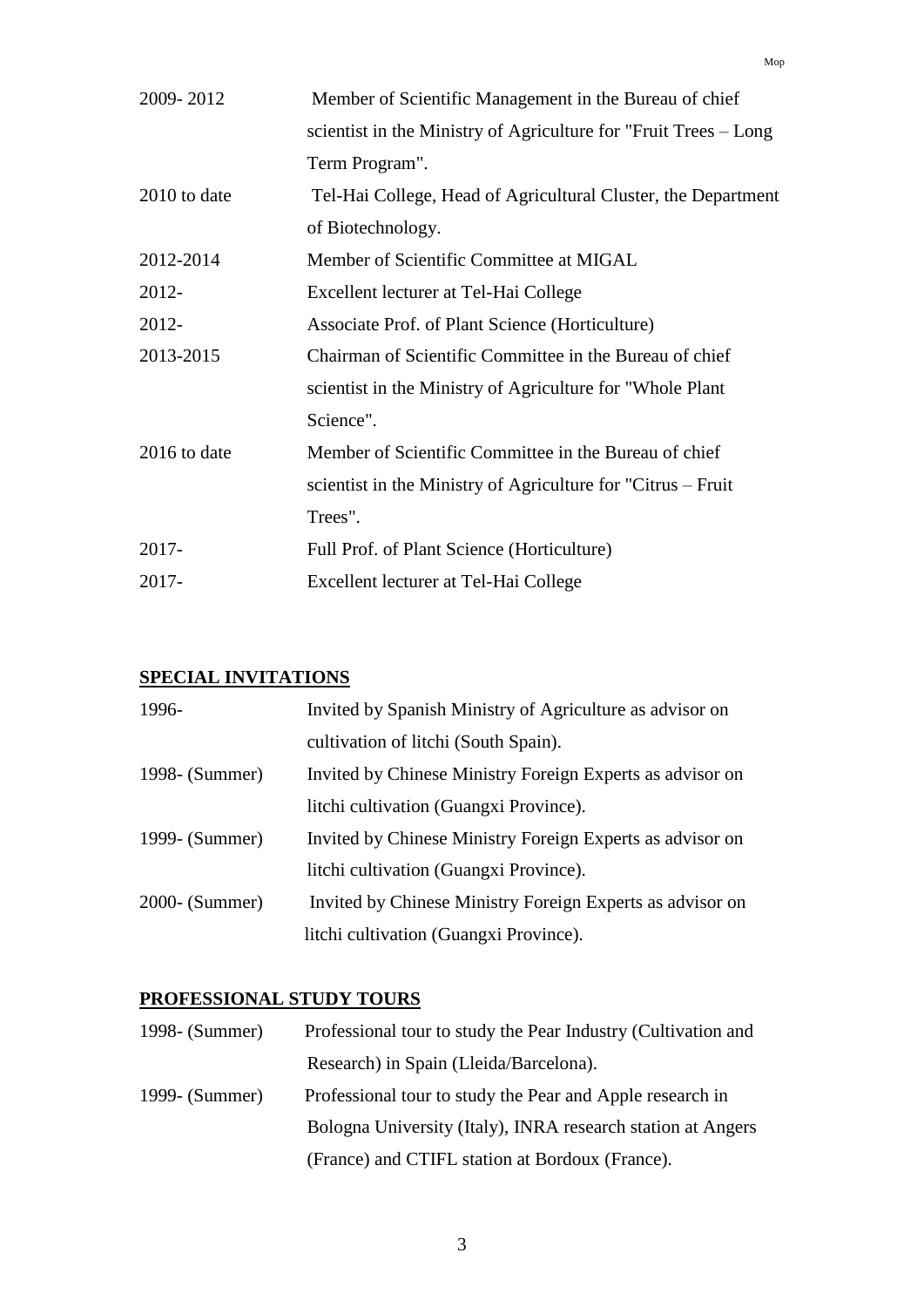| $2001 - (Winter)$ | Professional tour to study the New Zealand R&D systems in      |
|-------------------|----------------------------------------------------------------|
|                   | deciduous.                                                     |
| 2003- (Summer)    | Professional tour to study the Pear research and industry in   |
|                   | Portugal and Italy.                                            |
| 2004- (Winter)    | Professional tour to study the lychee research and industry in |
|                   | South Africa.                                                  |
| 2004- (Summer)    | Professional tour to study the peach research and industry in  |
|                   | south Italy.                                                   |
| 2005- (Summer)    | Professional tour to study the cherry research and industry in |
|                   | Turkey.                                                        |
| 2006- (Winter)    | Professional tour to study the Chile R&D systems in deciduous. |
| 2009- (Summer)    | Professional tour to study the Pear rootstocks and plantation  |
|                   | systems in Italy (Bologna) and Spain (Lieida).                 |
| $2011 - (Summer)$ | Professional tour to study the new Poem and Stone fruit        |
|                   | cultivars in Italy (Ferrara) and France (Provance).            |

## **TEACHING AND TRAINING EXPERIENCE**

- 1. Lecturer, Graduate course on Botany (Course # 1021204) at Tel-Hai Academic College (Biotechnology Sciences) from 2003 to 2007.
- 2. Lecturer, Graduate course on Modern Agriculture (Course # 1011601), Tree Biology (Course # 1400012), Biology of Deciduous Fruit Trees (Course # 1400022), Biology of Tropical and Subtropical Fruit Trees (Course # 1400044) at Tel-Hai College (Agricultural Sciences) from 2009 to date.
- 3. Lecturer, on Botany in a course for wine industry (Cellar Master) and olive oil industry at Tel-Hai Academic College from 2004 to date.
- 4. Lecturer, international course for foreign students (Agrostudy) "Biology of Subtropical Fruit Trees" at Tel-Hai College from 2011 to date.
- 5. Lecturer, basic course on "Plant bioregulators: Principle and Applications", at the Extension Service of the Ministry of Agriculture from 1998 to date.
- 6. Lecturer, Annual Meetings on "Pollination in Agricultural Crops" at the Volcani Center (1993 – lychee, 1995 – lychee, 1998 – apple, 2007 – deciduous).
- 7. Lecturer, Annual Meetings on "Lychee Productivity", at the Extension Service of the Ministry of Agriculture (1990-2000).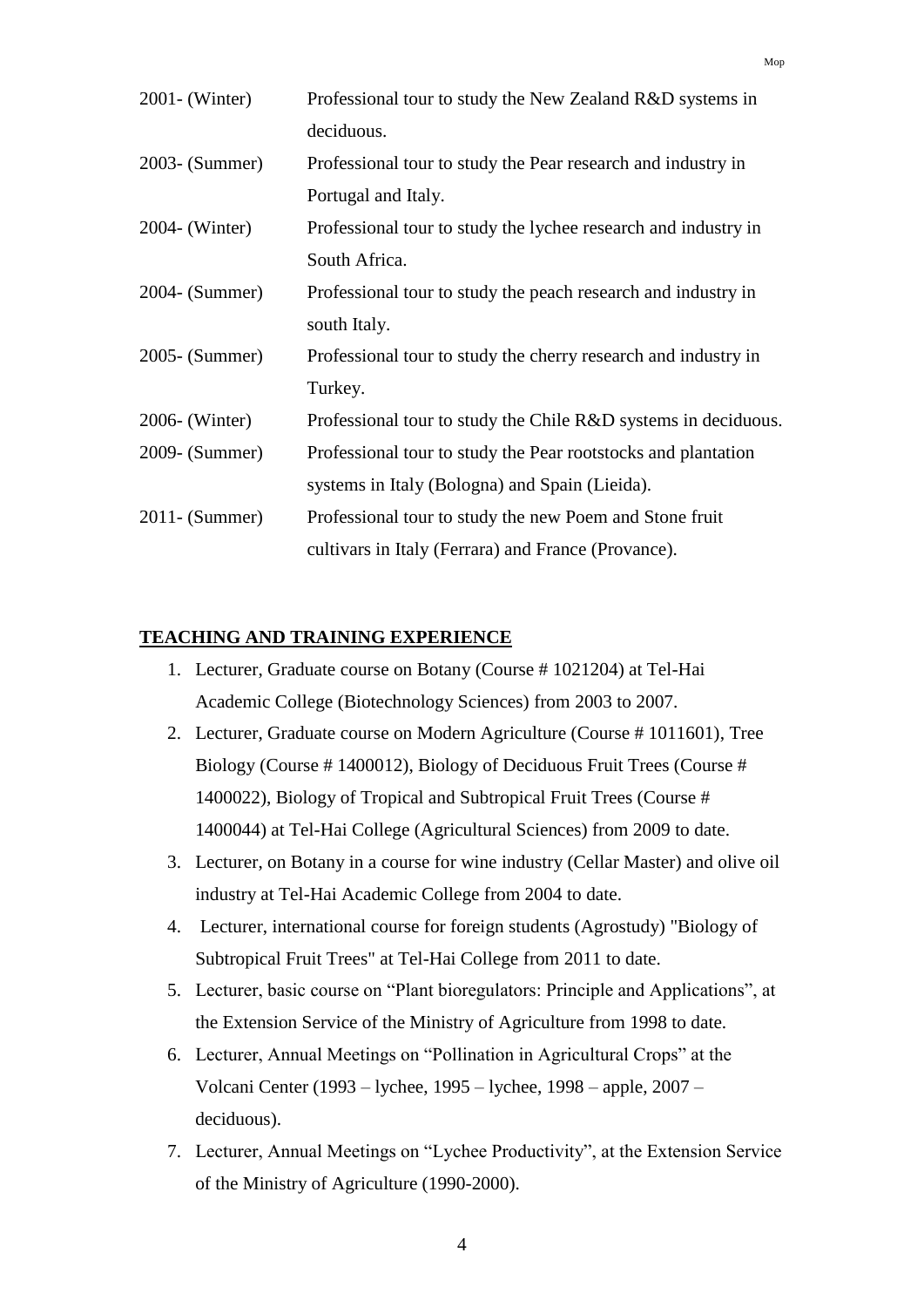- 8. Lecturer, Annual Meetings on "Apple and Pear Cultivation", at the Extension Service of the Ministry of Agriculture from 1997 to date.
- 9. Students: Arnon Dag, Post-Doctoral stage (1999-2000); Doron Schneider, PhD (1998-2002); Gal Sapir, MSc (2001-2002) and PhD (2003-2007); Anat Zisovich, MSc (with excellence 2002-2003) and PhD (2007-2012), Amir Raz, MSc (2005- 2007) and PhD (2007- 2015), Zlil Baras MSc (2011-2014), Paulo Stal, MSc (2012-2015), Eytan Shimshovich, MSc (2013-2016), Yael Lev, MSc (2014-2018), Guy Azmon MSc (2014-2016), Lilach Shifman, MSc (2016-2018), Rita Mondar, MSc (2017-2020), Lior Cohen, MSc (2017-2020), Dafna Tidhar, MSc (2018- 2021), Opal Bechar (2021- ), Michal Akerman, Post-Doctoral stage (2021- ).
- 10. Secondary School Students: About 15 research studies (Final Projects) at the Sde-Eliyahu Regional School (Bet Shean Vally) and at schools in the Upper Galilee through the Association for the Advancement of Science Education in Galilee.

## **PRIZES / AWARDS**

2008: 10,000\$ from the JCA charitable foundation for outstanding contribution to the development by unique, innovation and entrepreneurial projects (pollination and fertilization in Deciduous fruit).

2016: Received the honor of "Notable" of the Israeli Fruit Grower Association

### **PARTICIPATION IN INTERNATIONAL SEMINARS/MEETINGS**

- 1992 International Congress on Horticulture, Honolulu, Hawaii, USA.
- 1992 International Symposium on Orchard and Plantation System, Israel.
- 1995 International Congress on Avocado. Israel.
- 1996 International Congress on Mango. Israel.
- 2000 International Symposium on litchi and longan, Guangzhou, China.
- 2000 International Symposium on pear growing, Bologna, Italy.
- 2002 International Congress on Horticulture  $(26<sup>th</sup>)$ , Toronto, Canada.
- 2004 International Symposium on pear growing, Stellenbosch, South Africa.
- 2005 International Symposium on cherry growing, Bursa, Turkey.
- 2006 International Symposium on kiwifruit growing, Rotorua, New Zealand.
- 2006 International Congress on Horticulture (27<sup>th</sup>), Seoul, Korea
- 2007 International Symposium on pear growing, Peniche, Portugal.
- 2007 International "Brainstorm" on fruit and vegetable for Africa, Nairobi, Kenya.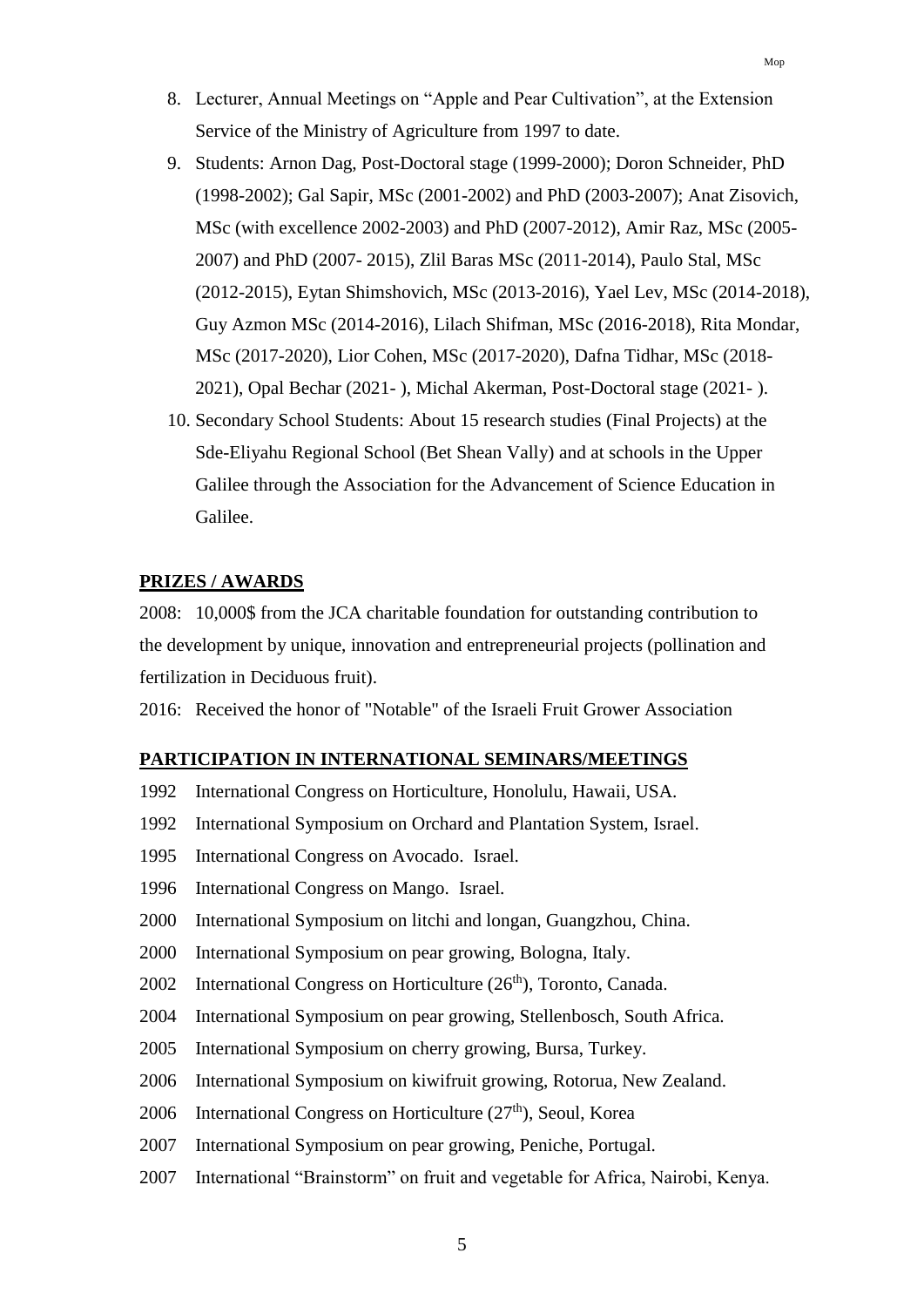- 2008 International Symposium on rootstock physiology, Geneva, N.Y. USA.
- 2009 International Symposium on cherry growing, Renaca, Chile.
- 2011 International Congress on Horticulture, Waikaloa, Hawaii, USA
- 2012 International Symposium on plant reproduction biology. Pecs, Hungary.
- 2013 European Working Group on Fruit Thinning (EUFRIN), Lisbon, Portugal.
- 2013 International Symposium on cherry growing, Plasencia, Spain.
- 2014 European Working Group on Fruit Thinning (EUFRIN), Einsiedeln, Switzerland.
- 2014 International Congress on Horticulture  $(29<sup>th</sup>)$ , Brisbane, Australia. (Keynote Lecture)
- 2015 International Workshop on Alternate Bearing, Rehovot, Israel.
- 2016 International Workshop on Floral Biology in Fruit Species, Murcia, Spain.
- 2016 International Symposium on "Integrating Canopy, Rootstock and Environmental Physiology in Orchard Systems", Bologna, Italy. August-September 2016.
- 2017 International Symposium on "Plant Growth Regulators in plants", Tokyo, Japan.
- 2018 International Symposium on "Beneficial Expressions of Insects", Afula, Israel. (Keynote)
- 2018 International Symposium on pear growing, Montevideo, Uruguay.

# **MEMBER OF THE SCIENTIFIC COMMITTEE FOR INTERNATIONAL SEMINARS**

- 2007 International symposium on pear growing, Peniche, Portugal
- 2014 International symposium on tropical fruit, Brisbane, Australia.

#### **MEMBERSHIP IN INTERNATIONAL SOCIETIES**

- 1991-2013 American Society for Horticultural Science (ASHS).
- 1992 to date International Society for Horticultural Science (ISHS).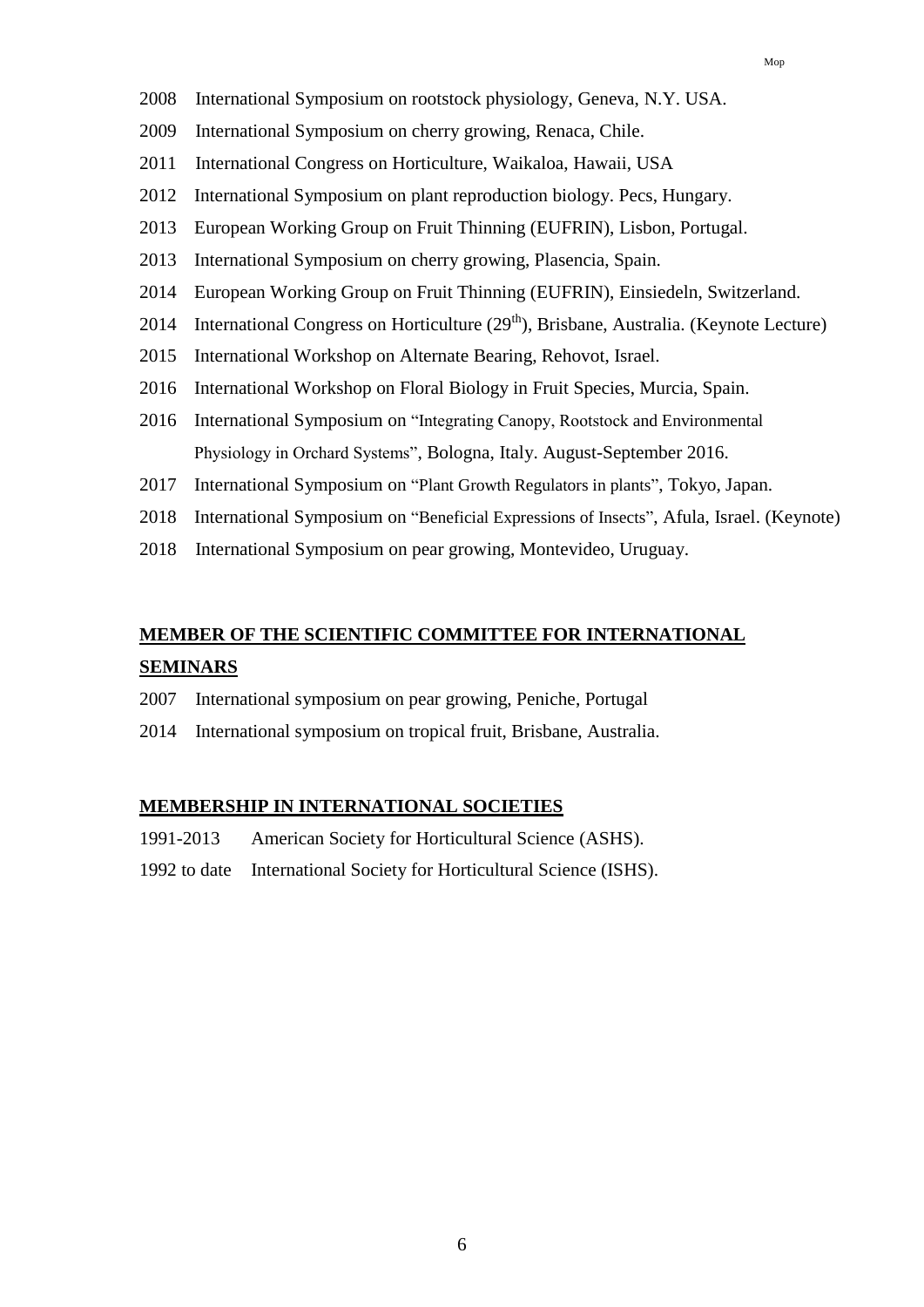## **EDITORIAL RESPONSIBILITIES**

- 1995 to date Reviewer of manuscripts for international refereed journals on Plant Science: Journal of the American Society for Horticultural Science, HortScience, Journal of Horticultural Science and Biotechnology, Scientia Horticulturae, Australian Journal of Agricultural Research, Australian Journal of Experimental Agriculture, Brazilian Journal of Plant Physiology, New Zealand Journal of Crop and Horticultural Science, Horticultural Reviews, Plant Cell Reports, Agricultural Water Management.
- 1997 to date Reviewer for granting agencies:
	- 1. US-IS Binational Agricultural Research and Development Fund (BARD).
	- 2. German-Israel Foundation for Scientific Research and Development (GIF).
	- 3. Israel Ministry of Agriculture.
	- 4. Israel Ministry of Science.

2010 to 2014 Associate Editor of "The Journal of Horticultural Science & Biotechnology".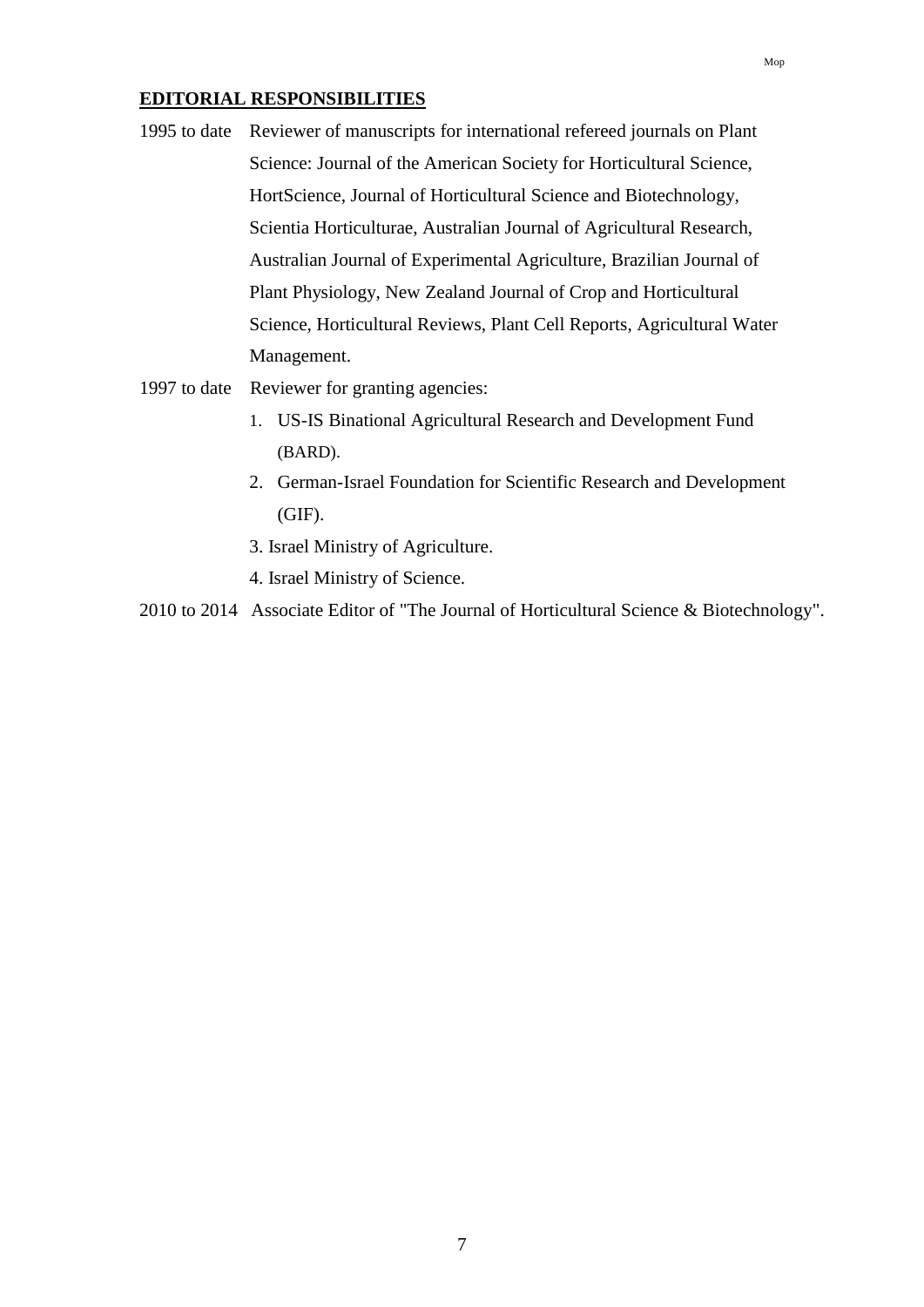#### **RESEARCH COMPETITIVE GRANTS**

- 1988- Chief Scientist of the Ministry of Agriculture. Title: Factors affecting litchi productivity. Budget: 40,000 \$/ year; 3 years, with S. Gazit as P.I. Researcher's part: 30,000\$/ year.
- 1991- Chief Scientist of the Ministry of Agriculture. Title: Factors affecting litchi productivity. Budget: 40,000 \$/ year; 3 years, with S. Gazit as P.I. Researcher's part: 30,000\$/ year.
- 1993- Chief Scientist of the Ministry of Agriculture. Title: Factors affecting litchi productivity. Budget: 35,000 \$/ year; 3 years, with S. Gazit as P.I. Researcher's part: 35,000\$/ year.
- 1994- Chief Scientist of the Ministry of Agriculture. Title: Litchi fertility. Budget: 18,000\$/ year; 1 year, P.I. Researcher's part: 18,000\$.
- 1995- Chief Scientist of the Ministry of Agriculture. Title: Autumnal water stress in litchi.
	- Budget: 30,000\$/ year; 3 years, P.I. Researcher's part: 24,000\$/ year.
- 1996- Chief Scientist of the Ministry of Agriculture. Title: Factors affecting litchi productivity. Budget: 30,000 \$/ year; 3 years, with S. Gazit as P.I. Researcher's part: 30,000\$/ year.
- 1998- Chief Scientist of the Ministry of Agriculture. Title: Reduction of biennial bearing and improving the productivity of the apple Red-Delicious. Budget: 38,000\$/ year; 3 years, with A. Erez as P.I. Researcher's part: 25,000\$/ year.
- 1999- Chief Scientist of the Ministry of Agriculture. Title: Improving fruit size of apple and pear. Budget: 50,000\$/ year; 3 years, P.I. Researcher's part: 35,000\$/ year.
- 1999- The Ministry of Science and Technology of Israel. Title: Identification of better pollenizers for Starking Delicious apple. Budget: 40,000\$/ year; 3 years, P.I. Researcher's part: 40,000\$/ year.
- 1999- Chief Scientist of the Ministry of Agriculture.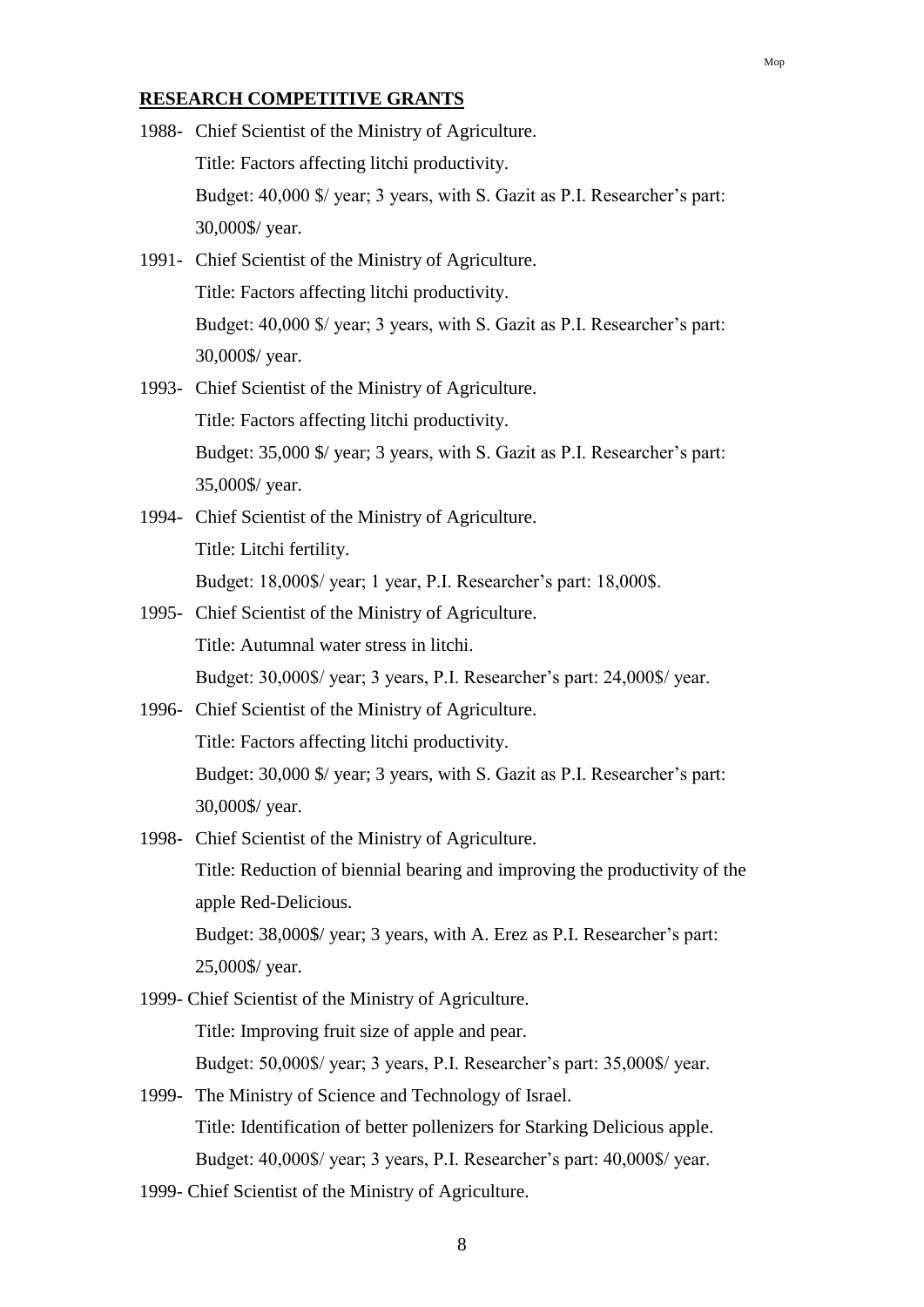Title: New rootstocks and varieties for pears.

Budget: 35,000\$/ year; 3 years, P.I. Researcher's part: 35,000\$/ year.

2000- Chief Scientist of the Ministry of Agriculture.

Title: Searching for the best pollenizer for Starking Delicious yield. Budget: 40,000\$/ year; 3 years, P.I. Researcher's part: 40,000\$/ year.

- 2000- Chief Scientist of the Ministry of Agriculture. Title: Raising yield and fruit size in litchi and bringing ripening forward by advancing blossoming, improving fruit set and reducing drop. Budget: 22,000\$/ year; 3 years, with I. Adato as P.I. Researcher's part: 10,000\$/ year.
- 2001- Chief Scientist of the Ministry of Agriculture.

Title: Increasing yield of Japanese plum in Israel by determining genetic fit between male and female varieties by molecular techniques. Budget: 35,000\$/ year; 3 years, P.I. Researcher's part: 35,000\$/ year.

2001- Chief Scientist of the Ministry of Agriculture.

Title: The effect of post harvest irrigation rate on autumnal flowering in pear and tree performance in the following year.

Budget: 22,000\$/ year; 3 years, with A. Naor as P.I. Researcher's part: 5,000\$/ year.

2001- Chief Scientist of the Ministry of Agriculture.

Title: Improving water absorption capacity of deciduous trees grown on heavy soils by changing irrigation regime and improving soil structure.

Budget: 25,000\$/ year; 3 years, with A. Naor as P.I. Researcher's part: 5,000\$/ year.

- 2002- Chief Scientist of the Ministry of Agriculture. Title: Increasing yield of pear by improving cross-pollination and determining genetic compatibility between varieties. Budget: 28,000\$/ year; 3 years, P.I. Researcher's part: 24,000\$/ year.
- 2002- Chief Scientist of the Ministry of Agriculture. Title: Improving fruit size of apple and Japanese plum. Budget: 30,000\$/ year; 3 years, P.I. Researcher's part: 25,000\$/ year.
- 2002- Chief Scientist of the Ministry of Agriculture. Title: New rootstocks and varieties for pears. Budget: 25,000\$/ year; 3 years, P.I. Researcher's part: 25,000\$/ year.
- 2002- Chief Scientist of the Ministry of Agriculture.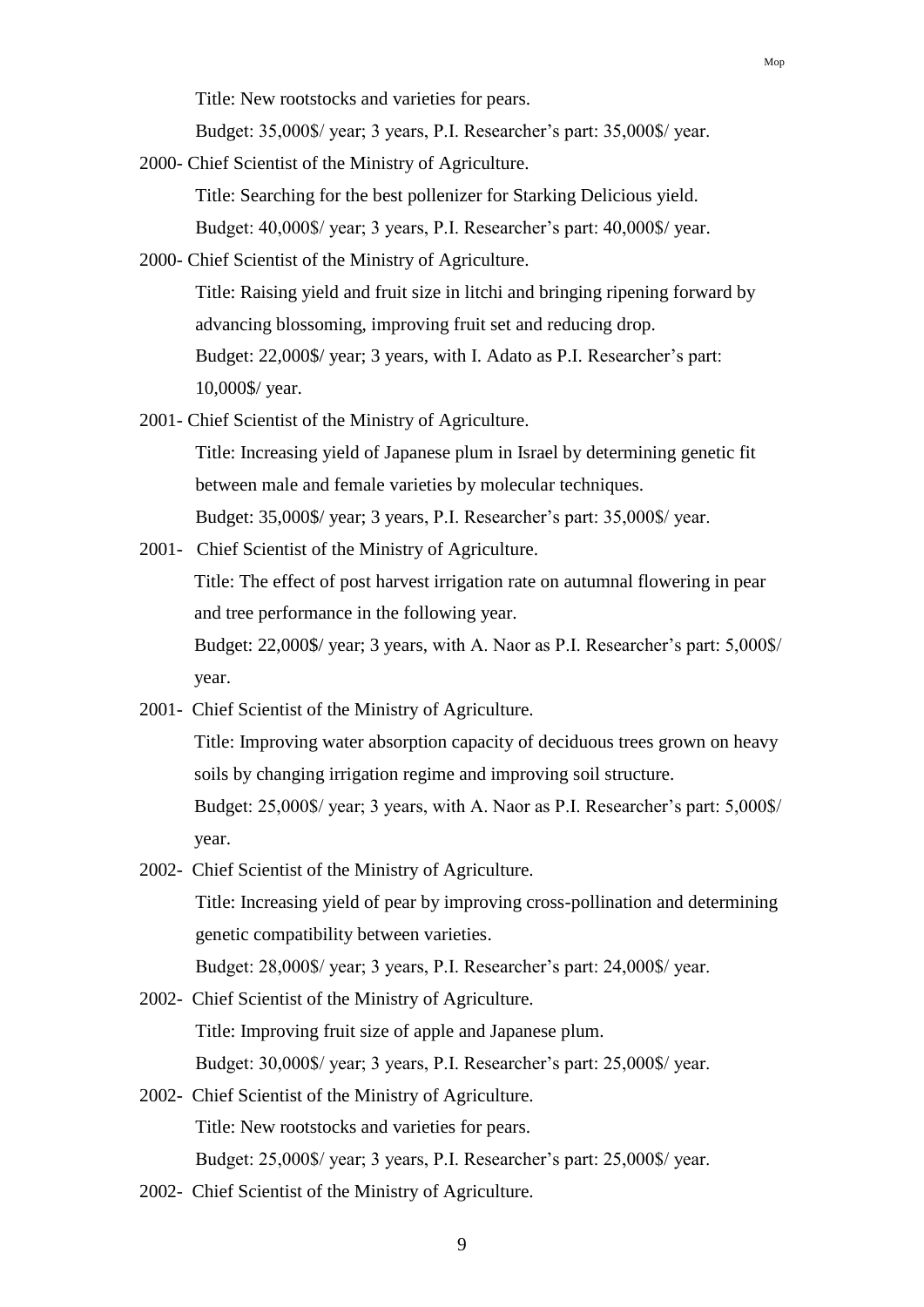Title: Assessment of the color-net technology for improve productivity and fruit quality in apple.

Budget: 30,000\$/ year; 2 years, with Y. Shahak as P.I. Researcher's part: 7,000\$/ year.

- 2003- Chief Scientist of the Ministry of Agriculture. Title: Improving size of apricot and cherry. Budget: 30,000\$/ year; 3 years, P.I. Researcher's part: 30,000\$/ year.
- 2003- Chief Scientist of the Ministry of Agriculture. Title: The effect of shade nets on water consumption, fruit quality and microclimate in apple orchards. Budget: 30,000\$/ year; 3 years, with J. Tanny as P.I. Researcher's part: 5000\$/ year.
- 2004- Chief Scientist of the Ministry of Agriculture. Title: Increasing yield of Japanese plum in Israel by improving pollination and fertilization and by determining genetic fit between male and female varieties. Budget: 25,000\$/ year; 2 years, P.I. Researcher's part: 25,000\$/ year.
- 2004- Chief Scientist of the Ministry of Agriculture. Title: Assessment of the color-net technology to improve productivity and

fruit quality in apple.

Budget: 25,000\$/ year; 3 years, with Y. Shahak as P.I. Researcher's part: 5,000\$/ year.

2005- Chief Scientist of the Ministry of Agriculture.

Title: Development of alternative methods for hand thinning of peach and nectarine in order to reduce costs and to improve export potential. Budget: 20,000\$/ year; 3 years, P.I. Researcher's part: 20,000\$/ year.

2005- Chief Scientist of the Ministry of Agriculture. Title: Assessment of color-net technology to improve productivity and fruit quality in pears. Budget: 30,000\$/ year; 3 years, with Y. Shahak as P.I. Researcher's part:

7,000\$/ year.

2006- ICA.

Title: Using microbiology technologies for overcoming fertility and quality constrains in deciduous tree plantation in northern Israel. Budget: 100,000\$/ year; 3 years, P.I. Researcher's part: 40,000\$/ year.

2006- Chief Scientist of the Ministry of Agriculture.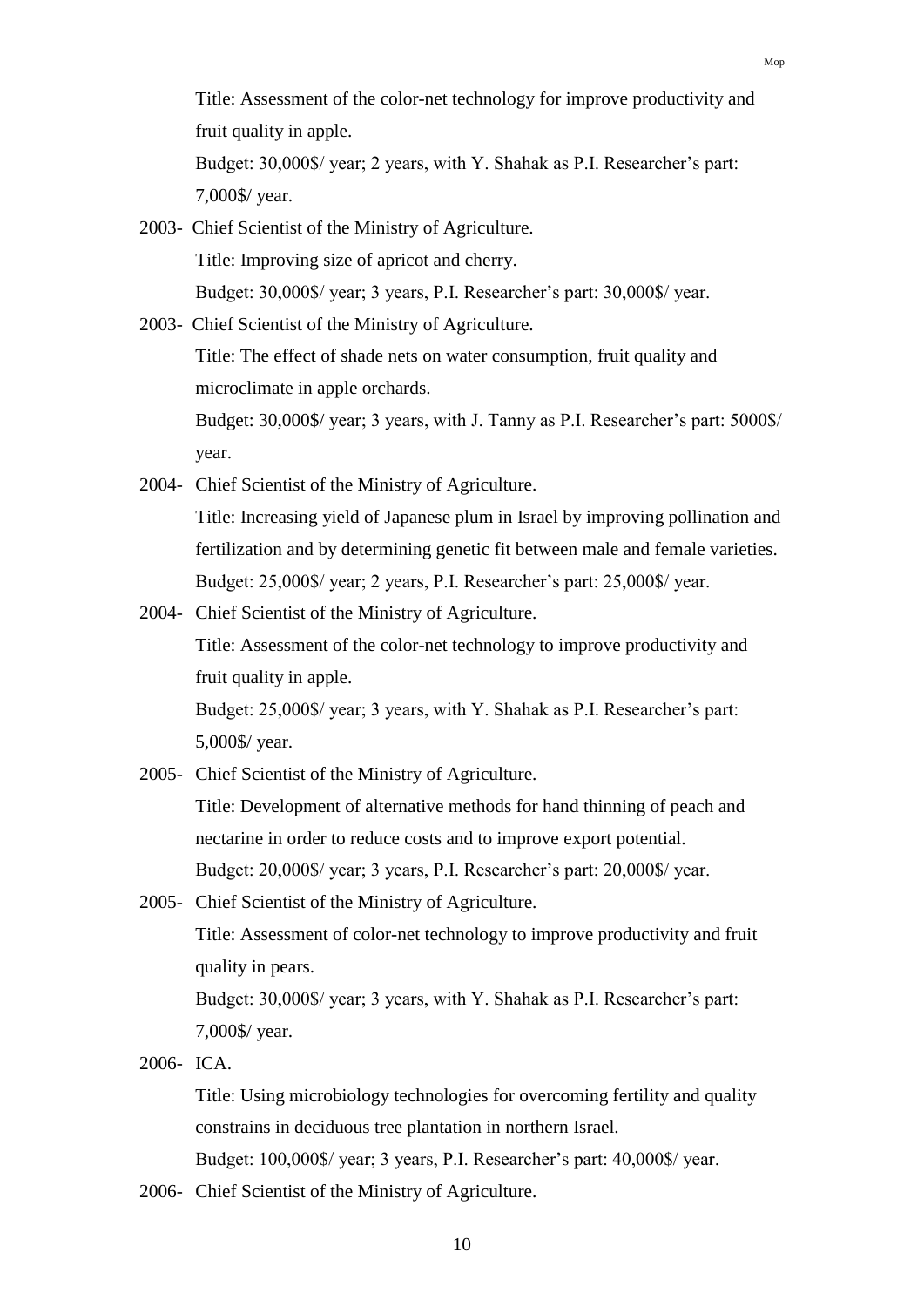Title: Using Methyl Jasmonate as a means for improving red color in apple. Budget: 25,000\$/ year; 3 years with Y. Cohen as P.I. Researcher's part: 7,000\$/ year.

2006- Chief Scientist of the Ministry of Agriculture.

Title: Increasing yield of Japanese plum and apricot, by improving pollination and fertilization and by determining genetic fit between male and female varieties.

Budget: 20,000\$/ year; 3 years, P.I. Researcher's part: 20,000\$/ year.

2006- Chief Scientist of the Ministry of Agriculture.

Title: Increasing fertility and fruit size of 'Spadona' pear by controlling the vegetative growth.

Budget: 20,000\$/ year; 3 years, P.I. Researcher's part: 20,000\$/ year.

2006- Market oriented R&D. Title: Development of new methods for increasing the export potential of stone fruit. Budget: 100,000\$/ year; 2 years, with M. Flaishman as P.I. Researcher's part:

10,000\$/ year.

- 2007- Chief Scientist of the Ministry of Agriculture. Title: Increasing fertility and fruit size of 'Spadona' and 'Coscia' pear by improving pollination and fertilization with better pollinators (Bumble bee) and pollenizers (new cultivars). Budget: 30,000\$/ year; 3 years, P.I. Researcher's part: 30,000\$/ year.
- 2007- Horticultural Board.

Title: Development of alternative methods for hand thinning of cherry in order to increase fruit size and reduce costs.

Budget: 10,000\$/ year; 3 years, P.I. Researcher's part: 10,000\$/ year.

2008 - Chief Scientist of the Ministry of Agriculture.

Title: Development of alternative methods for hand thinning of Japanese plum and apricot in order to increase fruit size and reduce costs.

Budget: 25,000\$/ year; 3 years, P.I. Researcher's part: 25,000\$/ year.

2009 - Chief Scientist of the Ministry of Agriculture.

Title: Response of Deciduous orchards to multiple season severe water stress – physiology, horticultural and practical implications.

Budget: 80,000\$/ year; 3 years, with A. Naor as P.I. Researcher's part: 15,000\$/ year.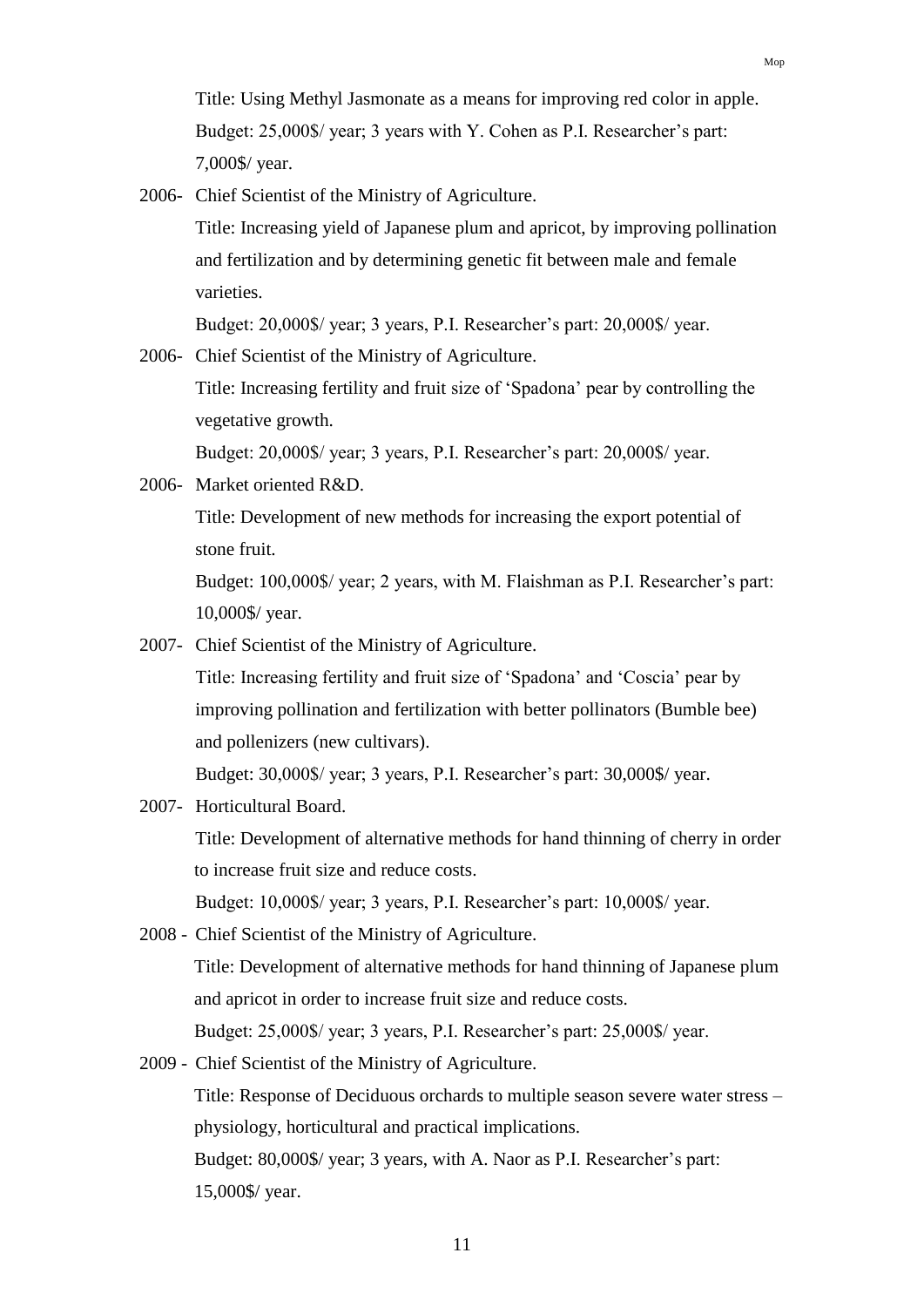2009 - Chief Scientist of the Ministry of Agriculture. Title: Development of alternative methods for hand thinning of cherry in order to increase fruit size and reduce costs. Budget: 40,000\$/ year; 3 years, P.I. Researcher's part: 40,000\$/ year.

Mop

- 2010 Chief Scientist of the Ministry of Agriculture. Title: Increasing fertility and fruit size of Delicious, Golden Delicious and Gala apple by controlling the vegetative growth. Budget: 40,000\$/ year; 3 years, P.I. Researcher's part: 40,000\$/ year.
- 2011 Horticultural Board and Chief Scientist of the Ministry of Agriculture Title: Increasing fertility and fruit size of Delicious and Golden Delicious apple by improving pollination and fertilization with Bumble bees and better pollenizers.

Budget: 30,000\$/ year; 3 years, P.I. Researcher's part: 30,000\$/ year.

2011 - Horticultural Board.

Title: Reducing calyx-end cracking of 'Pink Lady' apple fruit.

Budget: 10,000\$/ year; 3 years, P.I. Researcher's part: 10,000\$/ year.

2011 - Chief Scientist of the Ministry of Agriculture. Title: Evaluation of new training systems for the pear to reduce labor inputs and improve fruit quality.

Budget: 45,000\$/ year; 6 years, P.I. Researcher's part: 45,000\$/ year.

2011 - Chief Scientist of the Ministry of Agriculture.

Title: Development of alternative methods for hand thinning of Stone fruits and Loquat.

Budget: 50,000\$/ year; 3 years, P.I. Researcher's part: 50,000\$/ year.

- 2011 The Ministry of Science and Technology of Israel. Title: Infection process and rot production by *Alternaria mali* in apple fruit and development of disease control management. Budget: 33,000\$/ year; 3 years with M. Reuveni as P.I. Researcher's part: 10,000\$/ year.
- 2011 Horticultural Board (Ministry of Agriculture Project) #596-0462-11 Title: Development of chemical thinning for apple and pear. Budget: 45,000\$/ year; 3 years, P.I. Researcher's part: 45,000\$/ year.
- 2011 Horticultural Board (Ministry of Agriculture Project) #596-0474-11 Title: New rootstocks and varieties for deciduous fruit trees. Budget: 55,000\$/ year; 3 years, P.I. Researcher's part: 55,000\$/ year.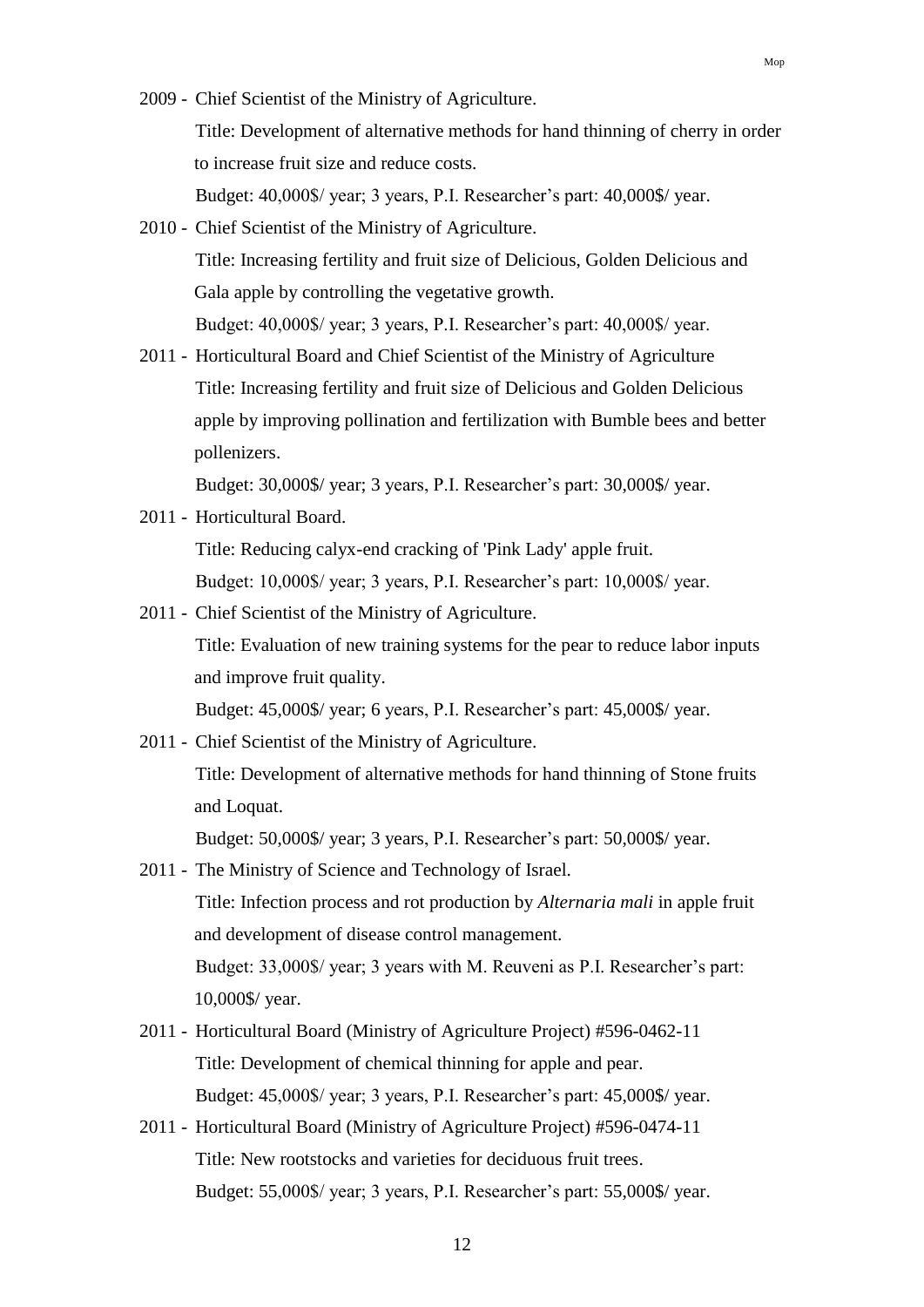- 2011 Horticultural Board (Ministry of Agriculture Project) #596-0473-11 Title: Improve the cultivation of Pink Lady apple fruit. Budget: 40,000\$/ year; 3 years, P.I. Researcher's part: 40,000\$/ year.
- 2013 Chief Scientist of the Ministry of Agriculture. Title: Development of a DSS system for apple trees thinning based on precision agriculture principles. Budget: 120,000\$/ year; 3 year with V. Elchanati as P.I. Researcher's part: 30,000\$/ year.
- 2013 Horticultural Board (Ministry of Agriculture Project) #596-0531-13 Title: Evaluation of high density plantation of pear trees in order to reduce the incidence of fire blight disease. Budget: 40,000\$/ year; 3 years, P.I. Researcher's part: 40,000\$/ year.
- 2014 Chief Scientist of the Ministry of Agriculture. Title: Introduction of deciduous fruit trees under local condition. Budget: 35,000\$/ year; 3 year, P.I. Researcher's part: 35,000\$/ year.
- 2014 Chief Scientist of the Ministry of Agriculture. Title: Identification and development of cianamid subststute for dormancy release in deciduous fruit trees. Budget: 32,000\$/ year; 3 year, P.I. Researcher's part: 32,000\$/ year (+ matching from Horticultural Board of the same budget as above).
- 2014 Horticultural Board (Ministry of Agriculture Project) #596-0565-14 Title: Development of alternative methods for hand thinning of stone fruit. Budget: 40,000\$/ year; 3 years, P.I. Researcher's part: 40,000\$/ year.
- 2014 Horticultural Board (Ministry of Agriculture Project) #596-0575-14 Title: Development of chemical thinning for apple and pear. Budget: 40,000\$/ year; 3 years, P.I. Researcher's part: 40,000\$/ year.
- 2014 Horticultural Board (Ministry of Agriculture Project) #596-0574-14 Title: Increasing pollination of apple and pear by adding bumble bees to the orchards.

Budget: 30,000\$/ year; 3 years, with G. Sapir as P.I. Researcher's part: 20,000\$/ year.

2014 - Horticultural Board (Ministry of Agriculture Project) #596-xxx-14 Title: Introduction of new rootstocks for deciduous fruit trees under local conditions.

Budget: 40,000\$/ year; 3 years, P.I. Researcher's part: 40,000\$/ year.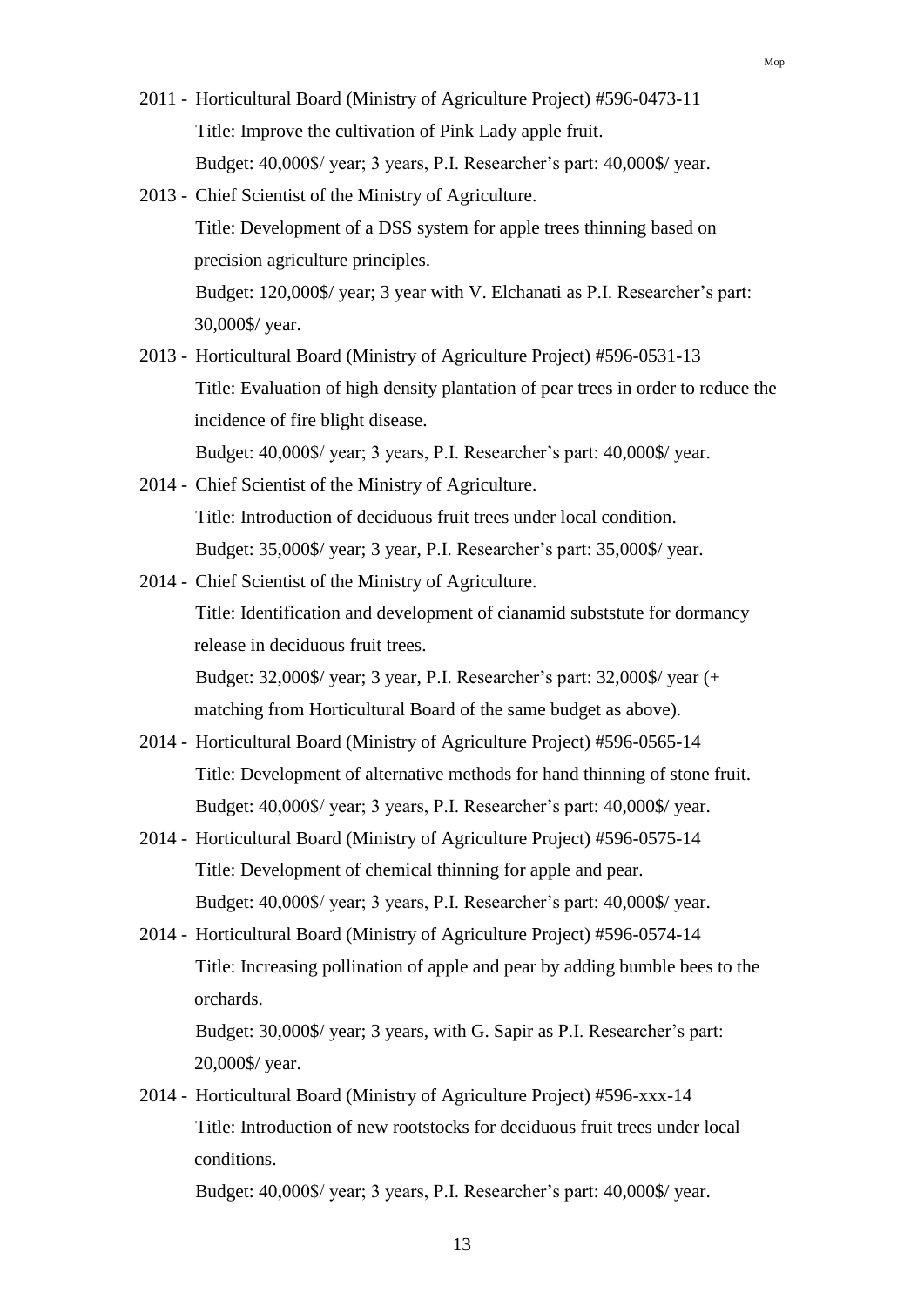2014 - Horticultural Board (Ministry of Agriculture Project) #596-xxx-14 Title: The use of geothermic water to heat fruit trees in greenhouses for early marketing. Budget: 60,000\$/ year; 3 years, with A. Naor as P.I. Researcher's part:

10,000\$/ year.

- 2015 Horticultural Board (Ministry of Agriculture Project) Title: Reduce cracking in Pink Lady apple fruit. Budget: 20,000\$/ year; 3 years, P.I. Researcher's part: 20,000\$/ year.
- 2015 Chief Scientist of the Ministry of Agriculture. Title: Model plots in deciduous orchards in the Western Galilee to promote the implementation of new horticultural technology. Budget: 100,000\$/ year; 3 year, with A. Naor as P.I. Researcher's part: 20,000\$/ year.
- 2015 Horticultural Board (Ministry of Agriculture Project) Title: 'Mauritius' litchi productivity and development new growth technologies to improve cultivation of early and late litchi cultivars. Budget: 15,000\$/ year; 3 years, P.I. Researcher's part: 15,000\$/ year.
- 2016 Chief Scientist of the Ministry of Agriculture. Title: Increasing 'Mauritius' litchi productivity and development new growth technologies to improve cultivation of early and late litchi cultivars. Budget: 30,000\$/ year; 3 year, P.I. Researcher's part: 30,000\$/ year.
- 2016 Chief Scientist of the Ministry of Agriculture. Title: New strategies for inhibiting litchi pericarp disorders after harvest.

Budget: 110,000\$/ year; 3 year, with S. Harpaz as P.I. Researcher's part: 5,000\$/ year.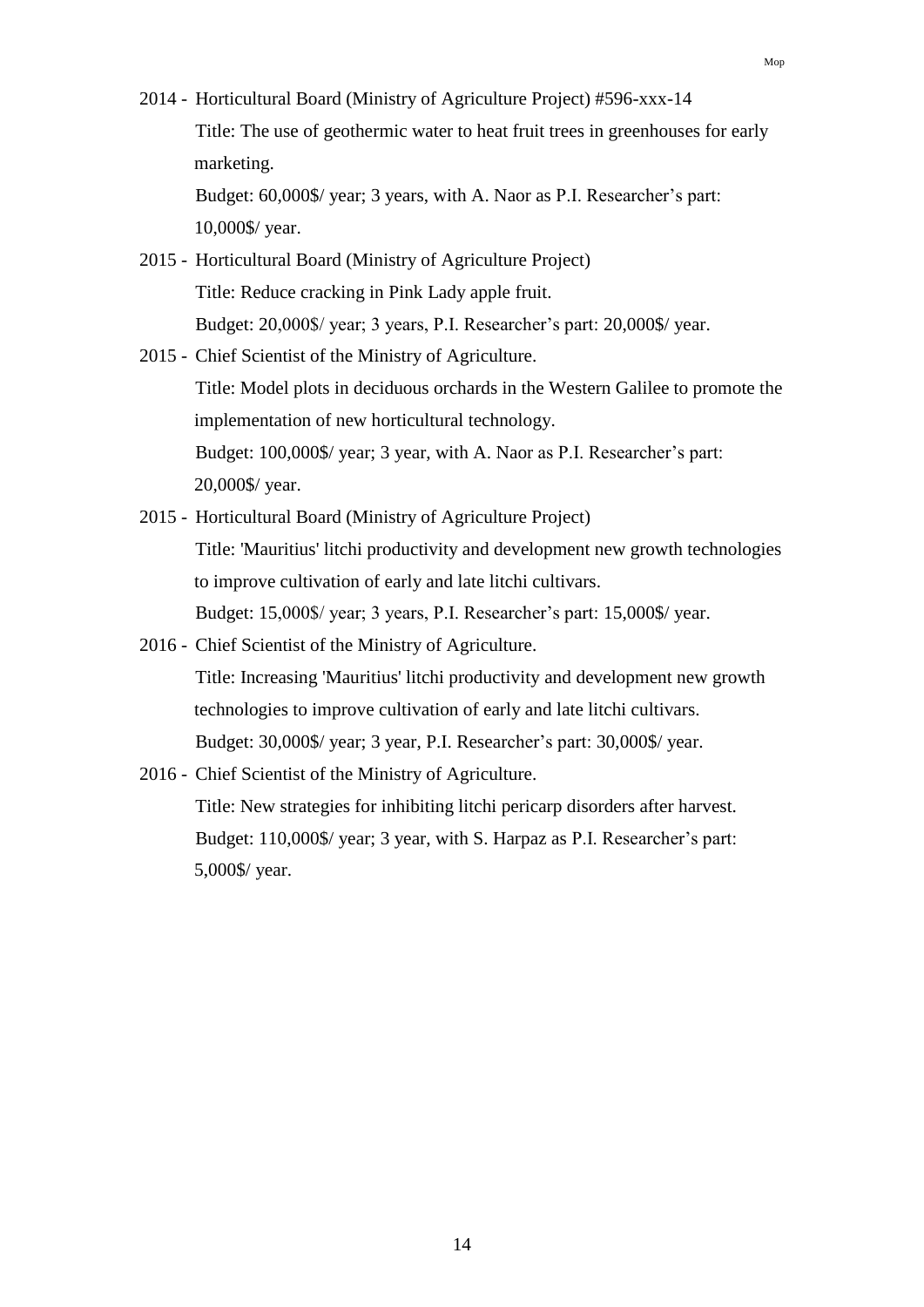2016 - Chief Scientist of the Ministry of Agriculture.

Title: Evaluation and development of apple replanting tolerant rootstocks. Budget: 35,000\$/ year; 3 year, with N. Galpaz as P.I. Researcher's part: 5,000\$/ year.

2016 - MIGAL

Title: Developing a non-GM self fertile apple cultivar using the CRISPR/Cas transformation system.

Budget: 25,000\$/ year; 3 year, with M. Goldway as P.I. Researcher's part: 5,000\$/ year.

2017 - Chief Scientist of the Ministry of Agriculture.

Title: Introduction of deciduous fruit trees under local condition. Budget: 35,000\$/ year; 6 year, P.I. Researcher's part: 35,000\$/ year.

- 2017- Horticultural Board (Ministry of Agriculture Project) #91-01-0005. Title: Evaluation of new dwarfing apple and pear rootstocks . Budget: 100,000\$/ year; 3 years, P.I. Researcher's part: 100,000\$/ year.
- 2017- Horticultural Board (Ministry of Agriculture Project) #91-01-0002. Title: Evaluation of new training system for the pear. Budget: 100,000\$/ year; 3 years, P.I. Researcher's part: 100,000\$/ year.
- 2017 MIGAL Tel Hai.

Title: Development of functional and healthy superfood based on apple loss. Budget: 15,000\$/ year; 1 year, with O. Benjamin as P.I. Researcher's part: 5,000\$/ year.

2017 - Chief Scientist of the Ministry of Agriculture.

Title: Applications of Plant Growth Regulators to Pink Lady apple in order to reduce cracking.

Budget: 60,000\$/ year; 3 year, with I. Ginzberg as P.I. Researcher's part: 20,000\$/ year.

- 2017 Chief Scientist of the Ministry of Agriculture. Title: Increasing fertility of Hass avocado using bumble bees. Budget: 40,000\$/ year; 3 year, P.I. Researcher's part: 40,000\$/ year.
- 2017 Chief Scientist of the Ministry of Agriculture.

Title: Late chemical thinning in apple based on prediction of future abscission using molecular markers.

Budget: 60,000\$/ year; 4 year, with A. Samach as P.I. Researcher's part: 15,000\$/ year.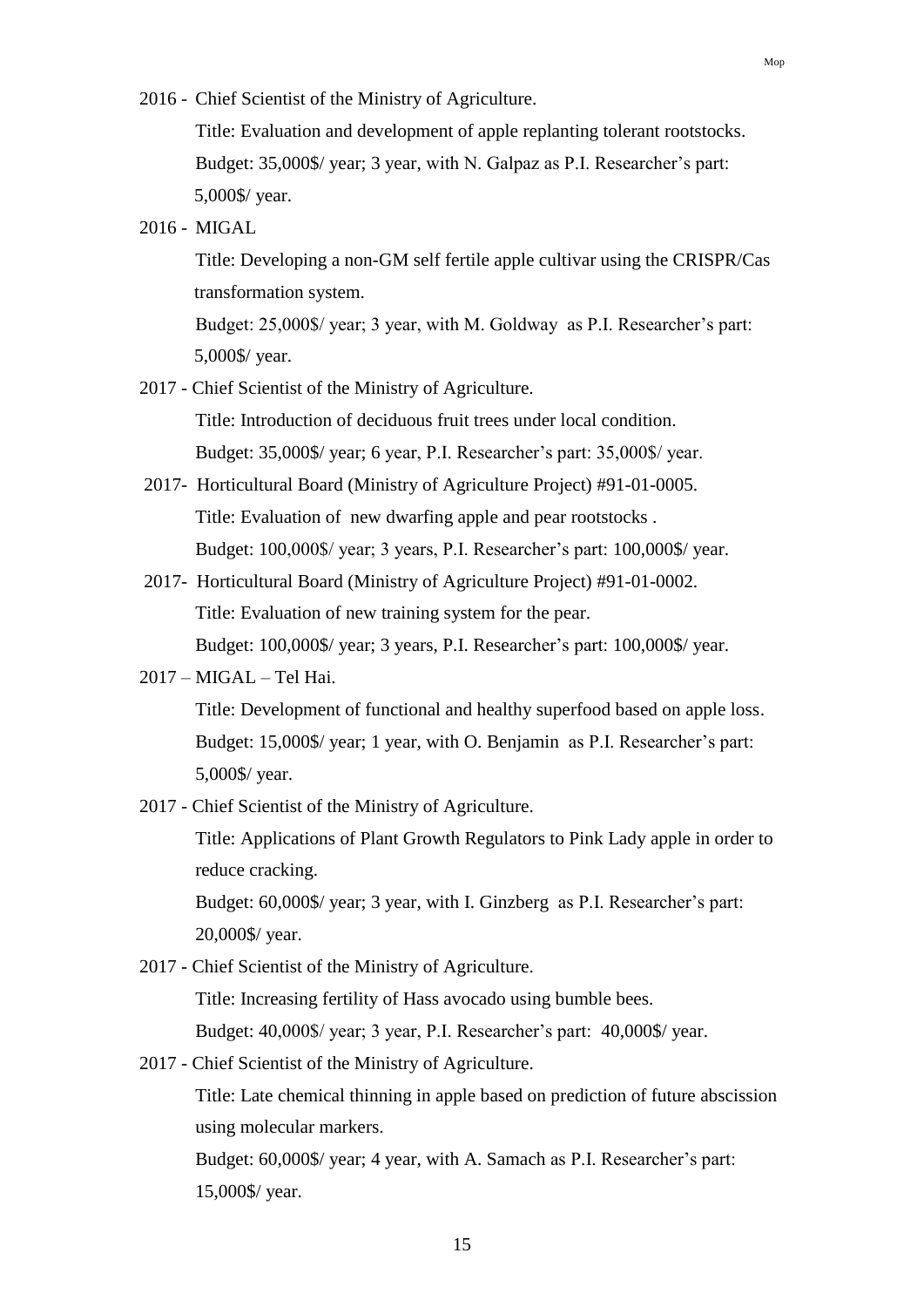2018 - Chief Scientist of the Ministry of Agriculture.

Title: Development of a DSS for apple trees thinning based on precision agriculture principles.

Budget: 80,000\$/ year; 3 year, with V. Elhanati as P.I. Researcher's part: 15,000\$/ year.

#### 2018 - MIGAL

Title: Development strategy to decrease alternate bearing in apple using GA biosynthesis inhibitor during flower induction.

Budget: 30,000\$/ year; 1 year, P.I. Researcher's part: 30,000\$/ year.

### 2018- MIGAL – Tel Hai.

Title: Development of functional and healthy superfood based on apple loss. Budget: 15,000\$/ year; 1 year, with O. Benjamin as P.I. Researcher's part: 5,000\$/ year.

2019 - Chief Scientist of the Ministry of Agriculture (+ Fruit Board)

Title: Increasing litchi productivity by indentifying the optimal pollenizer for each cultivar.

Budget: 30,000\$/ year; 3 year, P.I. Researcher's part: 30,000\$/ year.

2019 - MIGAL

Title: Development strategy to decrease alternate bearing in apple using GA biosynthesis inhibitor during flower induction.

Budget: 10,000\$/ year; 1 year, P.I. Researcher's part: 10,000\$/ year.

2019 – MIGAL (JCA Accelerator)

Title: Developing a new healthy crop by crossing Graviola (*Anonna muricata*) with Sugar-Apple.

Budget: 30,000\$/ year; 1 year, with U. Leshem as P.I. Researcher's part: 10,000\$/ year.

2020 - Chief Scientist of the Ministry of Agriculture

Title: Use of geothermal water for early ripening and harvesting in various fruit trees.

Budget: 40,000\$/ year; 3 year, P.I. Researcher's part: 40,000\$/ year.

2020 - Chief Scientist of the Ministry of Agriculture

Title: Improving yield of Hass and Gem avocado by increasing the duration of the female stage receptiveness due to 1-MCP (Harvista) treatment and pollination enhancement.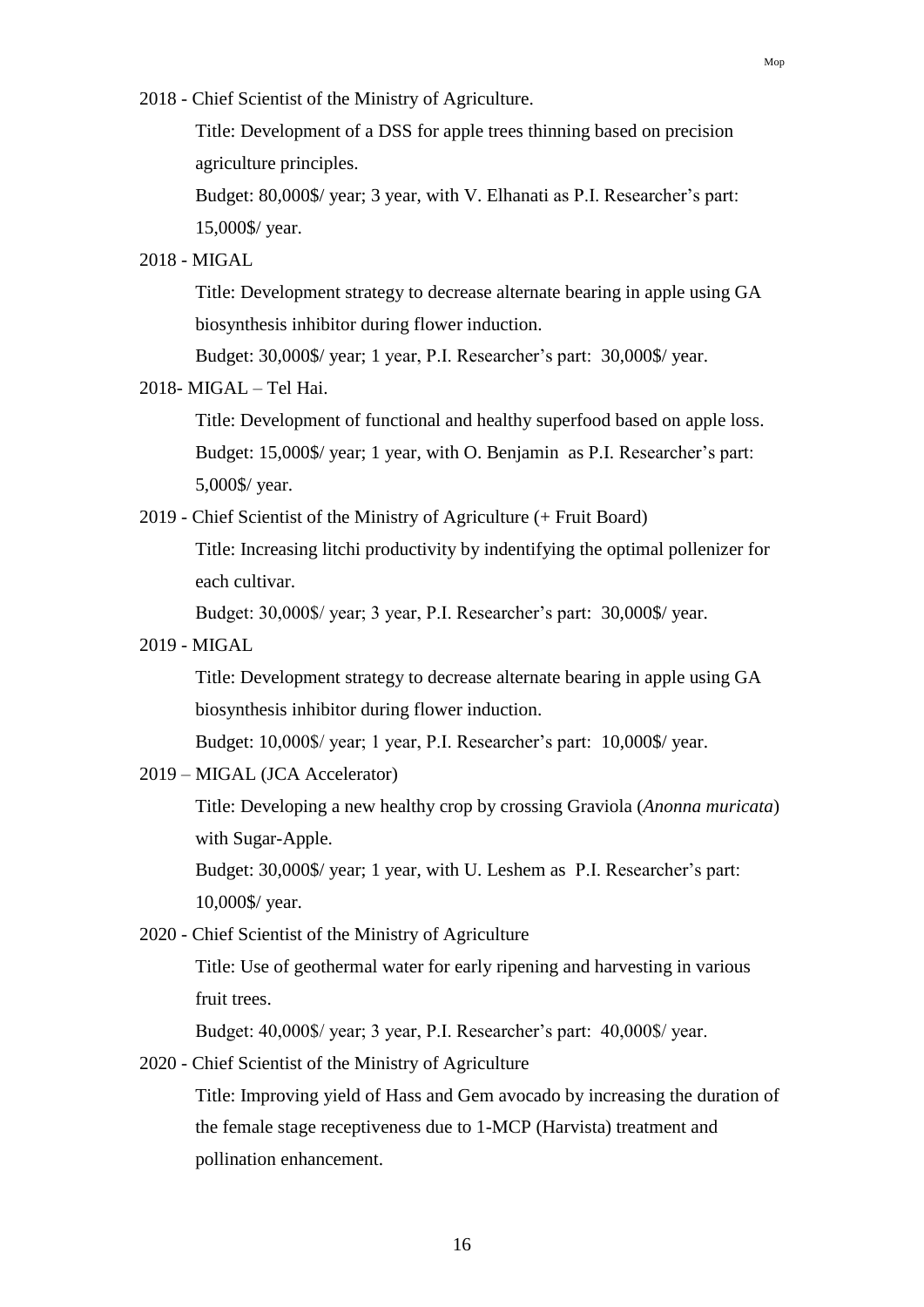- 2020 Chief Scientist of the Ministry of Agriculture Title: Evaluation of growing compact pear trees to improve yield. Budget: 60,000\$/ year; 3 year, P.I. Researcher's part: 60,000\$/ year.
- 2020 Chief Scientist of the Ministry of Agriculture Title: Evaluation of new dwarfing apple and pear rootstocks. Budget: 45,000\$/ year; 3 year, P.I. Researcher's part: 45,000\$/ year.
- 2020 Chief Scientist of the Ministry of Agriculture Title: Growing and marketing avocado all over the year. Budget: 60,000\$/ year; 3 year, P.I. Researcher's part: 20,000\$/ year.
- 2020- Horticultural Board (Ministry of Agriculture). Title: Improve yield of Hass avocado by Bumble bees. Budget: 30,000\$/ year; 1 year, P.I. Researcher's part: 30,000\$/ year.
- 2020- Horticultural Board (Ministry of Agriculture).

Title: Increasing litchi productivity by indentifying the optimal pollenizer for each cultivar.

Budget: 10,000\$/ year; 1 year, P.I. Researcher's part: 10,000\$/ year.

2021 - Chief Scientist of the Ministry of Agriculture

Title: Fruit quality and storability of new pear cultivars in different growing areas.

Budget: 40,000\$/ year; 3 year, with M. Flaishman as P.I. Researcher's part: 20,000\$/ year.

- 2021- Horticultural Board (Ministry of Agriculture). Title: Improve yield of Hass avocado by Bumble bees. Budget: 35,000\$/ year; 1 year, P.I. Researcher's part: 35,000\$/ year.
- 2021- Horticultural Board (Ministry of Agriculture). Title: Increasing litchi productivity by indentifying the optimal pollenizer for each cultivar.

Budget: 15,000\$/ year; 1 year, P.I. Researcher's part: 15,000\$/ year.

2022 - Chief Scientist of the Ministry of Agriculture

Title: Application of nets in combination with growth regulators in 'Cripps Pink' apples to prevent calyx-end cracking caused by extreme heatwaves. Budget: 80,000\$/ year; 3 year, with I. Ginzberg as P.I. Researcher's part: 20,000\$/ year.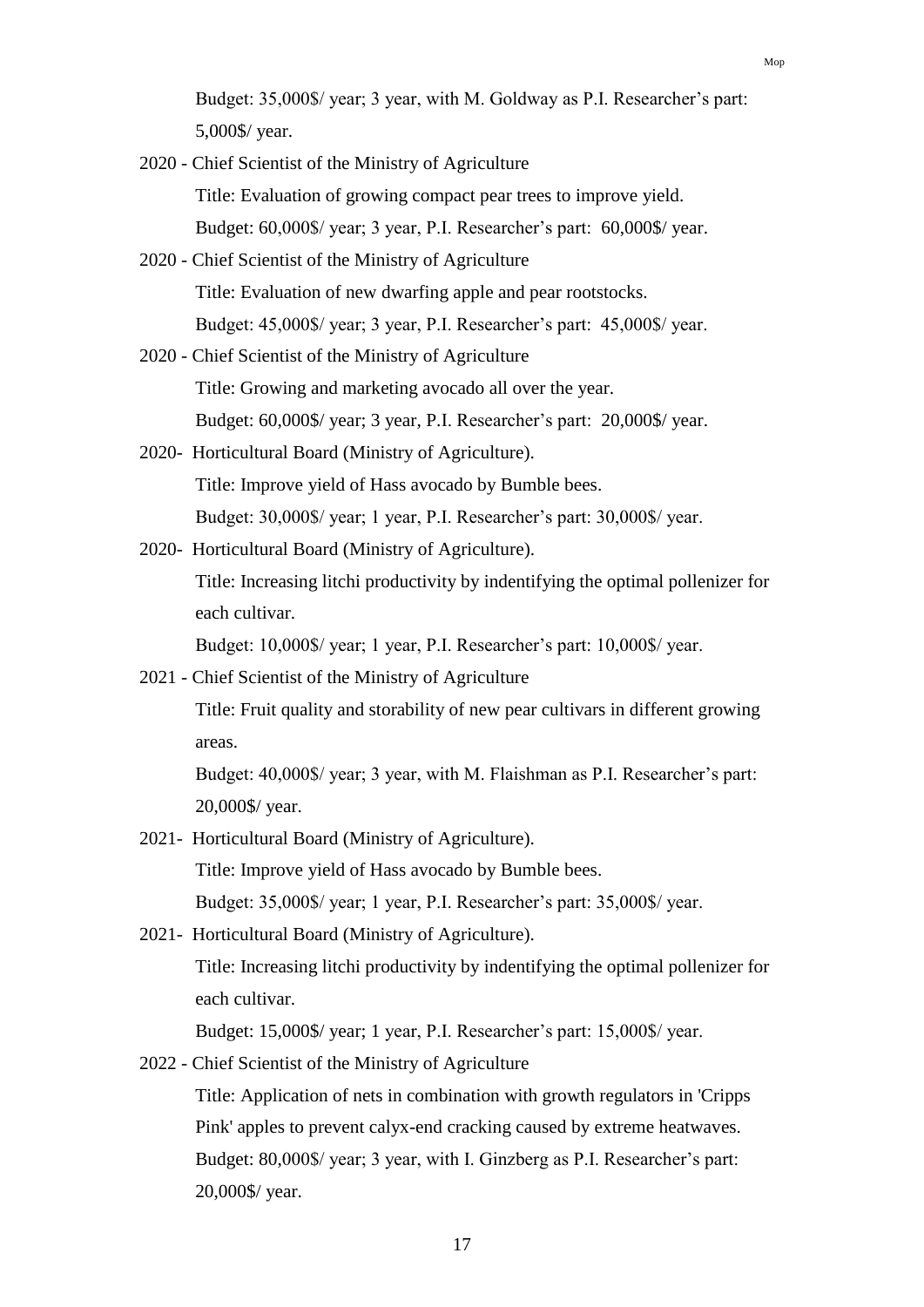### **LIST OF PUBLICATIONS**

#### **ARTICLES IN REVIEWED JOURNALS (***h index = 27***)**

- 1. Gur, A., Altman, A., **Stern, R.A.** and Wolowitz, B. 1986. Improving rooting and survival of softwood peach cuttings. Scientia Hort. 30: 97- 108.
- 2. Gur, A., Altman, A., **Stern, R.A.,** Sigler, T. and Wolowitz, B. 1987. Interaction between myo-inositol and cytokinins: their basipetal transport and effect on peach roots. Physiol. Plants 69: 633-638.
- 3. **Stern, R.A**., Adato, I., Goren, M., Eisenstein, D. and Gazit, S. 1993. Effect of autumnal water stress on litchi flowering and yield in Israel. Scientia. Hort. 54: 295-302.
- 4. **Stern, R.A**., Gazit, S., El Batsri, R. and Degani, C. 1993. Pollen parent effect on outcrossing rate, yield and fruit characteristics of "Floridian" and "Mauritius" lychee. J. Am. Soc. Hort. Sci. 118: 109-114.
- 5. **Stern, R.A.,** Kigel, J., Tomer, E. and Gazit, S. 1995. Mauritius lychee fruit development and reduced abscission after treatment with auxin 2,4,5,-TP. J. Am. Soc. Hort. Sci. 120: 65-70.
- 6. Degani, C., **Stern, R.A.,** El Batsri, R. and Gazit, S. 1995. Pollen parent effect on the selective abscission of Mauritius and Floridian lychee fruits. J. Am. Soc. Hort. Sci. 120: 523-526.
- 7. **Stern, R.A**. and Gazit, S. 1996. Lychee pollination by the honeybee. J. Am. Soc. Hort. Sci. 121:152-157.
- 8. **Stern, R.A.,** Eisenstein, D., Voet, H. and Gazit, S. 1996. Anatomical structure of two day old litchi ovules in relation to fruit set and yield. J. Hort. Sci. 71: 661-671.
- 9. **Stern, R.A**., Eisenstein, D., Voet, H. and Gazit, S. 1997. Female Mauritius litchi flowers are not fully mature at anthesis. J. Hort. Sci. 72: 19-25.
- 10. **Stern, R.A**., Nadler, M. and Gazit, S. 1997. Floridian litchi yield is increased by 2,4,5-TP spray. J. Hort. Sci. 72: 609-615.
- 11. **Stern, R.A.** and Gazit, S. 1997. Effect of 3,5,6-trichloro-2-pyridil-oxyacetic acid on fruit set, abscission and yield of Mauritius litchi. J. Hort. Sci. 72: 659- 663.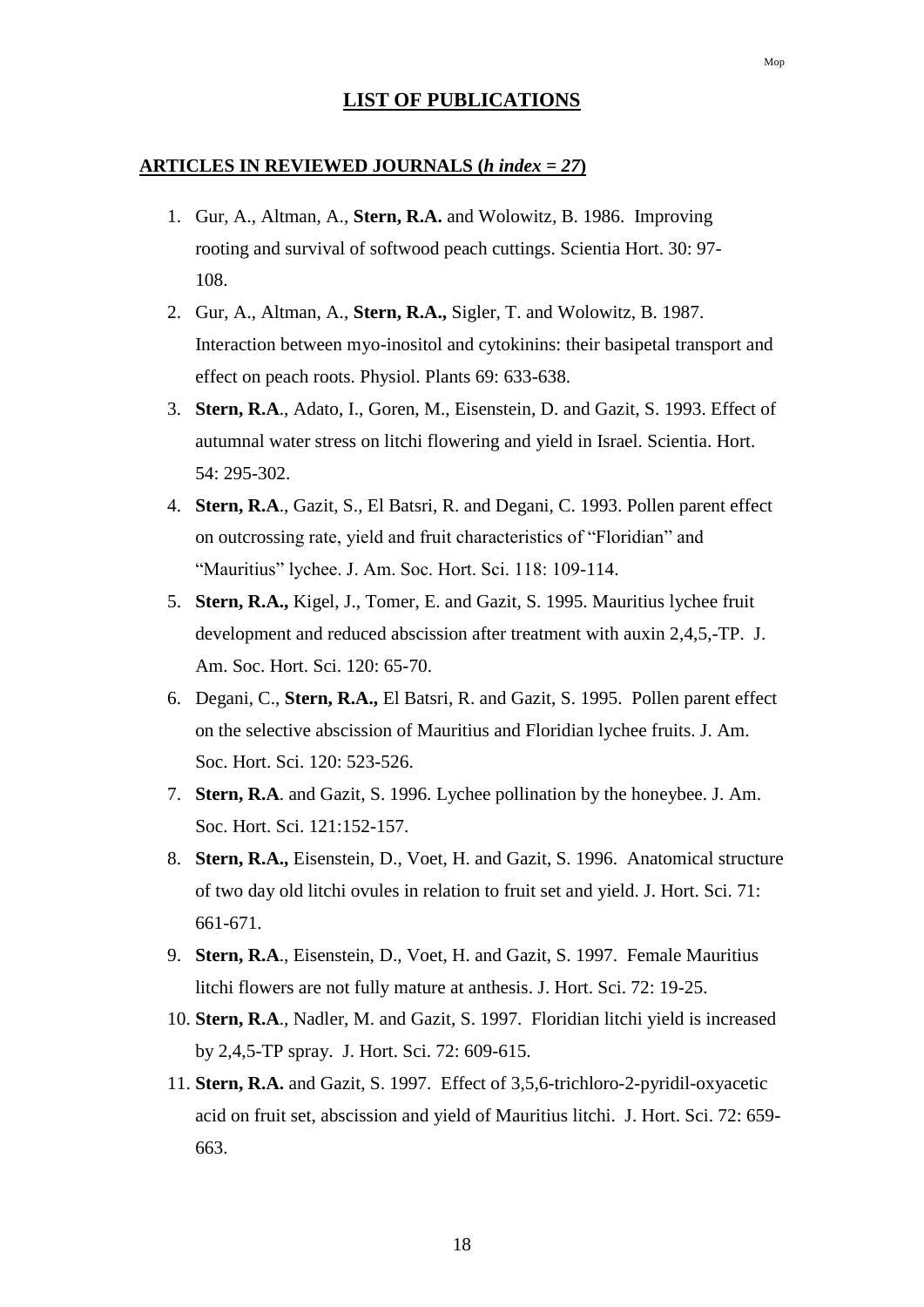- 12. **Stern, R.A**. and Gazit, S. 1998. Pollen viability in lychee. J. Amer. Soc. Hort. Sci. 123: 41-46.
- 13. **Stern, R.A**., Meron, M., Naor, A., Wallach, R., Bravdo, B. and Gazit, S. 1998. Effect of fall irrigation level in Mauritius and Floridian lychee on soil and plant water status, flowering intensity and yield. J. Amer. Soc. Hort. Sci. 123: 150-155.
- 14. **Stern, R.A**. and Gazit, S. 1999. The synthetic auxin 3, 5, 6 TPA reduces fruit drop and increases yield in 'Kaimana' litchi. J. Hort. Sci. and Biotec. 74: 203- 205.
- 15. Goldway, M., Shai, O., Yehuda, H., Matityahu, A. and **Stern, R.A.** 1999. 'Jonathan' apple is a lower-potency pollenizer of 'Topred' than 'Golden Delicious' due to partial S-allele incompatibility. J. Hort. Sci. and Biotech. 74: 381-385.
- 16. **Stern, R.A**., Stern, D., Harpaz, M. and Gazit, S. 2000. Applications of 2,4,5- TP, 3,5,6-TPA and combinations thereof increases lychee fruit size and yield. HortScience, 35: 661-664.
- 17. **Stern, R.A.** and Gazit, S. 2000. Application of the polyamine putrescin increased yield of 'Mauritius' litchi (*litchi chinensis* Sonn.) J. Hort. Sci. and Biotech. 75: 612-614.
- 18. Naor, A., Peres, M., Greenblat, Y., Doron, I., Gal, Y. and **Stern, R.A**. 2000. Irrigation and crop load interactions in relation to pear yield and fruit size distribution. J. Hort. Sci. Biotech. 75: 555-561.
- 19. Flaishman, M., Shargal, A. and **Stern, R.A**. 2001. The synthetic cytokinin CPPU increased fruit size and yield of 'Spadona' and 'Coscia' pears (*Pyrus communis* L.). J. Hort. Sci. Biotech. 76: 145-149.
- 20. **Stern, R.A**., Dag, A. and Eisikowitch, D. 2001. Sequential introduction of honeybee colonies and doubling their density increases cross-pollination, fruit set and yield in 'Red Delicious' apple. J. Hort. Sci. Biotech. 76: 17-23.
- 21. Schneider, D., **Stern, R.A**., Eisikowitch, D. and Goldway, M. 2001. Analysis of S-allele by PCR for determination of compatibility in the Red Delicious apple orchard. J. Hort. Sci. and Biotech. 76: 596-600.
- 22. Schneider, D., **Stern, R.A**., Eisikowitch, D. and Goldway, M. 2001. Determination of the self fertilization potency of Golden Delicious apple. J. Hort. Sci. and Biotech. 76: 259-263.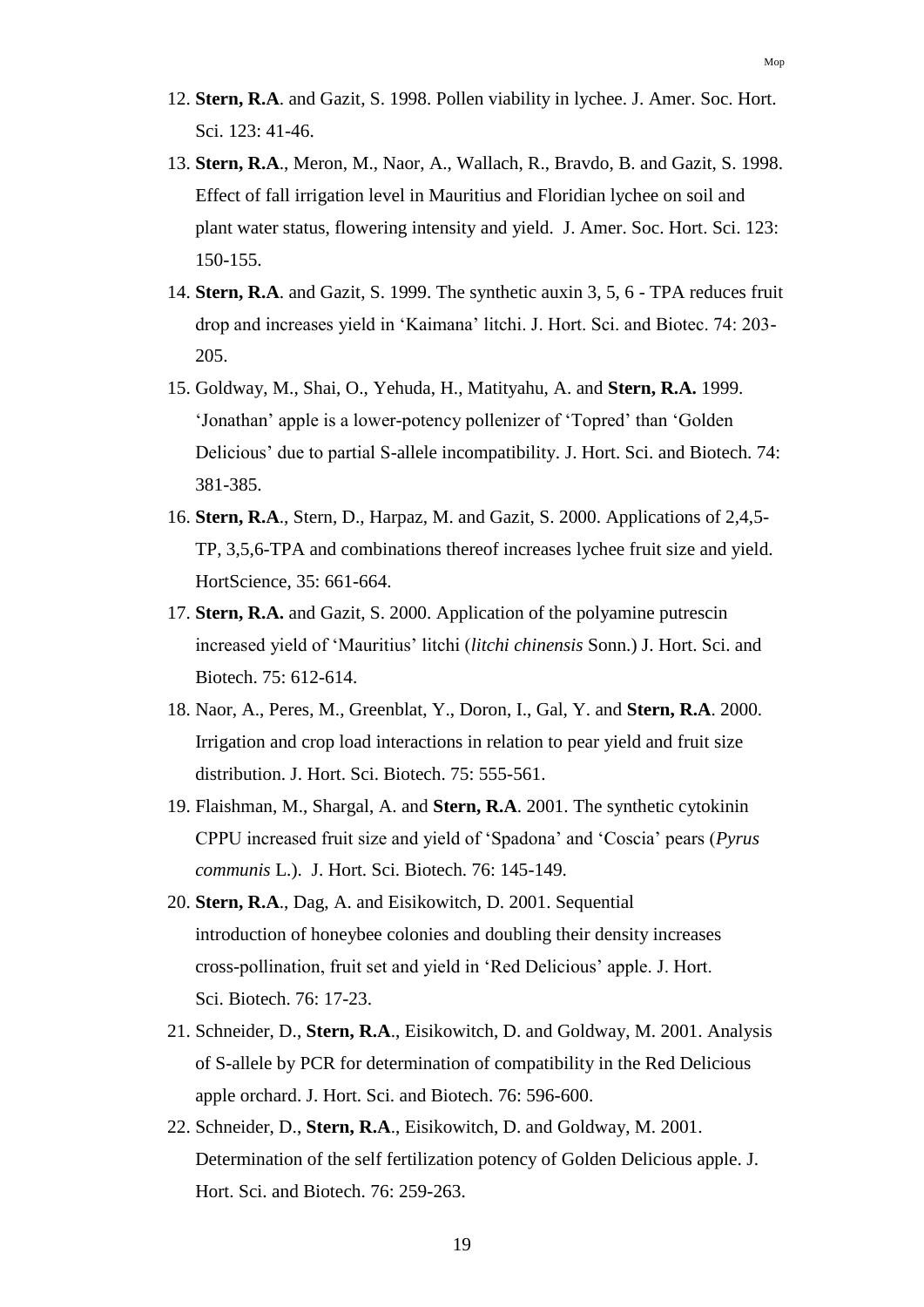- 23. Schneider, D., **Stern, R.A.**, Eisikowitch, D. and Goldway, M. 2002. The relationship between floral structure and honeybee pollination efficiency in Jonathan and Topred apple cultivars. J. Hort. Sci. and Biotech. 77: 48-51.
- 24. **Stern R. A**., Shargal, A. and Flaishman, M. A. 2003. Thidiazuron increases fruit size of 'Spadona' and 'Coscia' pear (*Pyrus communis* L.). J. Hort. Sci. and Biotech. 78: 51-55.
- 25. **Stern R. A**. and Flaishman, M. A. 2003. Benzyladenine effects on fruit size, fruit thinning and return yield of 'Spadona' and 'Coscia' pear. Scientia Hort. 98: 499-504.
- 26. **Stern R. A**., Ben-Arie, R., Neria, O. and Flaishman, M. A. 2003. CPPU and BA increases fruit size of 'Royal Gala' (*Malus domestica)* apple in a warm climate. J. Hort. Sci. and Biotech. 78: 297-302.
- 27. **Stern, R.A**., Naor, A., Bar, N. Gazit, S. and Bravdo, B. 2003. Xylem-sap Zeatin-Riboside and Dihydrozeatin-riboside levels in relation to plant and soil water status and flowering in 'Mauritius' litchi. Scientia Hort. 98: 285-291.
- 28. Naor, A., Flaishman, M., **Stern, R.A**., Moshe, A. and Erez, A. 2003. Temperature effects on dormancy completion of vegetative buds in apple. J. Amer. Soc. Hort. Sci. 128: 636-641.
- 29. Sapir, G., **Stern, R.A.,** Eisikowitch, D. and Goldway, M. 2004. Cloning of four new Japanese plum S-alleles and determination of the compatibility between cultivars by PCR analysis. J. Hort. Sci. and Biotech. 79: 223-227.
- 30. Zisovich, A.H., **Stern, R.A.,** Shafir, S. and Goldway, M. 2004. Identification of seven S-alleles from the European pear (*Pyrus communis*) and determination of compatibility among cultivars. J. Hort. Sci. and Biotech. 79: 101-106.
- 31. Zisovich, A.H., **Stern, R.A**., Sapir, G., Shafir, S. and Goldway, M. 2004. The RHV region of S-RNase in the European pear (*Pyrus communis*) is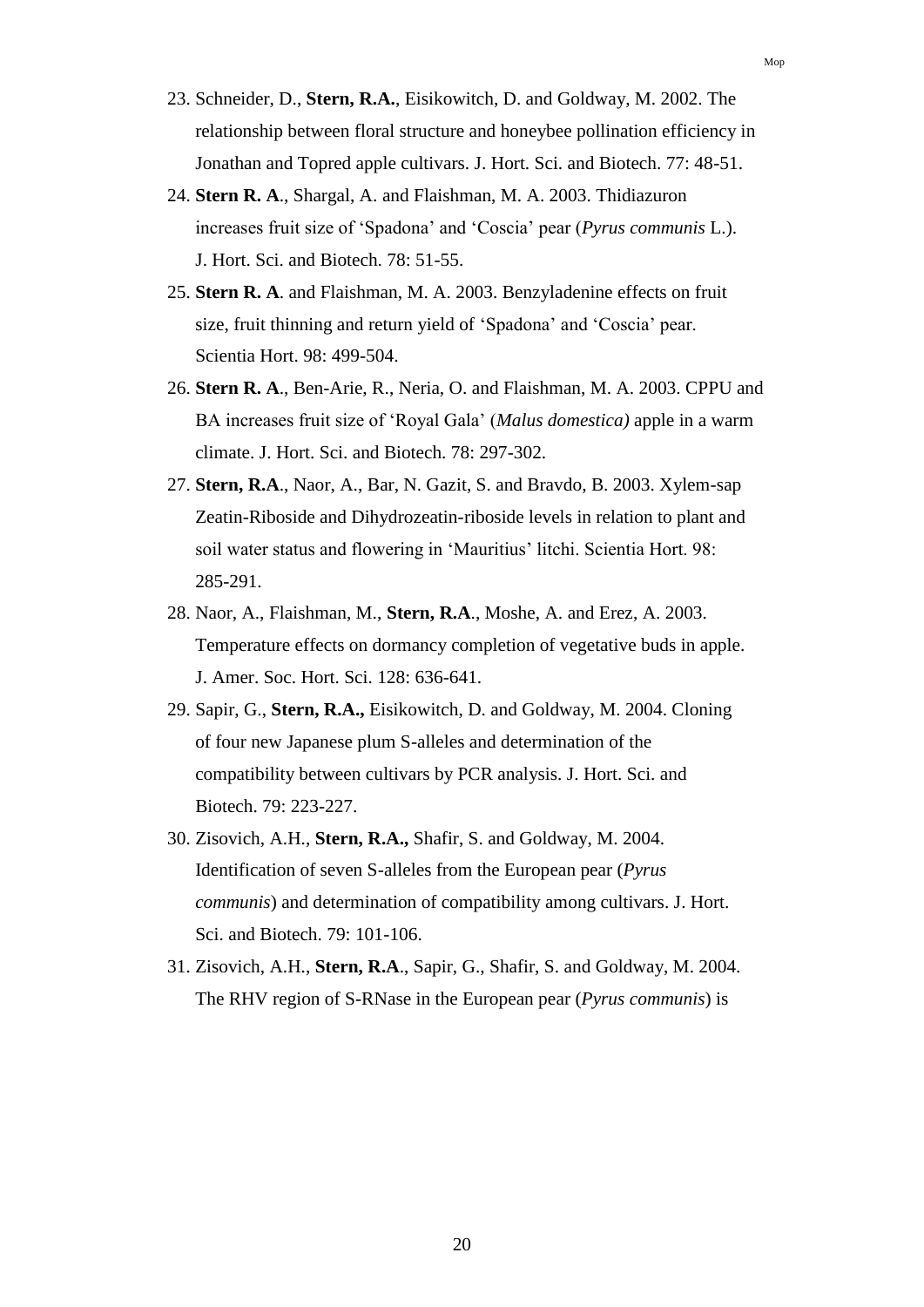not required for the determination of specific pollen rejection. Sexual Plant Reproduction 17: 151-156.

- 32. Schneider, D., Eisikowitch, D., Goldway, M. and **Stern, R.A**. 2004. A comparative study of the superior fertility of 'Smoothy Golden Delicious' apple J. Hort. Sci. and Biotech. 79: 596-601.
- 33. **Stern, R. A.,** Goldway, M., Zisovich, A., Shafir, S. and Dag, A. 2004. Sequential introduction of honeybee colonies increases cross-pollination, fruit-set and yield of 'Spadona' pear (*Pyrus communis* L.). J. Hort. Sci. and Biotech. 79: 652-658.
- 34. Matityahu, A., **Stern R.A**., Schneider, D. and Goldway, M. 2005. Molecular identification of a new apple S-RNase – S-29 – cloned from Anna, a low chilling requirement cultivar. HortScience 40: 850-851.
- 35. Zisovich, A.H., **Stern, R.A.,** Shafir, S. and Goldway, M. 2005. Fertilisation efficiency of semi- and fully- compatible European pear (*Pyrus communis*) cultivars. J. Hort. Sci. and Biotech.80: 143-146.
- 36. Schneider, D., **Stern, R.A.,** and Goldway, M. 2005. A comparison between semi- and fully compatible apple pollinators grown under suboptimal conditions. HortScience 40: 1280-1282.
- 37. Naor, A., **Stern, R.A**., Peres, M., Greenblat, Y., Gal, Y. and Flaishman, M., 2005. Timing and Severity of post-harvest water-stress affects following year productivity and fruit quality of field-grown 'Snow-Queen' nectarine. J. Amer. Soc. Hort. Sci. 130: 806-812.
- 38. Dag, A., **Stern, R.A.** and Shafir, S. 2005. Honeybee (*Apis mellifera*) strains differ in apple (*Malus domestica*) pollen foraging preference. J. Apic. Res. 44: 15-20.
- 39. **Stern, R.A.,** Applebaum, S., Ben Arie, R. and Flaishman, M 2006. Cytokinins increase fruit size of 'Delicious' and 'Golden Delicious' (*Malus domestica*) apple in warm climate. J. Hort. Sci. and Biotech. 81: 51-56.
- 40. **Stern, R.A.,** Nerya, O. and Ben Arie, R. 2006. The cytokinin CPPU delays maturity in litchi cv. 'Mauritius' and extends storage-life. J. Hort. Sci. and Biotech. 81: 158-162.
- 41. Naor, A., **Stern, R.A**., Flaishman, M., Gal, Y. and Peres, M. 2006. Effects of post harvest water stress on autumnal bloom and subsequent-season productivity in mid-season Spadona pear. J. Hort. Sci. and Biotech. 81: 365- 370.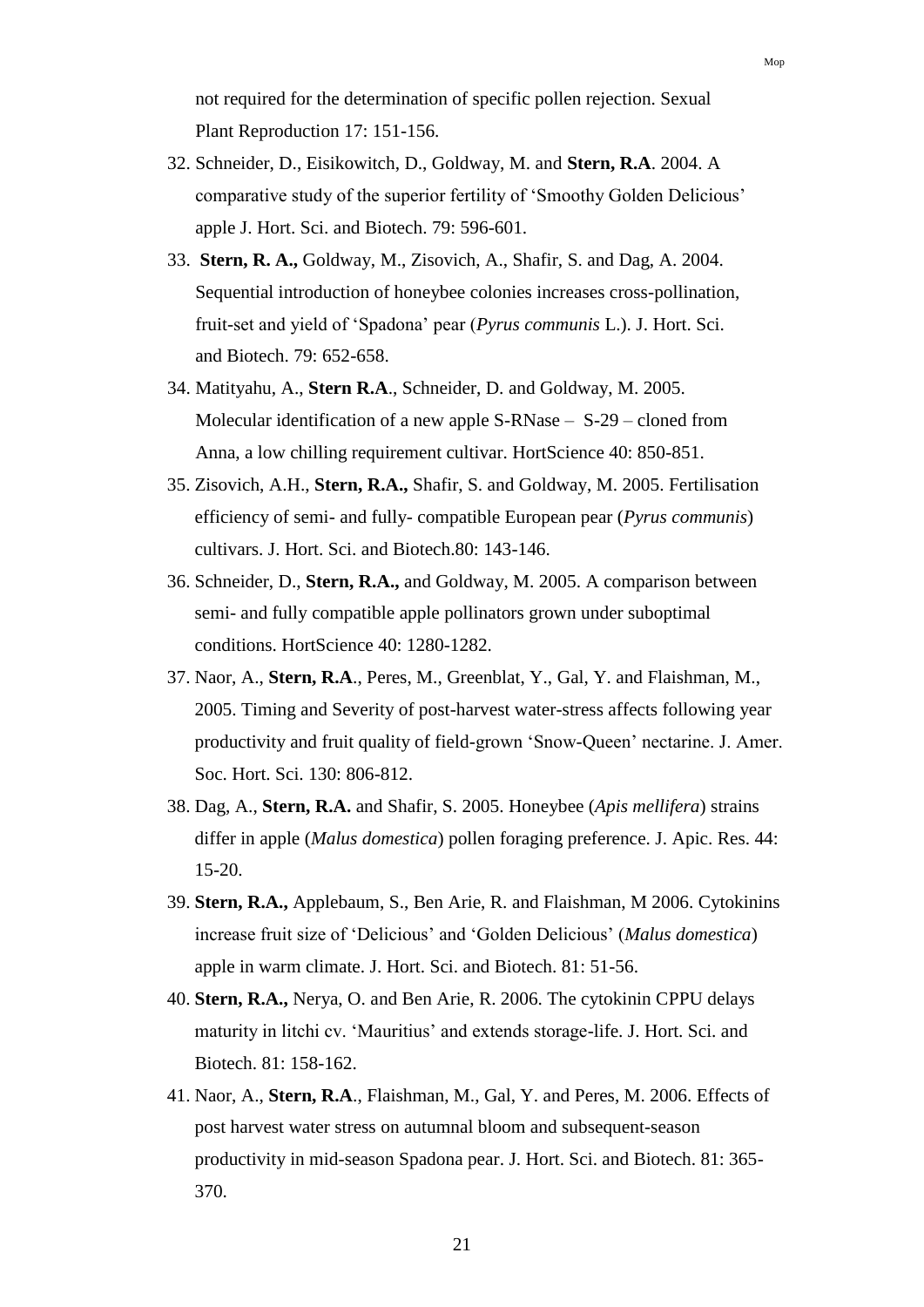- 42. Shargal, A.,Globovich, S., Yablovich, Z., Slizerman, L.A., **Stern, R.A.,** Grafi, G., Lev-Yadun, S. and Flaishman, M. 2006. Synthetic cytokinins extend the phase of division of parenchyma cell in developing pear (*Pyrus communis* L.) fruit. J. Hort. Sci. and Biotech. 81: 915-920.
- 43. **Stern, R.A**. and Ben-Arie, R. 2006. Preharvest drop control of 'Red Delicious' and 'Jonathan' apple (*Malus domestica*) as affected by the synthetic auxin 3,5,6-TPA. J. Hort. Sci. and Biotech. 81: 943-948.
- 44. **Stern, R.A**., Flaishman, M. and Ben-Arie, R. 2007. Effect of synthetic auxins on fruit size of five cultivars of Japanese plum (*Prunus salicina* L.). Scientia Hort. 112: 304-309.
- 45. **Stern, R.A**., Flaishman, M. and Ben-Arie, R. 2007. The effect of synthetic auxins on fruit development, quality and final fruit size of 'Canino' apricot (*Prunus armeniaca* L.). J. Hort. Sci. and Biotech. 82: 335-340.
- 46. **Stern, R.A**., Sapir, G., Shafir, S., Dag, A. and Goldway, M. 2007. The appropriate management of honey bee colonies for pollination of Rosaceae fruit trees in warm climates – Invited review. Middle Eastern and Russian Journal of Plant Science and Biotech. 1: 13-19.
- 47. Sapir, G., Goldway. M., Shafir, S. and **Stern, R.A**. 2007. Multiple introduction of honeybee colonies increases cross-pollination, fruit-set and yield of 'Black-Diamond' Japanese plum (*Prunus salicina* Lindl.). J. Hort. Sci. and Biotech. 82: 590-596.
- 48. **Stern, R.A**., Flaishman, M., Applebaum, S. and Ben-Arie, R. 2007. Effect of synthetic auxins on fruit development of 'Bing' cherry (*Prunus avium* L.). Scientia Hort. 114: 275-280.
- 49. **Stern, R.A**., Doron, I. and Ben-Arie, R. 2007. Performance of 'Coscia' pear (*Pyrus communis*) on seven rootstocks in a warm climate. J. Hort. Sci. and Biotech. 82: 798-802.
- 50. **Stern, R.A**., Doron, I. and Ben Arie, R. 2007. Plant growth regulators increase the fruit size of 'Spadona' and 'Coscia' pears (*Pyrus communis*) in a warm climate. J. Hort. Sci. and Biotech. 82: 803-807.
- 51. Sapir, G., **Stern R.A**., Shafir, S. and Goldway, M. 2007. SFBs of Japanese plum (*Prunus salicina*): Cloning seven alleles and determining their linkage to the S-RNase gene. HortScience, 42: 1509-1512.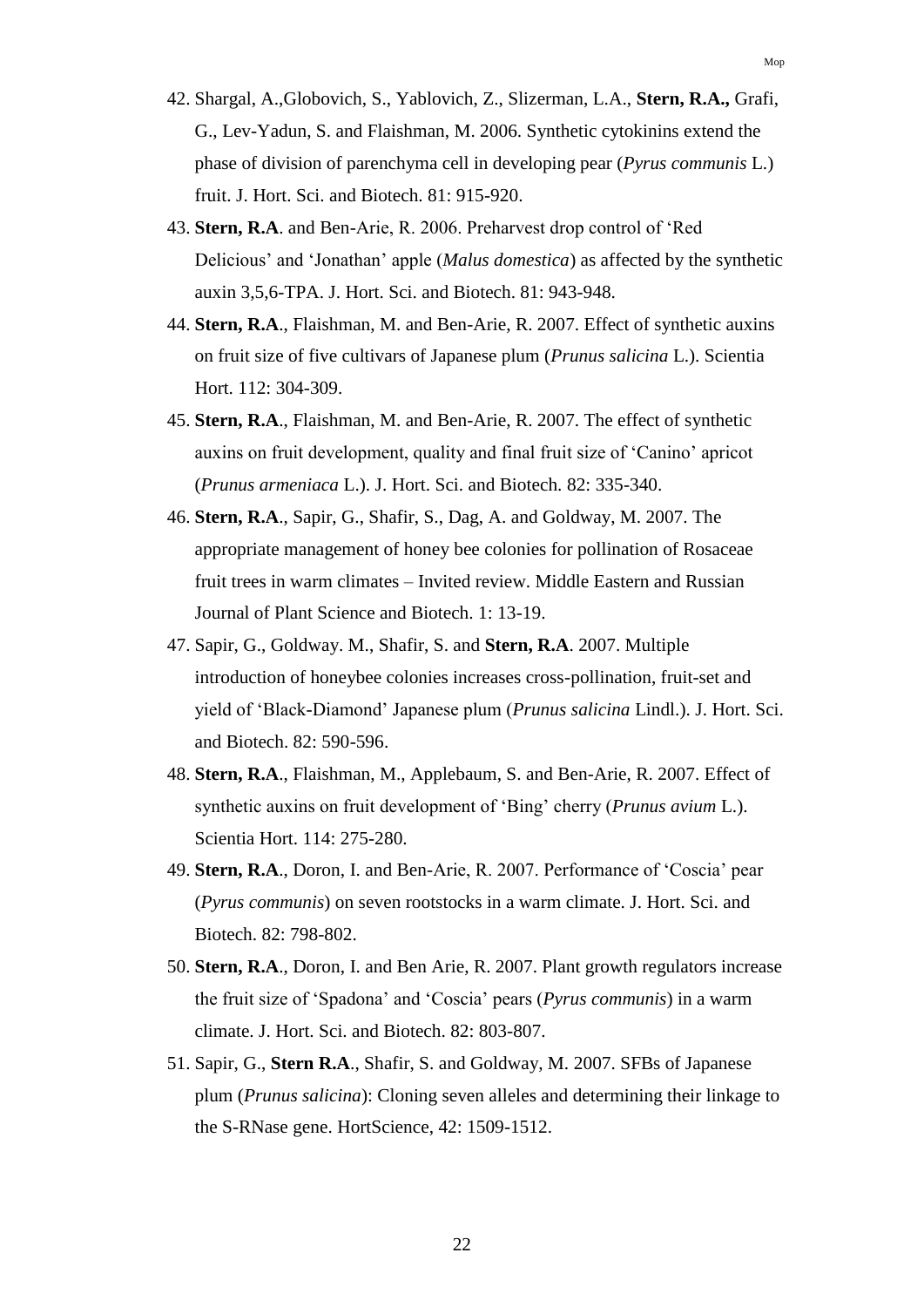- 52. Sapir, G., **Stern R.A.,** Shafir, S. and Goldway, M. 2008. S-RNase based Sgenotyping of Japanese plum (*Prunus salicina* Lindl.) and its implication on the assortment of cultivar – couples in the orchards. Scientia Hort. 118: 8-13.
- 53. Sapir, G., **Stern R.A.,** Shafir, S. and Goldway, M. 2008. Full compatibility is superior to semi-compatibility for fruit set in Japanese plum (*Prunus salicina* Lindl.) cultivars. Scientia Hort. 116: 394-398.
- 54. Zisovich, A., **Stern, R.A**. and Goldway, M. 2008. The Gametophytic Selfincompatibility System, its impact on pear (*Pyrus communis* L.), cultivation, and the utilization of the wild Syrian pear (*Pyrus syriaca)* as a "universal pollinator". Israel Journal of Plant Sciences 56: 257-263.
- 55. **Stern, R.A**. and Doron, I. 2009. Performance of 'Coscia' pear (*Pyrus communis*) on nine rootstocks in the north of Israel. Scientia Hort. 119: 252- 256.
- 56. **Stern, R.** and Ben Arie, R. 2009. GA<sup>3</sup> inhibits flowering, reduces hand thinning, and increases fruit size in peach and nectarine. J. Hort. Sci. and Biotech. 84: 119-124.
- 57. Raz, A., **Stern, R.A.,** Shafir, S., Bercovich, D. and Goldway, M. 2009. SFBbased S-haplotyping of apricot (*Prunus armeniaca*) with DHPLC. Plant Breeding 128: 707-711.
- 58. Goldway, M., Takasaki, T., Zisovich, A., Sanzol, J., Mota, M., **Stern, R.A**. and Sansavini, S. 2009. Renumbering the S-RNase alleles of European pear (*Pyrus communis* L.) and cloning the S-109 RNase allele. Scientia Hort. 119: 417-422.
- 59. Schneider, D., Goldway, M., Rotman, N., Adato, I., and **Stern R.A**. 2009. Cross pollination improves 'Orri' mandarin fruit yield. Scientia Hort. 122: 380- 384.
- 60. **Stern R.A**., Raz, A. and Goldway, M. 2009. Uniconazole is an effective blossom thinner for 'Bing' cherry (*Prunus avium).* Scientia Hort. 122: 417-420.
- 61. Zisovich, A., **Stern, R.A**. and Godway, M. 2009. Identification of seven haplotype – specific SFBs in European pear (*Pyrus communis*) and their use as molecular markers. Scientia Hort. 121: 49-53.
- 62. **Stern R.A**., Korchinsky, R., Ben-Arie, R. and Cohen, Y. 2010. Early application of the synthetic auxin 2,4-DP enhances the red colouration of 'Cripp's Pink' apple. J. Hort. Sci. and Biotech. 85: 35-41.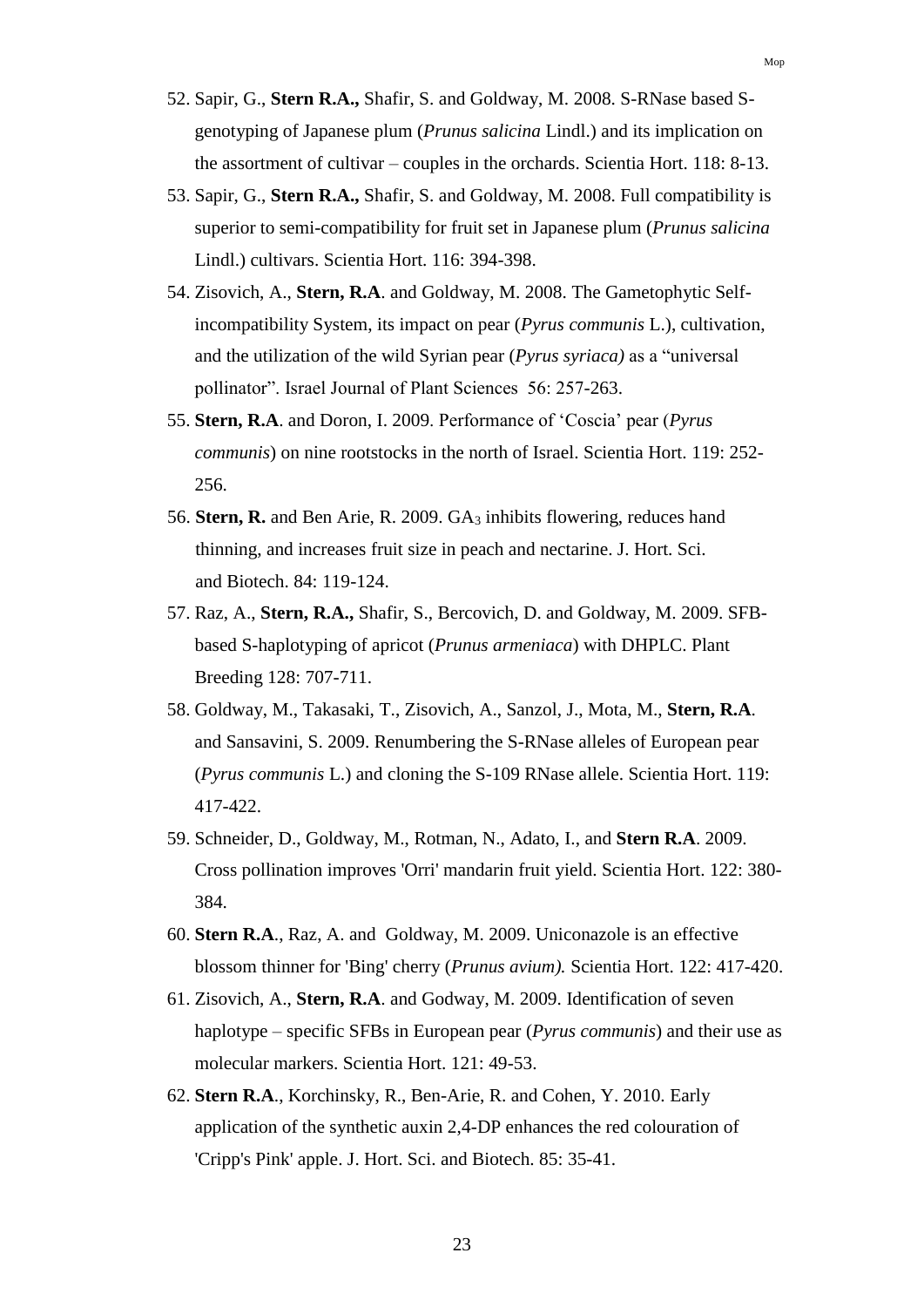- 63. Raz, A., Goldway, M. and **Stern R.A**. 2010. Uniconazole reduces fruit set and hand-thinning, and increases fruit size of 'Canino' apricot (*Prunus armeniaca* L.) J. Hort. Sci. and Biotech. 85: 30-34.
- 64. Zisovich, A., Raz, A., **Stern, R.A**. and Godway, M. 2010. Syrian pear (*Pyrus syriaca*) as a pollinator for European pear (*Pyrus communis*) cultivars. Scientia Hort. 125: 256-262.
- 65. Shaltiel-Harpaz, L., Kedoshim, R., Openhiem, D., **Stern, R.A.** and Coll, M. 2010. Effect of host plant make-up, through nitrogen fertilization and growth regulators on the pear psylla population. Israel J. Plant Sciences. 58: 149-156.
- 66. Schneider, D., Goldway, M., Birger, R. and **Stern**, **R.A**. 2011. Suppression of olive (*Olea europaea* L.) tree growth by uniconazole in high density orchard. Israel J. Plant Sciences. 59: 85-92.
- 67. Schneider, D., Goldway, M., Birger, R. and **Stern**, **R.A**. 2012. Does alteration of 'Koroneiki' olive tree architecture by uniconazole affect productivity? Scientia Hortic. 139: 79-85.
- 68. Zisovich, H., Goldway, M., Schneider, D., Steinberg, S., Stern, E. and **Stern, R.A**. 2012. Adding bumblebees (*Bombus terrestris*) to pear orchards increases seed number per fruit, fruit set, fruit size and yield. J. Hort. Sci. and Biotech. 87:353-359.
- 69. **Stern**, **R.A**., Ben-Arie, R. and Ginzberg, I. 2013. Reducing the incidence of calyx cracking in 'Pink Lady' apple using a combination of cytokinin (6-benzyladenine) and gibberellins (GA4+7). J. Hort. Sci. and Biotech. 88: 147-153.
- 70. **Stern**, **R.A**., Doron, I, Redel, G., Raz, A., Goldway, M. and Holland, D. 2013. Lavi 1 – A new *Pyrus betulifolia* rootstocks for 'Coscia' pear (*Pyrus communis*) in the hot climate of Israel. Scientia Hortic. 161: 293-299.
- 71. Ginzberg, I., Fogelman, E., Rozental, L. and **Stern, R.A.** 2014. Maintenance of high epidermal cell density and reduced calyx-end cracking in developing 'Pink Lady' apples treated with a combination of cytokinin 6- benzyladenine and gibberellins A4+A7. Scientia Hort. 165: 324-330.
- 72. Raz, A., **Stern, R.A.,** Shafir, S. and Goldway, M. 2014. Reduced yields of 'Earlicot' apricot (*Prunus armeniaca*) grown in a relatively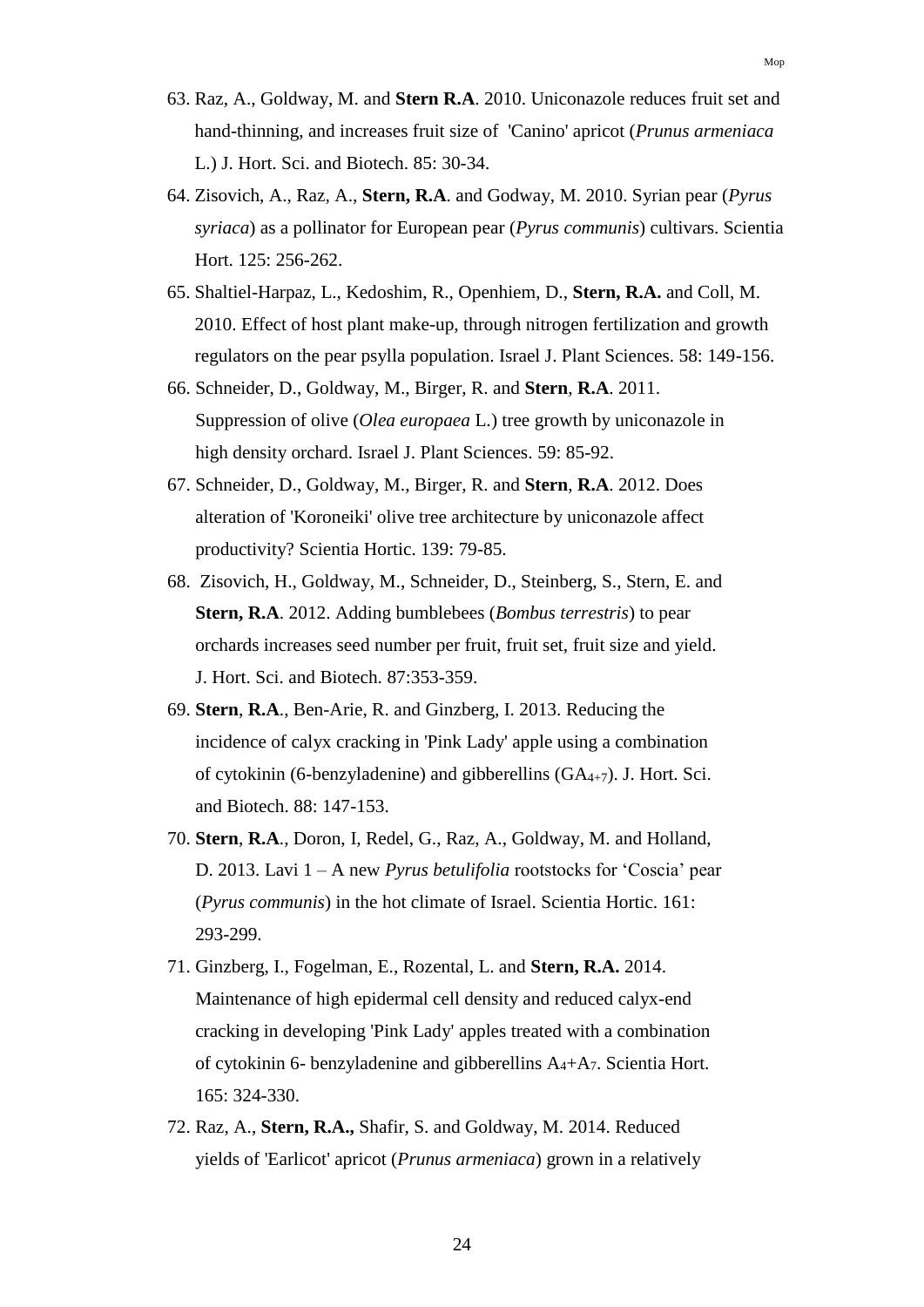hot climate and methods to improve flowering intensity and yield. J. Hort. Sci. and Biotech. 89: 495-500.

- 73. **Stern R.A.** 2014. The photosynthesis inhibitor metamitron is an effective fruitlet thinner for 'Gala' apple in the warm climate of Israel. Scientia Hort. 178: 163-167.
- 74. Fogelman, E., **Stern, R.A**. and Ginzberg, I. 2015. Benzyladenine and gibberellin treatment of developing 'Pink Lady' apples results in mature fruits with a thicker cuticle comprising clusters of epidermal cells. Protoplasma. 252: 1009-1017.
- 75. **Stern R.A**. 2015. The photosynthesis inhibitor metamitron is highly effective thinner for 'Golden Delicious' apple in a warm climate. Fruits. 70 (3): 127-134.
- 76. Ginzberg, I. and **Stern R.A**. 2016. Strengthening fruit-skin resistance to growth strain by application of plant growth regulators. Scientia Hort. 198: 150-153.
- 77. Sapir, G., Goldway, M., Baras, Z., Atsmon, G., Shafir, S., Allouche, A., Stern. E., and **Stern, R.A**. 2017. Synergistic effects of bumble bees and honey bees in apple orchards increases cross pollination, seed number and fruit size. Scientia Horticulturae, 219: 107-117.
- 78. **Stern, R.A**, Sapir, G., Zisovich, A., Goldway, M. 2018. The Japanese pear 'Hosui' improves the fertility of European pears 'Spadona' and 'Coscia'. Scientia Horticulturae, 228: 162-166.
- 79. Joshi, M., Singh Baghel, R., Fogelman, E., **Stern, R.A,** Ginzberg, I. 2018. Identification of candidate genes mediating apple fruit cracking resistance following the application of gibberellic acid 4+7 and 6 benzyladenine. Plant Physiol. & Biochem. 127: 436-445.
- 80. Paulo Stahl, Yael Lev Mirom, Raphael **A. Stern** and Martin Goldway. 2019. Comparing Iriet and Ettinger avocado cultivars as pollinators of Hass using SNPs for paternal identification. Scientia Hort. 248: 50-57.
- 81. Sapir, G., Goldway, M., **Stern, R.A**. 2019. Supplementing bumblebees to Mauritius lychee improves yield. Scientia Hort. 251:162-166.
- 82. Fachima, A. Levinkron, S., Meital, Y, Hugger, A., Lax, I., Huang, X., Eyal, Y., Lichter, A., Goren, M., **Stern, R.A**., Harpaz, S. 2019. Cytokinin treatment modifies litchi fruit pericarp anatomy leading to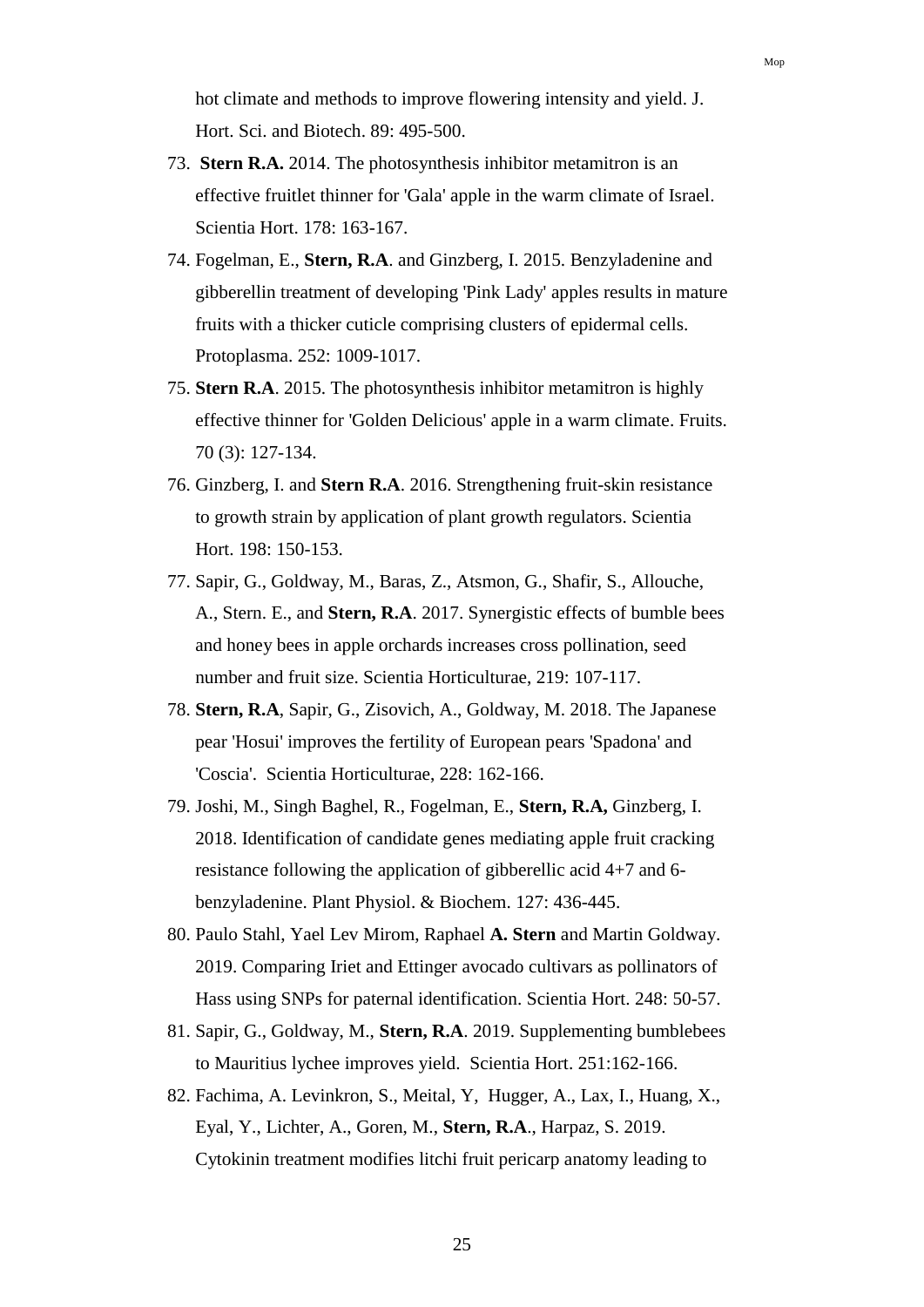reduced susceptibility to post-harvest pericarp browning. Plant Science 283: 41-50.

- 83. Ginzberg, I, **Stern, R.A.** 2020. Control of Fruit Cracking by Shaping Skin Traits – Apple as a Model. Critical Reviews in Plant Sciences 38: 401-410.(published on line 6/12/19)
- 84. **Stern, R.A.,** Rozen, A., Eshed, R., Zviran, T., Sisai, I., Sherman, A., Irihimovitch, V. and Sapir, G. 2021. Bumblebees (*Bombus terrestris*) improve 'Hass' avocado (*Persea americana*) pollination. Plants 2021, 10, 1372. [https://doi.org/10.3390/plants10071372.](https://doi.org/10.3390/plants10071372) (https://www.mdpi.com/journal/plants)
- 85. Dafny Yelin, M., Moy, J.C., **Stern, R.A**., Doron, I., Michaeli, D. 2021. High-density 'Spadona' pear orchard shows reduced tree sensitivity to fire blight damage due to decrease in tree vigor relative to low-density orchard. Phytopathologia Mediterranea. 60 (3): 421-426.
- 86. Tadmor, Y., Raz, A., Reikin-Barak, S., Ambastha, V., Shemesh, E., Leshem, Y., Crane, O., **Stern, R.A**., Goldway, M., Tchernov, D., Liran, O. 2021. Metamitron, a Photosynthetic Electron Transport Chain Inhibitor, Modulates the Photoprotective Mechanism of Apple Trees. Plants 2021, 10, 2803. [https://doi.org/10.3390/plants10122803.](https://doi.org/10.3390/plants10122803)
- 87. Raz, A., Atsmon,G., Yaron, A., **Stern, R.A**. and Goldway, M. 2022. The Universality of the Prunus Fertilization Mechanism Ranges beyond Species. Plant Reproduction. (Submitted)

88.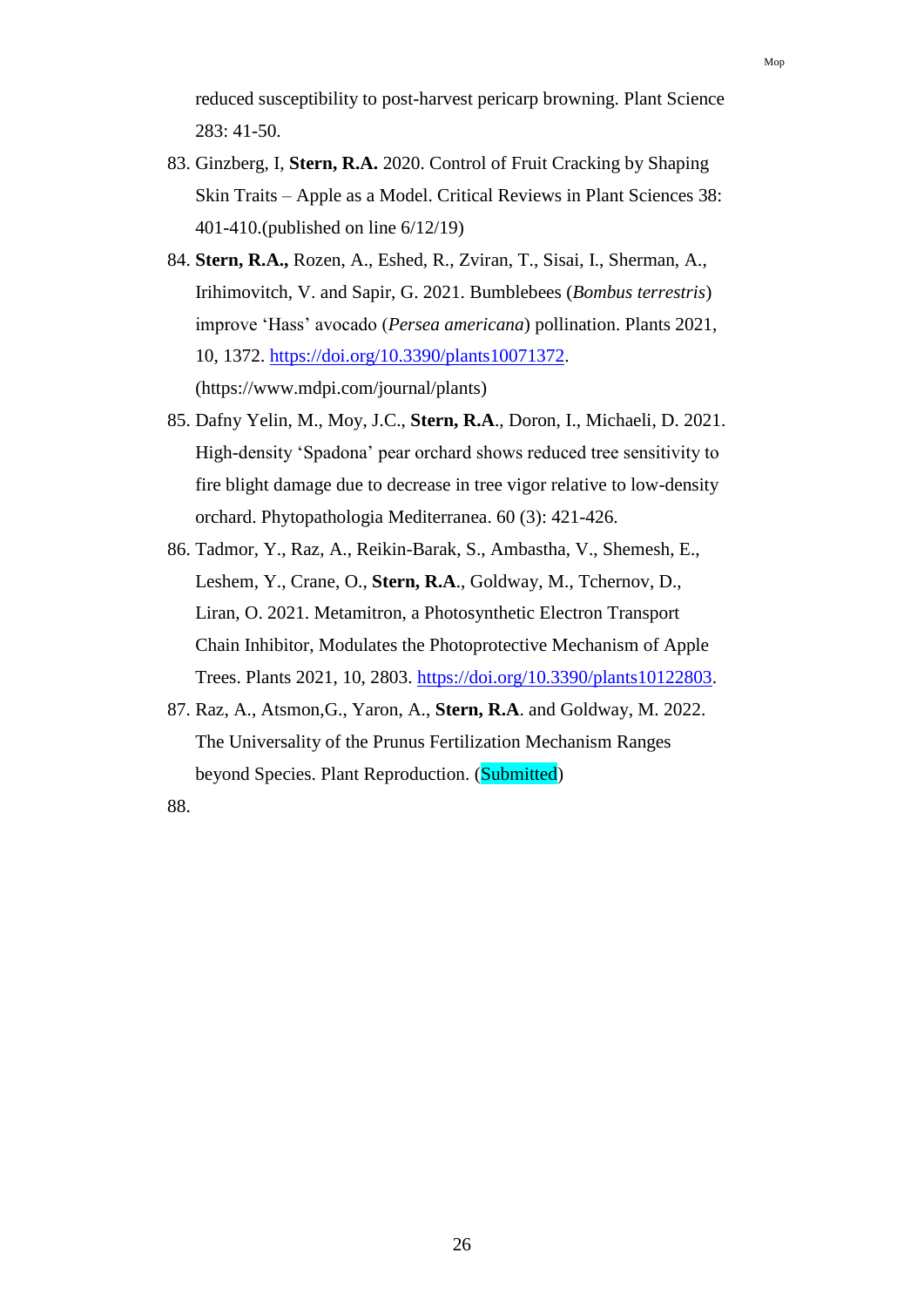#### **CHAPTERS IN REVIEWED BOOKS**

**Stern, R.A.** and Gazit, S. 2000. Reducing Fruit Drop in Lychee with PGRs Spray. In: A.S. Basra (Ed.). *Plant Growth Regulators in Agriculture and Horticulture: Their Role and Commercial Uses.* Haworth Press, N.Y. pp. 211-222.

**Stern, R.A.** and Gazit, S. 2003. The Reproductive Biology of the Lychee. In: J. Janick (Ed.). *Horticultural Reviews*. Vol. 28 (chapter 8). John Wiley and Sons, Inc. Publishing, USA pp. 393-453.

**Stern, R.A.** and Dag, A. 2005. Increasing Yield of 'Starking' Apple by Proper Utilization of Beehives. In: M. Reuveni and M. Livneh (Eds.). Advances in the Golan Research: Man and Landscape. Ramot Publishing – Tel Aviv University, Israel. pp. 287-300. (In Hebrew with English summary).

Huang, X.M., Subhadrabandhu, S., Mitra, S.K., Ben-Arie, R. and **Stern R.A**. 2005. Origin, History, Production and Processing. In: C.M. Menzel and G.K. Waite (Eds.). *Litchi and Longan: Botany, Cultivation and Uses* CABI publishing, Wallingford, U.K. pp. 1-23.

Subhadrabandhu, S. and **Stern, R.A**. 2005. Taxonomy, Botany and Plant Development. In: C.M. Menzel and G.K. Waite (Eds.). *Litchi and longan: botany, cultivation and uses* CABI publishing, Wallingford, U.K. pp. 25-34.

Davenport, T. and **Stern, R.A**. 2005. Flowering. In: C.M. Menzel and G.K. Waite (Eds.). *Litchi and Longan: Botany, Cultivation and Uses* CABI publishing, Wallingford, U.K. pp. 87-113.

Huang, H. and **Stern, R.A**. 2005. Fruit set, Development, and Maturation. B. Longan. In: C.M. Menzel and G.K. Waite (Eds.). *Litchi and Longan: Botany, Cultivation and Uses* CABI publishing, Wallingford, U.K. pp. 115-140.

Goldway, M., Sapir, G. and **Stern, R.A**. 2007. Molecular Basis and Horticultural Application of the Gametophytic Self-incompatibility System in *Rosaceae* Tree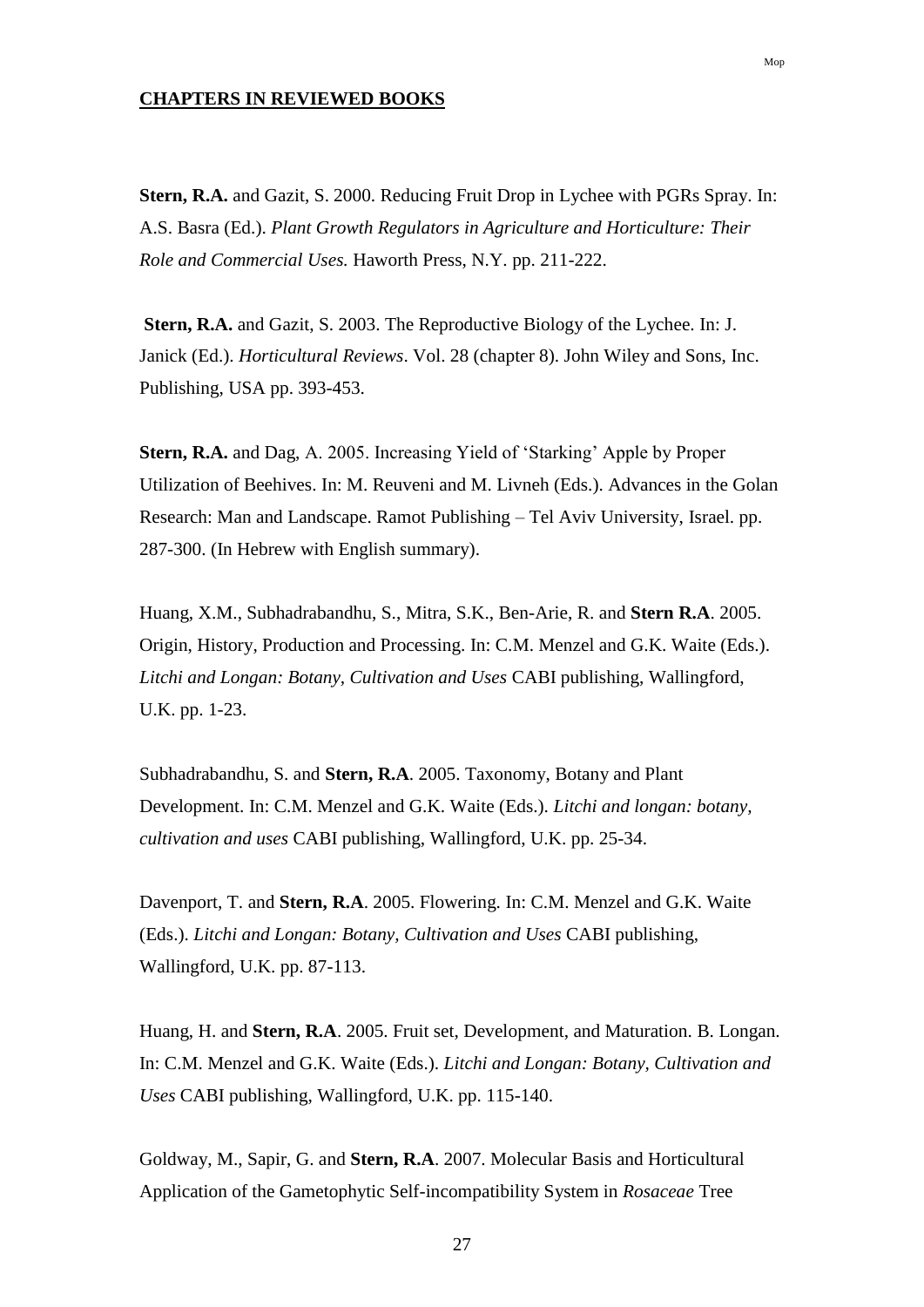Fruits. In: J. Janick (Ed.). *Plant Breeding Reviews,* Vol. 28 (chapter 7) John Wiley and Sons, Inc. Publishing, USA pp. 215-237.

**Stern, R.A**., Sapir, G., Baras, Z., Azmon, G., Goldway, M., Shafir, S., Allouche, A., Stern, E. 2018. Introducing bumble bees to apple orchards in the Galilee and Golan increases the pollination efficiency of honey bees, crop yield, and fruit size. In: T. Grossmark, H. Goren, M. Abasi and Z. Greenberg (Eds.). "Tel Hai Galilee Studies" Vol. 3, Tel Hai College Publisher, Israel, pp. 132-153.

Goldway, M., Raz, A., **Stern, R.A.** 2019. An updated view on fertilization and pollination in European pears (*Pyrus communis*). In: A.R.Luz (Ed.) *Pear: Cultivars Production and Harvesting*. Nova Science Publishers Inc., New York, USA pp. 49- 82.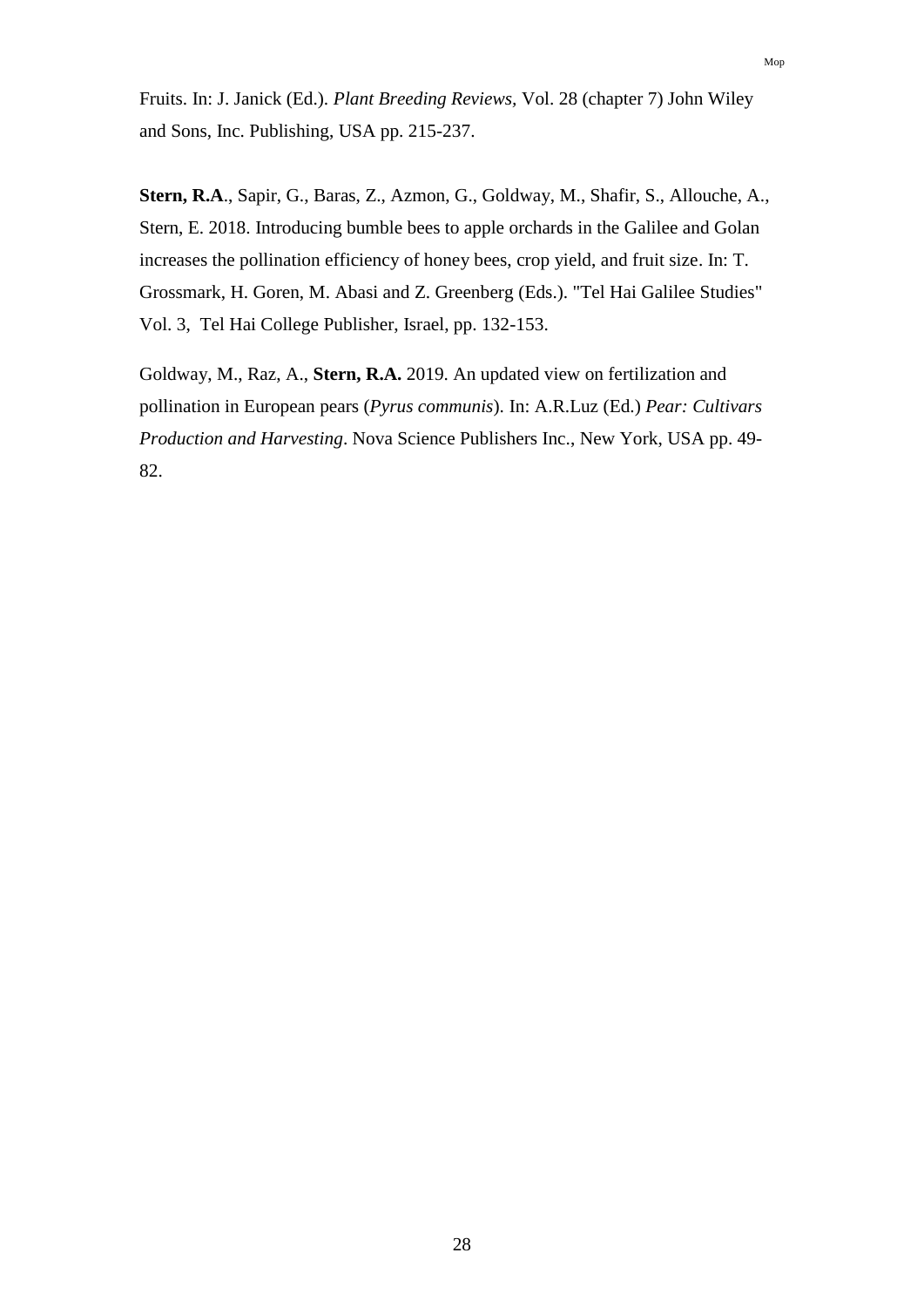#### **ENCYCLOPEDIA**

**Stern, R.A.** 1997. About 200 values on agriculture, botany and ecology for Aviv Encyclopedia.

#### **ARTICLES IN REVIEWED PROCEEDINGS**

- 1. **Stern, R.A.** and Gazit, S. 1993. Autumnal water stress checks vegetative growth and increases flowering and yield of litchi. Acta Hort. 349:209-212.
- 2. Goldway, M., Schneider, D., Yehuda, H., Matityahu, A., Eisikowitch, D. and **Stern R.A**. 2001. The effect of apple S-allele compatibility on fruit set levels in non-optimal fertilization conditions. Acta Hort. 561: 231-234.
- 3. **Stern, R.A.,** Stern, D., Miller, H., Huafu, X. and Gazit, S. 2001. The effects of the synthetic auxins 2,4,5-TP and 3,5,6-TPA on yield and fruit size of young 'Fei Zi Xiao' and 'Hei Ye' litchi trees in Guangxi Province, China. Acta Hort. 558: 285-288.
- 4. Dag, A. and **Stern. R. A**. 2001. Sequential introduction and heavy density of beehives increases cross-pollination, fruit-set, and yield in apple. Proc. 37<sup>th</sup> Intl. Apicultural Congress (28 October – 1 November 2001), Durban, South Africa (Apimondia 2001).
- 5. **Stern, R.A**., Flaishman, M. and Shargal, A. 2002. Effect of the synthetic cytokinin CPPU on fruit size and yield of 'Spadona' pear (*pyrus communis*  L.). Acta Hort. 596: 797-801.
- 6. Shahak, Y., Gussakovsky, E.E., Cohen, Y., Luria, S., **Stern, R.A.**, Kfir, S., Naor, A., Atzmon, I., Doron, I. and Greenblat-Evron, Y. 2004. ColorNets: a new approach for light manipulation in fruit trees. Acta Hort. 636: 609-616.
- 7. **Stern, R.A.** and Flaishman, M. 2004. Synthetic cytokinins increase fruit size of 'Royal Gala' (*Malus domestica)* apple in Israel. Acta Hort. 636: 557-563.
- 8. **Stern, R.A**., Goren, M. and Gazit, S. 2005. The effect of shoot pruning during the fall and winter on litchi flowering and yield. Acta Hort. 665: 331-335.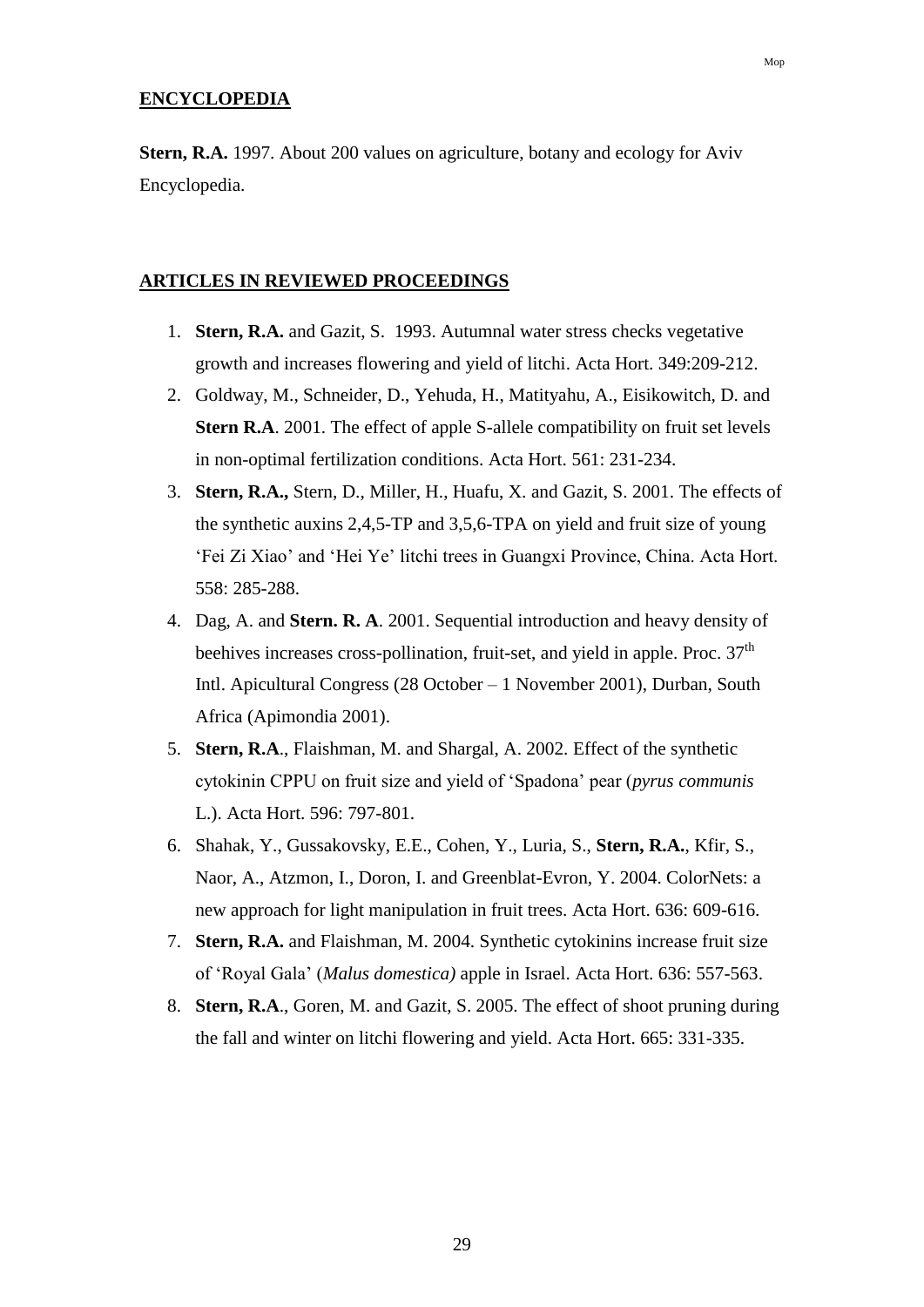- 9. Goldway, M, Zisovich, A., Shafir, S. and **Stern, R.A**. 2005. Application of S-RNase allele molecular analysis as a mean for elucidating low yields in the pear orchard. Acta Hort. 671: 137-142.
- 10. **Stern R. A**., Dag, A., Zisovich, A., Shafir, S. and Goldway, M. 2005. Increasing the yield of 'Spadona' pear (*Pyrus communis* L.) by appropriate utilization of beehives. Acta Hort. 671:143-150.
- 11. Flaishman, M., Shargal, A., Shilzerman, L., Lev-Yadun, S., **Stern. R.A**. and Grafi, G. 2005. The synthetic cytokinins CPPU and TDZ prolong the phase of cell division in developing pear (*Pyrus communis* L.) fruit. Acta Hort. 671: 151-157.
- 12. **Stern R. A**., Applebaum, S., Flaishman, M. and Ben-Arie, R. 2008. Auxins increase fruit size of 'Bing' (*Prunus avium* L.) cherry in a warm climate. Acta Hort.774: 243-249.
- 13. **Stern R. A**. and Ben-Arie, R. 2008. Effect of the synthetic auxin 3,5,6-TPA on preharvest drop, fruit quality and maturation of 'Delicious' and 'Jonathan' apples. Acta Hort. 774: 251-257.
- 14. Shahak, Y., Ratner, K., Gillel, Y.E., Zur, N., Or, E., Gussakovsky, E.E., **Stern, R.A.**, Sarig, P., Raban, E., Harcavi, E., Doron, I. and Greenblat-Evron, Y. 2008. Improving solar energy utilization, production and fruit quality in orchards and vineyards by photoselective netting. Acta Hort. 772: 65-72.
- 15. **Stern R. A**. 2008. *Pyrus betulifolia* is the best rootstock for the 'Coscia' pear in the warm climate of Israel. Acta Hort. 800: 631-638.
- 16. **Stern R. A**. 2008. Increasing fruit size of Spadona and Coscia (*Pyrus communis*) pears in a warm climate, with plant growth regulators. Acta Hort. 800: 155-162.
- 17. Goldway, M., Zisovich, A. Raz, A. and **Stern, R.A.** 2008. Understanding the gametophytic self-incompatibility system and its impact on European pear (*Pyrus communis* L.) cultivation. Acta Hort. 800: 109-117.
- 18. Schneider, D., Goldway, M., Adato, I., Birger, R. and **Stern, R.A**. 2010. Foliar application of uniconazole suppresses 'Arbequina' olive (Olea europea L.) tree growth in high density orchard. Acta Hort. 884: 671-676.
- 19. Schneider, D., Goldway, M. and **Stern**, **R.A**. 2011. Difference in selffertilization efficiency among three loquat cultivars. Acta Hort. 887: 209-213.
- 20. **Stern R. A**. and Doron, I. 2011. Performance of 'Coscia' pear (*Pyrus communis*) on nine rootstocks in the north of Israel. Acta Hort. 903: 443-450.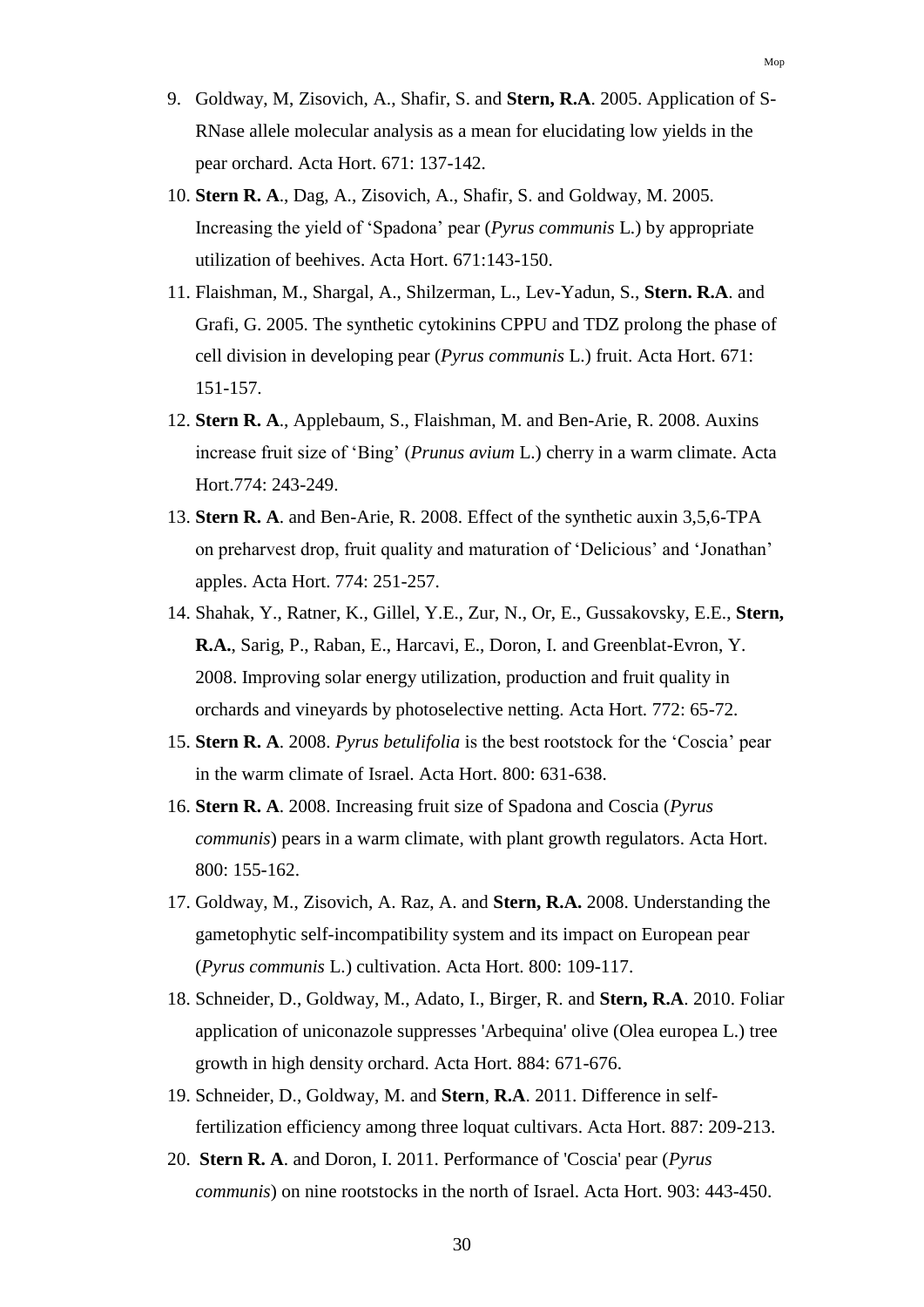- 21. Zisovich, A.H.,Raz, A., **Stern, R.A**. and Goldway, M. 2012. S-genotyping of Syrian pears (*Pyrus syriaca*) for the purpose of finding new potent pollinators of the European pear (*Pyrus communis*). Acta Hort. 967: 181-190.
- 22. Goldway, M., **Stern, R.A**., Zisovich, A., Raz, A., Sapir, G., Schneider, D. and Niska, R. 2012. The self-incompatibility fertilization system in *Rosaceae*: agricultural and genetic aspects. Acta Hort. 967: 77-82.
- 23. **Stern R. A**., Raz, A. and Goldway, M. 2014. The growth retardant uniconazole is an effective blossom thinner for 'Bing' cherry (*Pyrus avium*). Acta Hort. 1020: 513-519.
- 24. Schneider, D., Love, C., Noy, M. and **Stern, R.A**. 2015. Factor affecting 'Omer' and 'Maya' mango production in Israeli orchards. Acta Hort. 1075: 95- 102.
- 25. Schneider, D. and **Stern, R.A**. 2015. Experiments to reduce labor costs of hand thinning for 'Akko-1' using an organosilicone surfactant. Acta Hort. 1092: 273-277.
- 26. **Stern, R.A**. 2016. The photosynthesis inhibitor metamitron is an effective fruitlet thinner for 'Gala' apple in the warm climate of Israel. Acta Hort. 1119: 15-24.
- 27. **Stern, R.A**. and Mitra, S.K. 2017. Available technology to overcome flowering and fruit-set problems in lychee. Acta Hort. 1178: 1-11.
- 28.

#### **ARTICLES IN NON-REVIEWED JOURNALS**

- 1. **Stern, R**., Adato, I. and Gazit, S. 1990. Autumnal water stress as means of increasing flowering and improving fertility of young litchi trees. Alon Hanotea 44:391-394 (Hebrew).
- 2. **Stern, R.,** Adato, I. and Gazit, S. 1991. Autumnal water stress as means of increasing flowering and improving fertility of mature litchi trees. Alon Hanotea 45:933-937 (Hebrew).
- 3. **Stern, R.,** Adato, I., Goren, M., Eisenstein, D. and Gazit, S. 1992. Autumnal water stress in litchi: an effective method of increasing flowering intensity and yield - a summation of three years' experiments. Alon Hanotea 46:589-596 (Hebrew).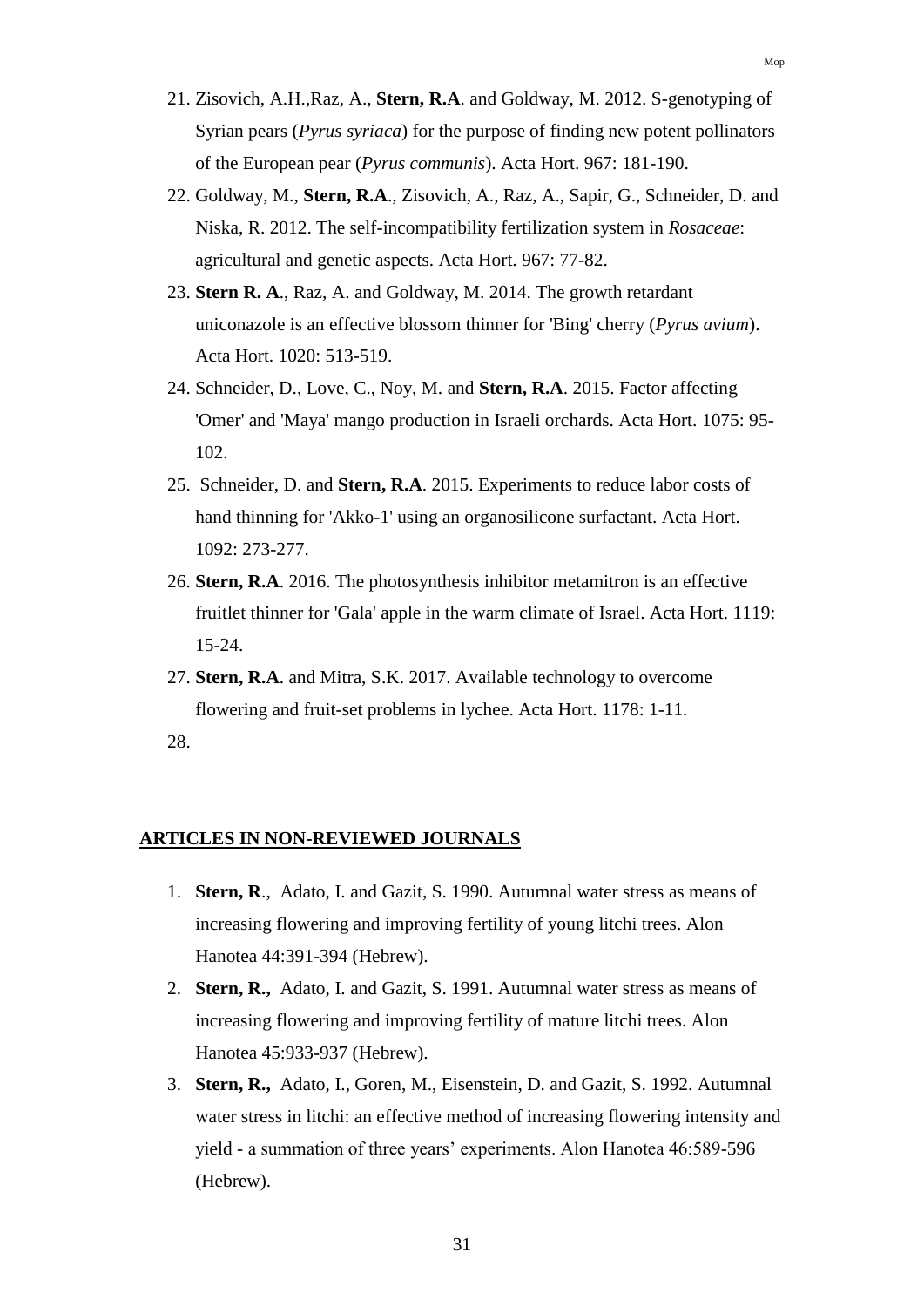- 4. **Stern, R.A**., Tomer, E., Eisenstein, D. and Gazit, S. 1992. Development and abscission of "Mauritius" litchi fruits and development of a new method to decrease abscission. Alon Hanotea 46:453-469 (Hebrew).
- 5. **Stern, R.A.,** Kigel, J. and Gazit, S. 1993. Pollen viability in two pollenreleasing litchi flower types. Alon Hanotea 47:322-335 (Hebrew).
- 6. **Stern, R.A.** and Gazit, S. 1993. Pollination of litchi flowers by honeybees: the effect of bee's attraction to three flower types on the rate of pollination. Alon Hanotea 47:380-394 (Hebrew).
- 7. **Stern, R.A.** 1994. The relationship between the honeybee and litchi flowers. Yalkut Hamichveret, Isr. J. Beekeepers Assoc. 30:16-18 (Hebrew).
- 8. **Stern, R.A.** and Gazit, S. 1994. Experiments with Tipimon for the reduction of fruit drop in "Mauritius" in Kibbutz Lavi. Alon Hanotea 48:160-162 (Hebrew).
- 9. Gaffni. E., **Stern, R.A.** and Harpaz, M. 1995. Recommendation for litchi growers, 1995. Alon Hanotea 49:206-208 (Hebrew).
- 10. Stern, R.A., Harpaz, M. and Gazit, S. 1995. Tipimon spray can reduce fruit drop in Mauritius caused by severe hot spell. Alon Hanotea 49:494-495 (Hebrew).
- 11. **Stern, R.A.**, Nadler, M. and Gazit, S. 1997. Increasing "Floridian" litchi yield by Tipimon spray. Alon Hanotea 51:156-162 (Hebrew).
- 12. **Stern, R.A.**, Naor, A., Meron, M., Wallach, R., Bravdo, B. and Gazit, S. 1997. Indicators for controlling autumnal water stress in litchi. In: O. Kramer and M. Sneh (eds.), Irrigation Management in the Orchard. pp. 26-45. Israel Ministry of Agriculture (Hebrew).
- 13. Dag, A., **Stern, R.A.** and Doron, I. 1999. Pollination and fruit set in apple. Alon Hanotea 53: 114-116 (Hebrew).
- 14. Doron, I., Grinblat, Y. and **Stern, R.A.** 1999. Improving pear quality in Spain. Alon Hanotea 53: 184-188 (Hebrew).
- 15. **Stern, R.A.,** Flaishman, M. and Erez, A. 2000. Growing pears and apples in Italy and France. Alon Hanotea 54: 30-35 (Hebrew).
- 16. Schneider, D., Goldway, M., Matityahu, A, Yehuda, H., Eisikowitch, D. and **Stern R.A.** 2000. The importance of genetic compatibility in the determination of the pollenizer for the 'Topred' apple strain and its influence on fertility. Alon Hanotea 54: 144-145 (Hebrew).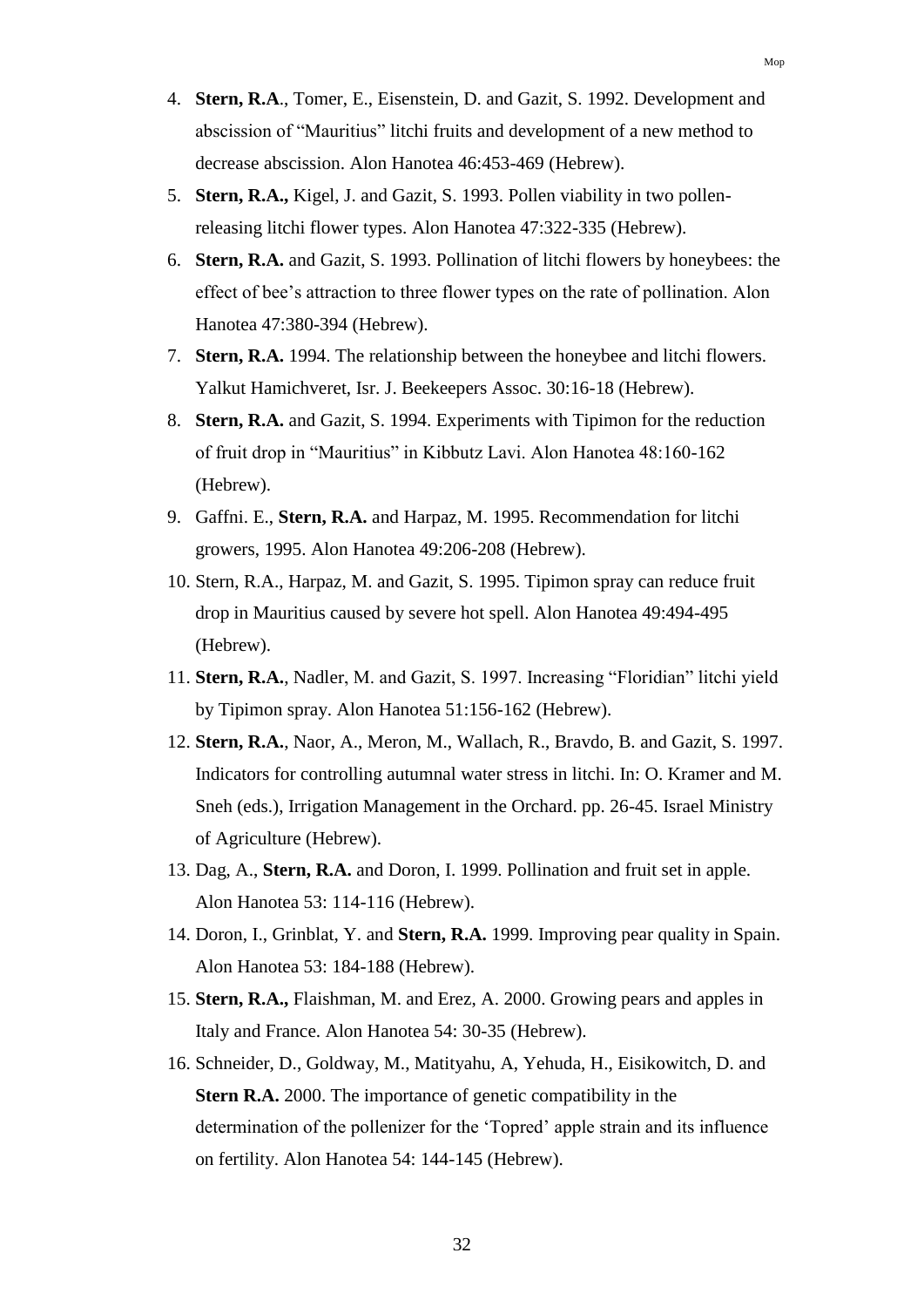- 17. Dag, A. Eisikowitch, D. and **Stern R.A.** 2000. Azinophos-methyl decreases pollination in 'Red Delicious' apple. Alon Hanotea 54: 191-193 (Hebrew).
- 18. Doron, I., Mashal, H., Bar-Sinai, N. and **Stern, R.A.** 2000. Increasing fruit size of 'Bing' cherry in Alone-Habashan – 1999. . Alon Hanotea 54: 209-219 (Hebrew).
- 19. **Stern, R.A.** and Flaishman, M. 2000. Increasing fruit size of apple. Alon Hanotea 54: 395-360. (Hebrew).
- 20. Schneider, D., Eisikowitch, D., Goldway, M., Matityahu, A., Yehuda, H. and **Stern, R.A.** 2001. The agricultural significance of the low self-fertilization of Golden-Delicious apple. Alon Hanotea 55: 415-416 (Hebrew).
- 21. Dag, A. and **Stern, R.A.** 2001. Sequential introduction of honeybee colonies and doubling their density improve pollination and fruit set in Red Delicious apple. Alon Hanotea 55: 421-422 (Hebrew).
- 22. Dag, A. and **Stern, R.A.** 2001. Sequential introduction of honeybee colonies and doubling their density improve pollination and fruit set in Red Delicious apple. Yalkut Hamichveret, Isr. J. Beekeepers Assoc. 44:99-102 (Hebrew).
- 23. Flaishman, M., Shargal, A., **Stern, R.A**., Doron, I., Grinblat, Y. and Zilberstein, M. 2001. The synthetic cytokinin CPPU increased fruit size and yield of 'Spadona' and 'Coscia' pears (*Pyrus communis* L.). Alon Hanotea 55: 50-54. (in Hebrew)
- 24. Sapir, G., **Stern, R.A.,** Schneider, D., Zisovich, A., Matityahu, A., Goldway, M., Greenblat-Evron, Y. and Antman, S. 2002. Using molecular technique to characterize genetic compatibility between deferent Japanese plum cultivars. Alon Hanotea 56: 312-313. (Hebrew).
- 25. Sapir, G., **Stern, R.A.,** Schneider, D., Zisovich, A., Matityahu, A., Goldway, M., Greenblat-Evron, Y. and Antman, S. 2002. Low activity of honeybees in 'Red Beaut' Japanese plum causes poor fertility. Alon Hanotea 56: 314-315. (Hebrew).
- 26. **Stern, R.A.**, Radel, G., Wallach, A., Doron, I., Havlin, Z. and Nathanzon, T. 2002. New rootstocks and varieties for pear. Alon Hanotea 56: 362-364. (Hebrew).
- 27. Naor, A., Peres, M., Greenblat-Evron, Y., Gal, J., Doron, I. and **Stern. R.A.** 2002. Limitation of water absorption in pears in Israel. Alon Hanotea 56: 365- 367. (Hebrew).

Mop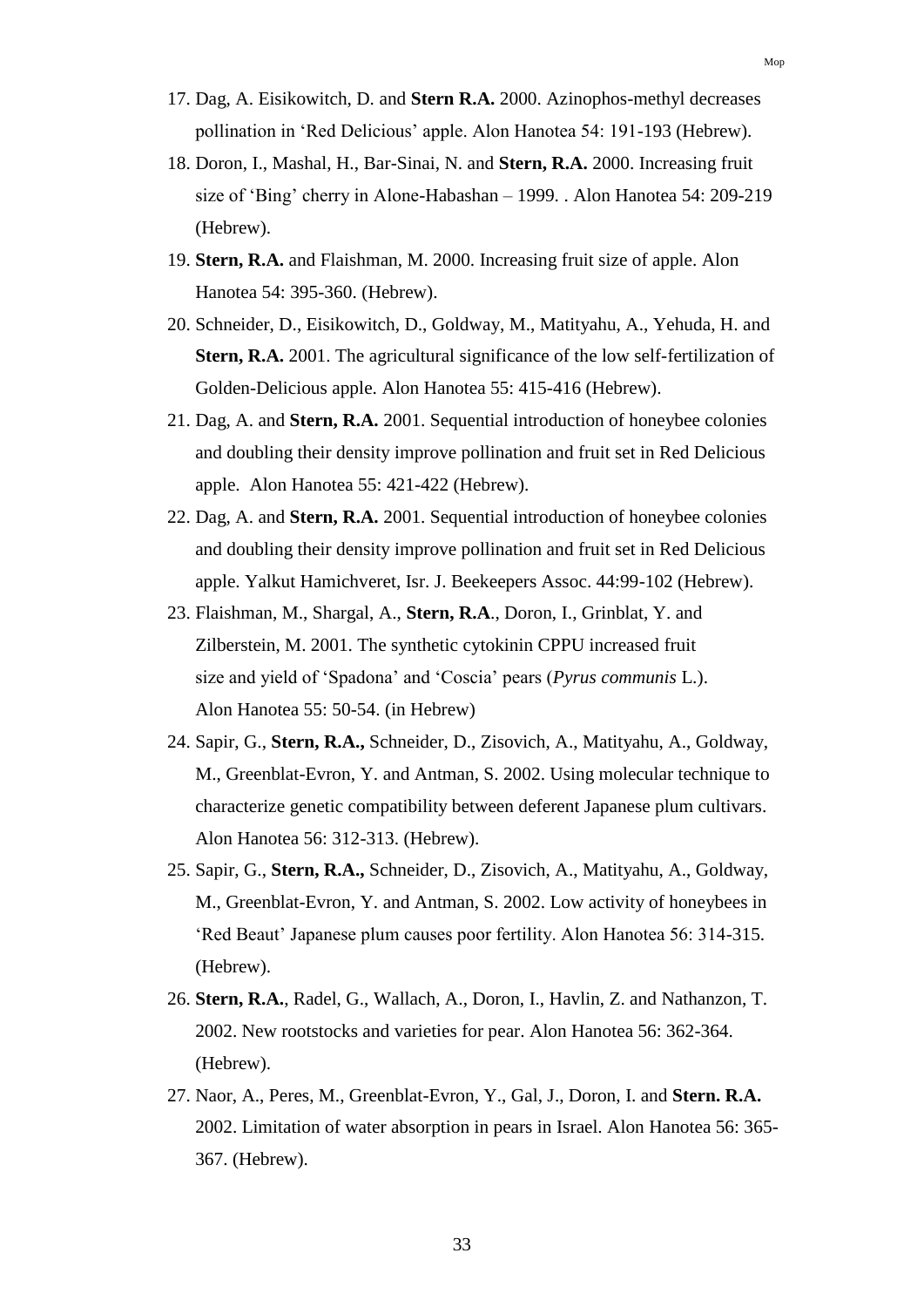- 28. Schneider, D., Esikowitch, D., Goldway, M. and **Stern, R.A.** 2002. The relationship between floral structure and honeybee pollination efficiency in Jonathan and Topred apple cultivars. Alon Hanotea 56: 370-371. (Hebrew).
- 29. Dag, A., Esikowitch, D., **Stern, R.A.,** Birger, R., Lin, A. and El-Hadi, F. 2003. Improving fruit set of deciduous trees by means of bouquet. Alon Hanotea 57: 88-89 (Hebrew).
- 30. Dag, A., Doron, I. and **Stern, R.A.** 2003. Recommendation for pollination and fertilization in apple, pear and plum. Fruits, 118: 7-8 (Hebrew).
- 31. Ben-Arie, R., Neria, O., Zvilling, A., Gizis, A., Sharabi-Nov, A., Regev, I. and **Stern R.A.** 2003. Delaying litchi ripening to extend the harvest and marketing season. Alon Hanotea 57: 318-321 (Hebrew).
- 32. **Stern, R.A.,** Goldway, M., Zisovich, A., Shafir, S. and Dag, A. 2003. Preliminary study of sequential introduction of honeybee colonies and increasing their density to improve cross-pollination, fruit set and yield of 'Spadona' pear. Alon Hanotea 57: 356-360 (Hebrew).
- 33. Zisovich, A., Shafir, S., Goldway, M. and **Stern, R.A.** 2004. Using molecular technique to characterize genetic compatibility between pear varieties. Alon Hanotea 58: 136-138 (Hebrew).
- 34. Zisovich, A., Dag, A., Shafir, S., Goldway, M. and **Stern, R.A**. 2004. Searching for the best pollenizer for 'Spadona' and 'Coscia' pear. Alon Hanotea 58: 174-177 (Hebrew).
- 35. **Stern R.A**. and Flaishman, M.A. 2004. Increasing fruit size of Japanese plum by Auxin treatments. Alon Hanotea 58: 266-268 (Hebrew).
- 36. **Stern R.A**. and Dag, A. 2004. A ballad on apple and honeybee. Yevul Si 8: 48-49 (Hebrew).
- 37. **Stern R.A**., Doron I., Agiv, M. and Ogni, Y. 2004. Pre-harvest fruit drop prevention of 'Starking' apple by using tipimon substitutes. Alon Hanotea 58: 353-355 (Hebrew).
- 38. Shahak, Y., Gussakovsky, E., Cohen, Y., **Stern, R.A**., Kfir, S., Naor, A., Greenblat-Evron, Y., Doron, I., Askira, I. and Peres, M. 2004. ColorNets in apple and pears: a new agrotechnology for old crops. Alon Hanotea 58: 361- 364 (Hebrew).
- 39. **Stern, R.A.,** Goldway, M., Schneider, D., Roshansky, E. and Ratner, Y. 2004. Pollination and fertilization in 'Granny Smith' apple. Alon Hanotea 58: 365 (Hebrew).

Mop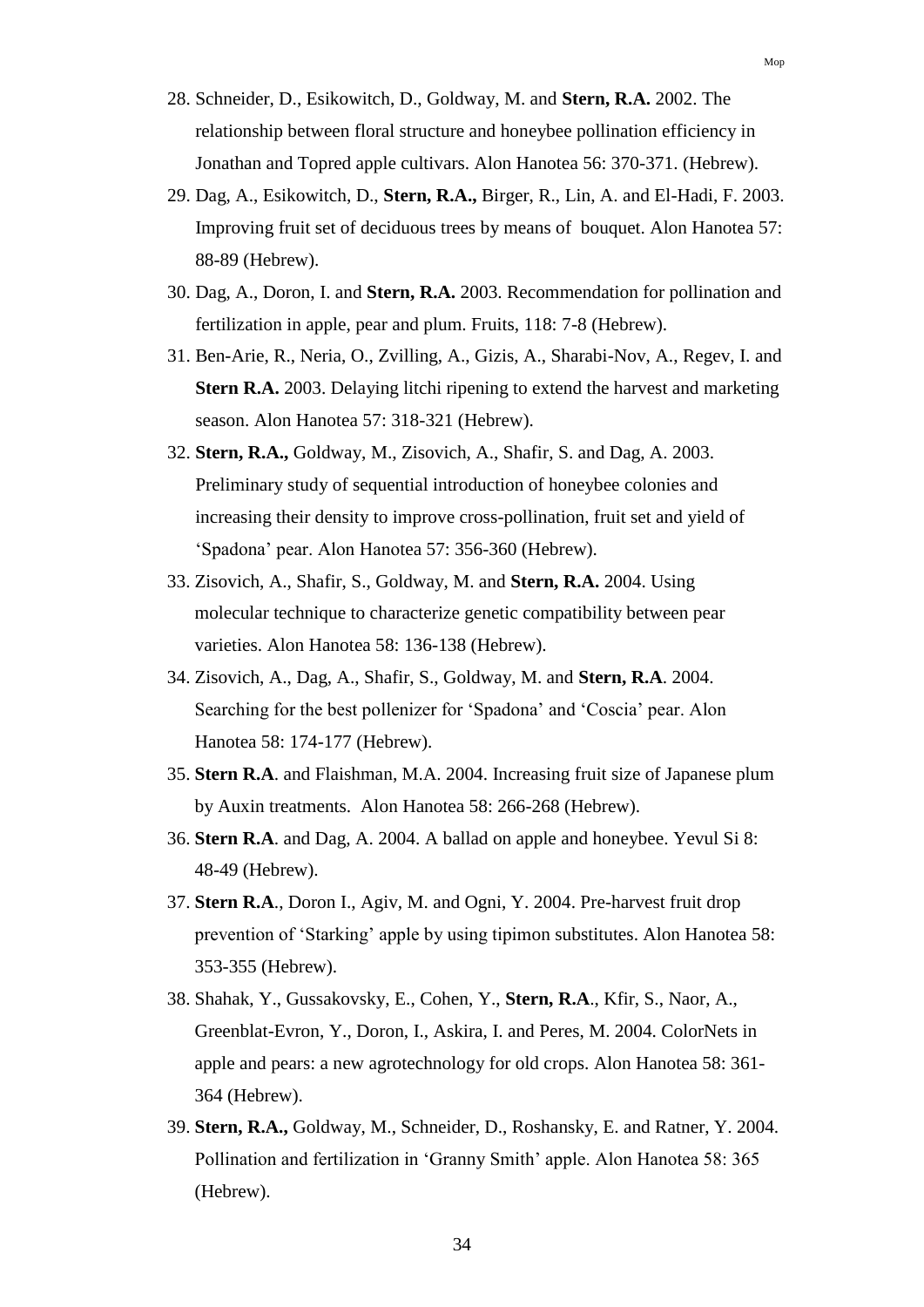- 40. **Stern, R.A.,** Flaishman, M., Agiv, M., Ogni, Y. and Snir, A. 2004. The influence of hand-thinning period and rate on crop load and fruit size distribution of 'Golden Delicious' apple. Alon Hanotea 58: 366-368 (Hebrew).
- 41. **Stern, R.A.,** Vallach, A. and Kudish, A. 2004. The efficiency of commercial fertilizer planting in between the 'Starking' row. Alon Hanotea 58: 369-371 (Hebrew).
- 42. Sapir, G., Goldway, M., Greenblat, Y., Shafir, S. and **Stern R.A**. 2005. Increasing fertility of plum in orchards with semi-compatible pollenizer. Alon Hanotea 59: 33-36 (Hebrew).
- 43. Sapir, G., Goldway, M., Greenblat, Y., Shafir, S. and **Stern R.A**. 2005. Increasing fertility of plum in orchards with fully-compatible pollenizer. Alon Hanotea 59: 136-138 (Hebrew).
- 44. Zisovich, A., Goldway, M., Shehori, M., Shafir, S., Holand, D. and **Stern, R.A**. 2005. Identification of the genetic compatibility between Spadona and Coscia pear and new pear varieties. Alon Hanotea 59: 183-185 (Hebrew).
- 45. **Stern, R.A**., Goldway, M., Shafir, S. and Sapir, G. 2005. Pollination in plum. Yevul Si 12: 52-53 (Hebrew).
- 46. **Stern, R.A**., Ben-Arie, R., Perlook, H. and Flaishman, M. 2005. Increasing fruit size of Apricot by auxin treatments. Alon Hanotea 59: 157-161 (Hebrew).
- 47. **Stern, R.A**., Agiv, M., Raviv, Z., Greenblat-Evron, Y. 2005. Replacing hand thinning with chemical methods in nectarines. Alon Hanotea 59: 250. (Hebrew).
- 48. **Stern, R.A**., Redel, G., Vollah, A., Agiv, M., Moshe, A., Shemi, N., Levi, M. Doron, I., Natanzon, T., Kopfeld, A., Margalit, B. 2005. Assessment of new rootstock for 'Spadona' and 'Coscia' pears. Alon Hanotea 59: 330-332 (Hebrew).
- 49. Naor, A., **Stern, R.A**., Flaishman, M., Gal, Y. and Peres, M. 2005. The effect of post-harvest water stress on the autumn blooming phenomena and longterm fertility in 'Spadona' pear. Alon Hanotea 59: 333-337. (Hebrew).
- 50. **Stern, R.A.**, Agiv, M., Raviv, Z. and Ogni, Y. 2006. Increasing fruit size of 'Snow-Queen' nectarin by GA<sup>3</sup> treatment during the differentiation period. Alon Hanotea 60: 163-165 (Hebrew)
- 51. **Stern, R.A.**, Ben-Arie, R., Flaishman, M., Prilook, H. and Antman, S. 2006. Application of auxins during pit-hardening increases fruit size of 'Bing' Cherry. Alon Hanotea 60: 221-223 (Hebrew)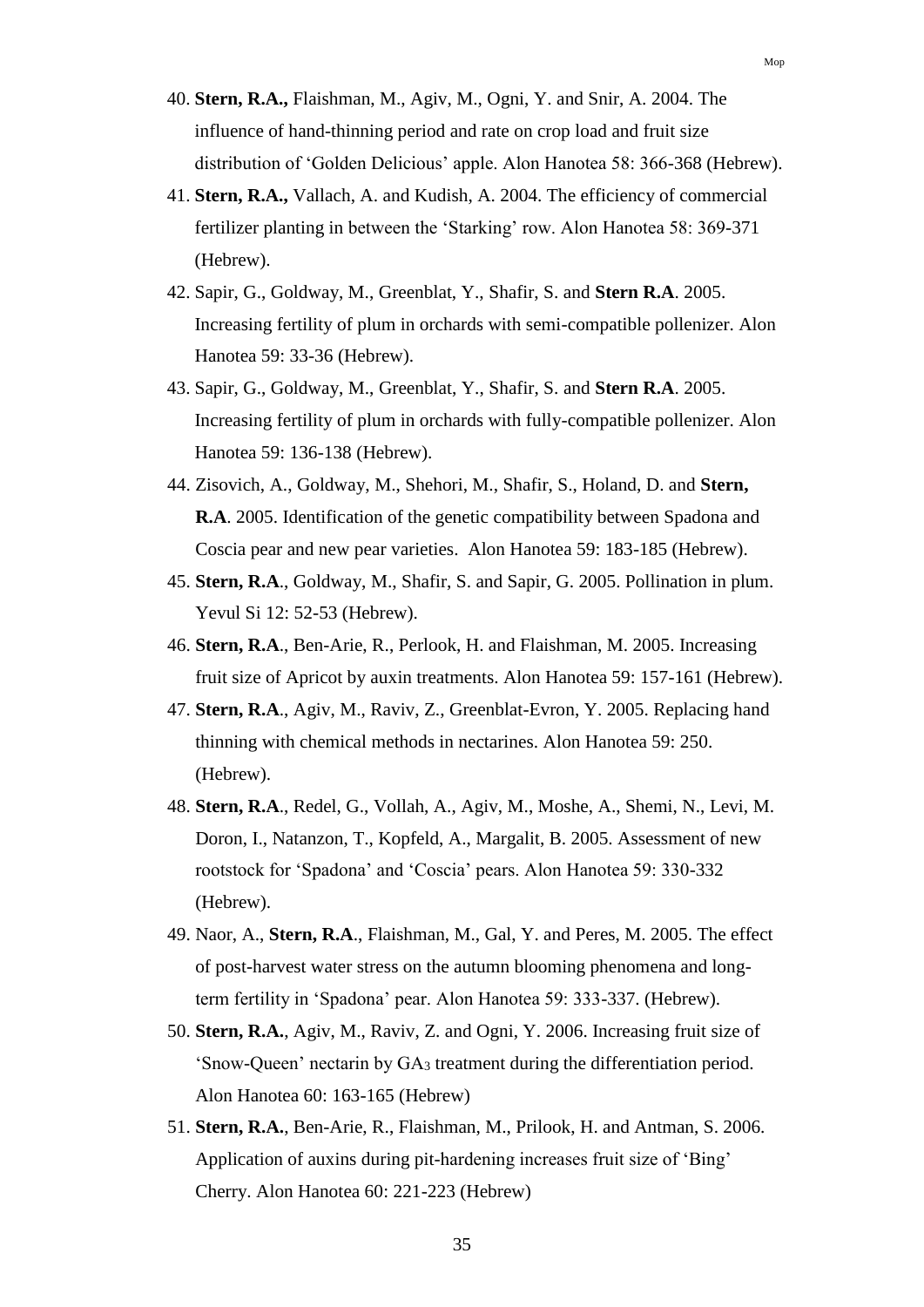- 52. **Stern, R.A.** and Agiv, M. 2006. Increasing Fruit size of 'Son-Gold' Japanese plum by BM-86. Alon Hanotea 60: 180 (Hebrew)
- 53. **Stern, R.A.**, Agiv, M., Ogni, Y. and Doron, I. 2006. Increasing fruit size and reducing alternate bearing of 'Golden Delicious' apple by the combination of synthetic cytokinins with thinning treatments. Alon Hanotea 60: 250-253 (Hebrew).
- 54. **Stern, R.A.**, Zisovich, A., Taube, O., Stern, D., Pleser, Y. and Steinberg, S. 2006. Adding Bumble-bees to honey-bees in the pear orchards improves pollination and fertilization and increases total yield and fruit size. Alon Hanotea 60: 265-268 (Hebrew).
- 55. **Stern, R.A.**, Doron, I., Vallach, A., Agiv, M., Roshanski, E. and Ratner, J. 2006. A combination of cytokinins with gibberellins increases fruit size of Spadona pear. Alon Hanotea 60: 273-274 (Hebrew).
- 56. **Stern, R.A.**, Agiv, M., Raviv, Z. and Ogni, Y. 2007. Increasing fruit size of 'Snow-Queen' nectarin and reducing the cost of hand thinning by hydrogen cyanamide (Dormex/Alzodef) before bloom. Alon Hanotea 61: 460-463. (Hebrew).
- 57. **Stern, R.A.**, Agiv, M., Raviv, Z. and Ogni, Y. 2007. Burning nectarines' flowers by the surfactant 'Diluete', reduces crop load and increases fruit size. Alon Hanotea 61: 500-504 (Hebrew).
- 58. **Stern, R.A.** 2008. The appropriate management of honey bee colonies for pollination of pear, apple and Japanese plum. Yalkut Hamichveret, Isr. J. Beekeepers assoc. 48: 66-70 (Hebrew).
- 59. Raz, A., Goldway, M., Shafir, S., Rubinstein, M. and **Stern, R.A**. 2008. The importance of pollenizer for the fertility of 'Early-cot' apricot. Alon Hanotea 62: 152-155 (Hebrew).
- 60. Raz, A., Goldway, M., Shafir, S., Appleboum, S, and **Stern, R.A**. 2008. Assessment the fertility of 'Goldrich' apricot. Alon Hanotea 62: 156-159 (Hebrew).
- 61. **Stern, R.A.**, Flaishman, M., Agiv, M., Redel, G. and Antman, S. 2008. Early ripening and enlargement of fruit size in 'Oded' peach by auxin treatments. Alon Hanotea 62: 250-253 (Hebrew).
- 62. **Stern, R.A.**, Agiv, M. and Ogni, Y. 2008. The influence of hand thinning period and rate – on crop load and fruit size distribution of 'Royal-Gala' apple. Alon Hanotea 62: 348-351 (Hebrew).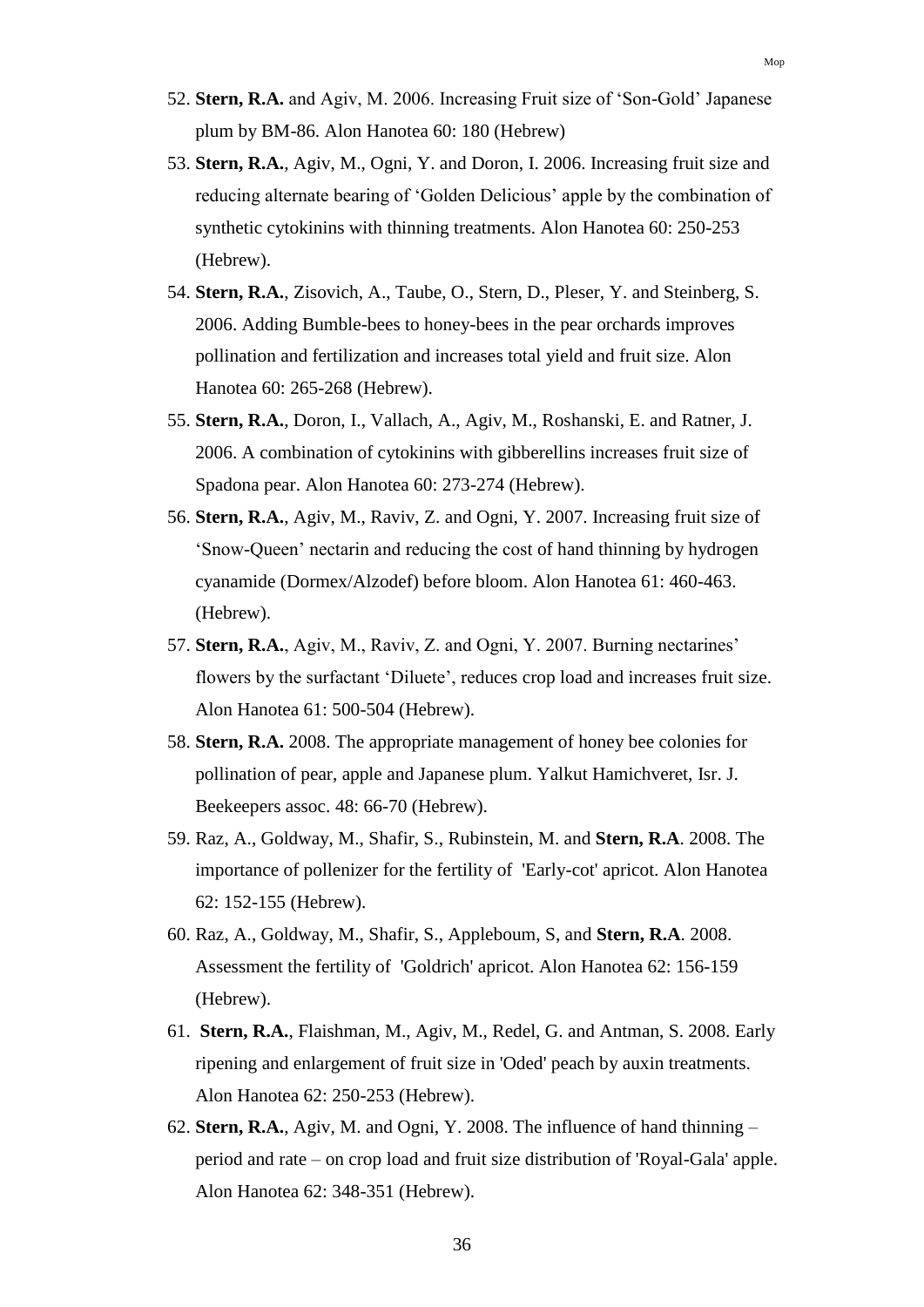- 63. **Stern, R.A.**, Agiv, M., Ogni, Y. and Avrahami, R. 2008. Chemical thinning in 'Royal-Gala' apple. Alon Hanotea 62: 471-473 (Hebrew).
- 64. **Stern, R.A.**, Raviv, Z., Agiv, M. and Ogni, Y. 2008. Thinning of peach and nectarine. Yevul Si – Special publication of the Northern R&D, 40-42 (Hebrew).
- 65. **Stern, R.A.**, Schneider, D., Zisovich, A., Sapir, G., Goldway, M., Shafir, S., Eisikowitch, D. and Dag, A. 2009. Increasing fertility of plum, pear and apple trees using appropriate management of honey bee colonies. Alon Hanotea 63: 604-607 (Hebrew).
- 66. **Stern, R.A.**, Agiv, M., Ben-Arie, R., Neria, O., Gamrasni, D., Tsvilling, A., Gisis, A., Cohen, Y., Korchinsky, R. and Avrahami, R. 2009. Auxin treatment enhances red colouration and reduces cracking of 'Cripps Pink' apple. Alon Hanotea 63: 908-913 (Hebrew).
- 67. **Stern, R.A.**, Agiv, M. and Cohen, E. 2009. Reducing flowering intensity and duration of hand thinning of 'Oded' peach by GA<sup>3</sup> treatment during the differentiation period. Alon Hanotea 63: 1037-1039 (Hebrew).
- 68. Zisovich, A., Raz, A., Sapir, G., Goldway, M., Raviv, Z. and **Stern, R.A.** 2009. Searching for the best pollenizer for 'Spadona' and 'Coscia' pear. Alon Hanotea 63: 924-927 (Hebrew).
- 69. Schneider, D., Zamiri, M., Aharon, M., Fridman, Y., Zaksh, R., Birger, R. and **Stern**, **R.A**. 2009. Growth suppression of 'Fishulin' and 'Korenieky' olive trees in high density orchard for mechanical harvest. Alon Hanotea 63: 1029-1032 (Hebrew).
- 70. Shahak, Y., Gussakovsky, E.E., Cohen, Y., Geler, U., Askira, I., **Stern, R.A.**, Kfir, S., Naor, A., Doron, I. and Greenblat-Evron, Y. 2009. Increasing fertility and fruit quality of apple by colour nets. Alon Hanotea 63: 914-921 (Hebrew).
- 71. **Stern, R.A.** and Naor, A. 2010. Why did the pear trees flowered during autumn? Alon Hanotea 64 (1): 48-50 (Hebrew).
- 72. Cohen, Y., Korchinsky, R., Ben-Zvi, R., Shapira, O., Golan, A., Keinan, A., Elmaliach, L. and **Stern, R.A.** 2010. Use of plant hormones to postpone maturity and increase fruit size of 'Barhi' date palm. Alon Hanotea 64 (1): 32- 37 (Hebrew).
- 73. **Stern, R.A.**, Agiv, M., Vallach, A. and Ben David, A. 2010. GA<sup>3</sup> inhibits flowering, reduces hand thinning, and increases fruit size in apricot and plum. Alon Hanotea 64 (2): 32-35 (Hebrew).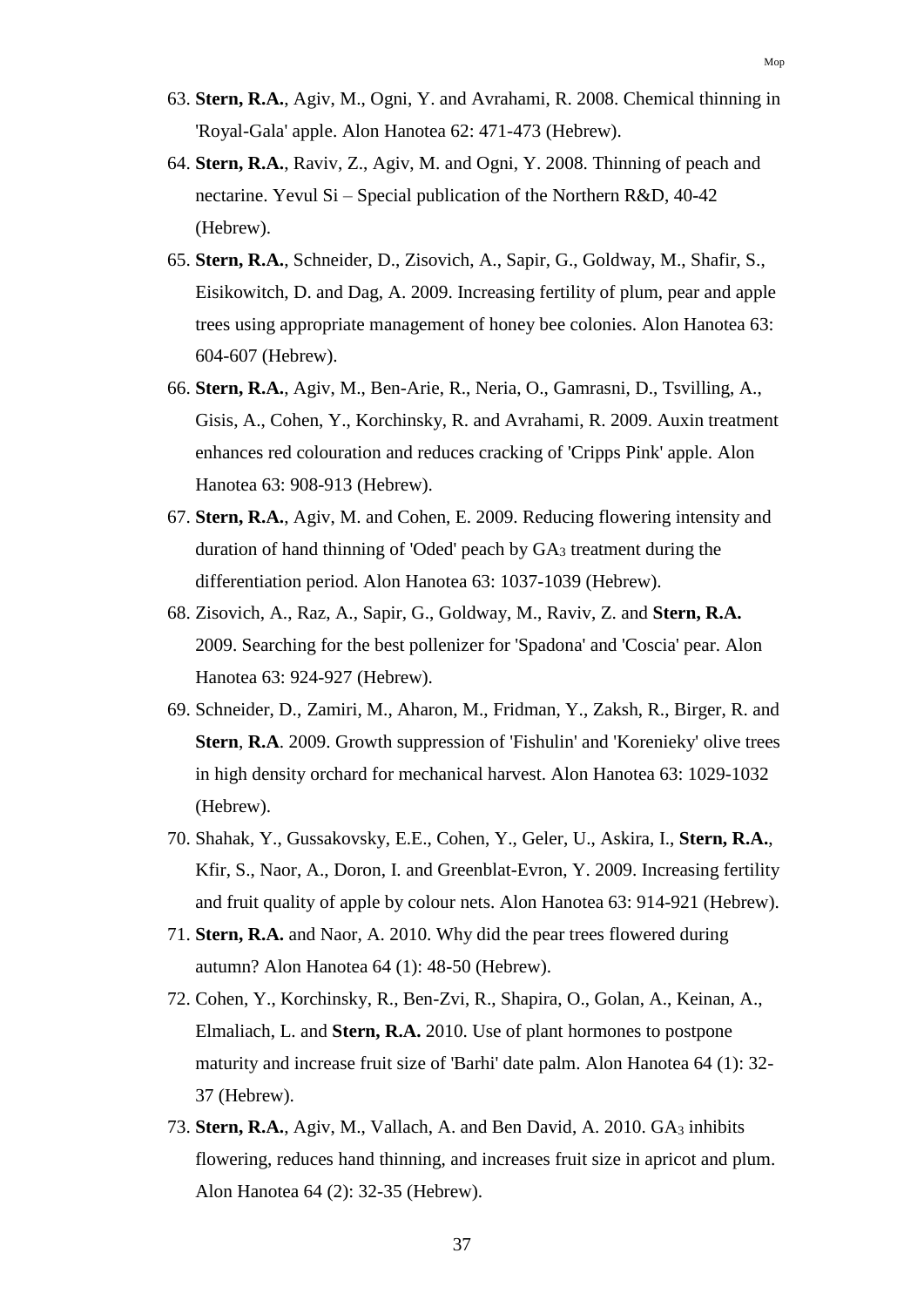- 74. **Stern, R.A.**, Agiv, M., Vallach, A. and Ben David, A. 2010. Reducing hand thinning and increasing fruit size of apricot and plum by hydrogen cyanamide (Dormex/Alzodef). Alon Hanotea 64 (2): 36-38 (Hebrew).
- 75. **Stern, R.A.**, Agiv, M., Siratski, G. and Ben David, A. 2010. Burning flowers by the surfactant L-77 reduces crop load and increases fruit size of apricot and plum. Alon Hanotea 64 (3): 26-27 (Hebrew).
- 76. **Stern, R.A.**, Raz, A., Agiv, M., Siratski, G. and Ben David, A. 2010. Uniconazole reduces fruit set and hand thinning, and increases fruit size of apricot and plum. Alon Hanotea 64 (3): 28-30 (Hebrew).
- 77. **Stern, R.A.**, Agiv, M., Doron, I., Meiri, A., Appleboum, S. and Cohen, Y. 2010. Gibberelic acid reduces cracking of 'Cripps Pink' apple. Alon Hanotea 64 (6): 28-30 (Hebrew).
- 78. Zisovich, A., Raz, A., Schneider, D., Goldway, M., Toube, O., Raviv, Z., Roshansky, E., Ratner, Y., Alouch, A., Steinberg, S., Pinhasi, N. and **Stern, R.A.** 2010. Adding Bumble-bees to pear orchards improves pollination and fertilization and increases yield and fruit size. Alon Hanotea 64 (6): 39-43 (Hebrew).
- 79. Schneider, D., **Stern, R.A.**, Levi, S., Getz, Y., Noy, M., Antman, S., Karniel, Y. and Graf, D. 2010. KNO<sub>3</sub> treatment reduces the incidence of purple spot in loquat fruit. Alon Hanotea 64 (8): 44-47 (Hebrew).
- 80. Schneider, D., Goldway, M., Moshe, A., Shemi, N., Niska, R., Meinhart, G., Noy, M., Antman, S. and **Stern, R.A.** 2010. Does loquat need cross pollination? Alon Hanotea 64 (7): 39-41 (Hebrew).
- 81. **Stern, R.A.**, Doron, I., Agiv, M., Roshanski, E., Ratner, Y. and Ben-Zion, S. 2010. Reducing vegetative flush of 'Spadona' pear by Pro-hexadion-Ca (Regalis). Alon Hanotea 64 (8): 12-14 (Hebrew).
- 82. **Stern, R.A.** and Goldway, M. 2011. Agricultural Sciences in Tel-Hai Academic College. Alon Hanotea 65 (1): 6-8 (Hebrew).
- 83. **Stern, R.A.**, Agiv, M., Doron, I., Avrahami, R., Kudish, A. and Ben-Arie, R. 2011. Reducing cracking of 'Cripps Pink' apple by plant growth regulators. Alon Hanotea 65 (2): 38-42 (Hebrew).
- 84. **Stern, R.A.**, Agiv, M., Doron, I., Meiri, A. and Ogni, Y. 2011. Using chemical thinning to increase fruit size and reduce alternate bearing of 'Gala' apple. Alon Hanotea 65 (3): 34-35 (Hebrew).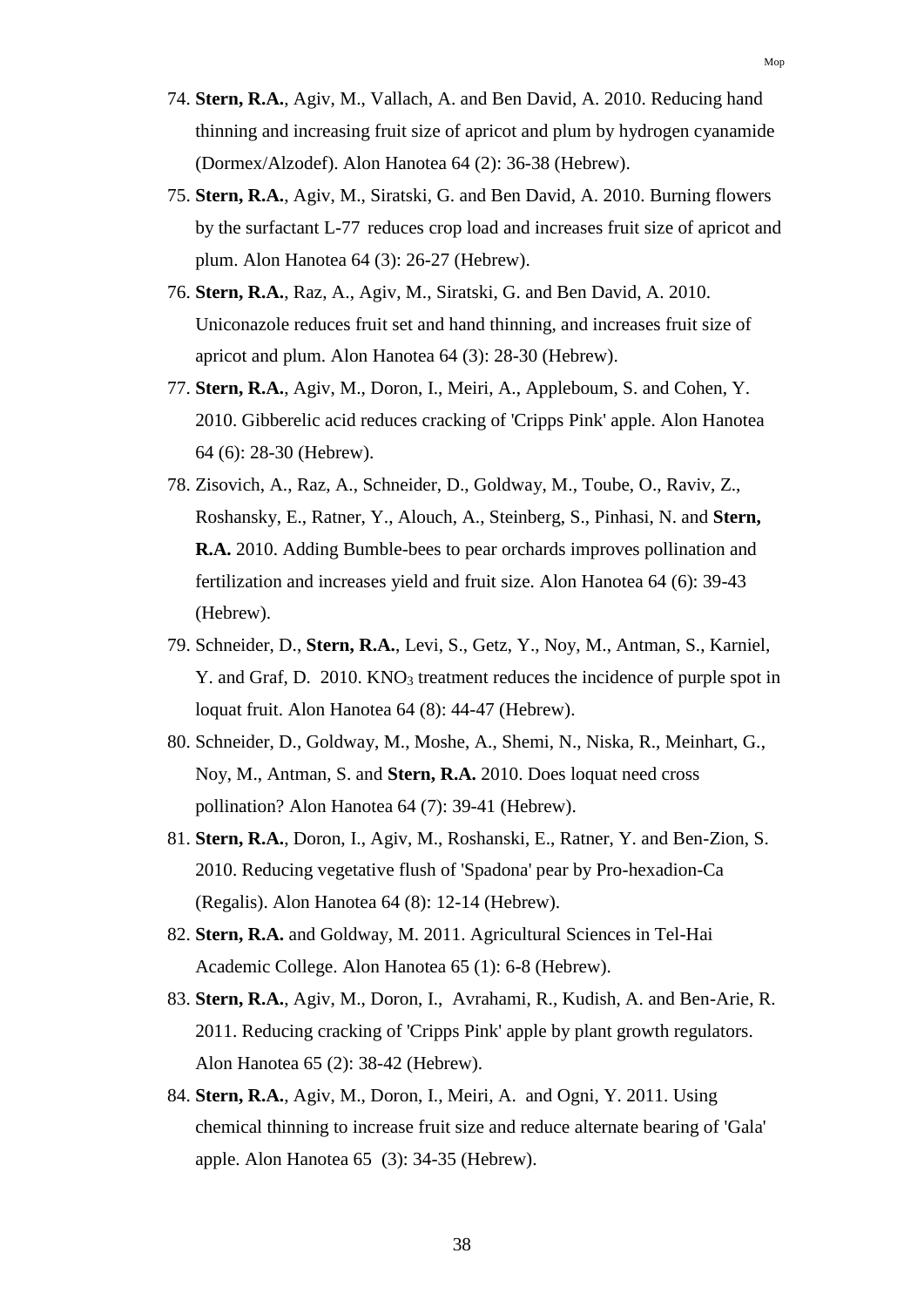- 85. **Stern, R.A.**, Agiv, M., Doron, I. and Ogni, Y. 2011. Using chemical thinning to increase fruit size and reduce alternate bearing of 'Golden Delicious' apple. Alon Hanotea 65 (3): 36-40 (Hebrew).
- 86. **Stern, R.A.**, Agiv, M., Doron, I. and Meiri, A. 2011. Using chemical thinning to increase fruit size and reduce alternate bearing of 'Top Red' apple. Alon Hanotea 65 (5): 34-36 (Hebrew).
- 87. **Stern, R.A.** 2011. Chemical thinning of plum. Yevul-Si 67: 38 (Hebrew).
- 88. Schneider, D., Moshe, A., Hason, R., Banai, D., Lerner, D., Gal, I., Agiv, M., Noy, M., Lahav, K., Banai, Y., Noked, M. and **Stern, R.A.** 2012. The relationship between flowering phenology and fertility in mango. Alon Hanotea 66 (3): 28-31. (Hebrew).
- 89. **Stern, R.A.**, Agiv, M., Doron, I. and Ogni, Y. 2012. Vegetative control of 'Starking' apple by the plant growth retardants Magic and Regalis. Alon Hanotea 66 (5): 34-38. (Hebrew).
- 90. **Stern, R.A.**, Doron, I., Agiv, M., Roshanski, E. and Ratner, Y. 2012. Chemical thinning of Coscia pear by Cytokinin. Alon Hanotea 66 (9): 24-27. (Hebrew).
- 91. **Stern, R.A.**, Holland, D., Doron, I., Vallach, E., Redel, G. and Levi, N. 2012. Evaluation of potential *Pyrus betulifolia* clonal rootstocks to improve Coscia pear productivity. Alon Hanotea 66 (9): 28-31. (Hebrew).
- 92. **Stern, R.A.** 2013. Apple and pear: adding bumble bees to the orchards improves pollination and fertilization and increases yield and fruit size. Bio-Bee Bulletin 5: 8-13 (Hebrew).
- 93. **Stern, R.A.**, Agiv, M., Doron, I., Ginzberg, I., Meiri, A., Blow, O., Reuveni, M., Avrahami, R. and Gur, L. 2013. Reducing the incidence of calyx cracking in 'Pink Lady' apple using Superlon®. Alon Hanotea. 67 (9): 16-20 (Hebrew).
- 94. Ginzberg, I., Fogelman, E., Rosental, L., Agiv, M. and **Stern, R.A**. 2013. Effect of Superlon® on the epidermal cell density of 'Pink Lady' apple fruit. Alon Hanotea. 67 (9): 22-24 (Hebrew).
- 95. Gur, L., Reuveni, M, **Stern, R.A**. and Cohen, Y. 2013. Etiology and control of alternaria bloch caused by *alternaria alternate* apple pathotype on 'Pink Lady' apple fruit. Alon Hanotea. 67 (9): 26-31 (Hebrew).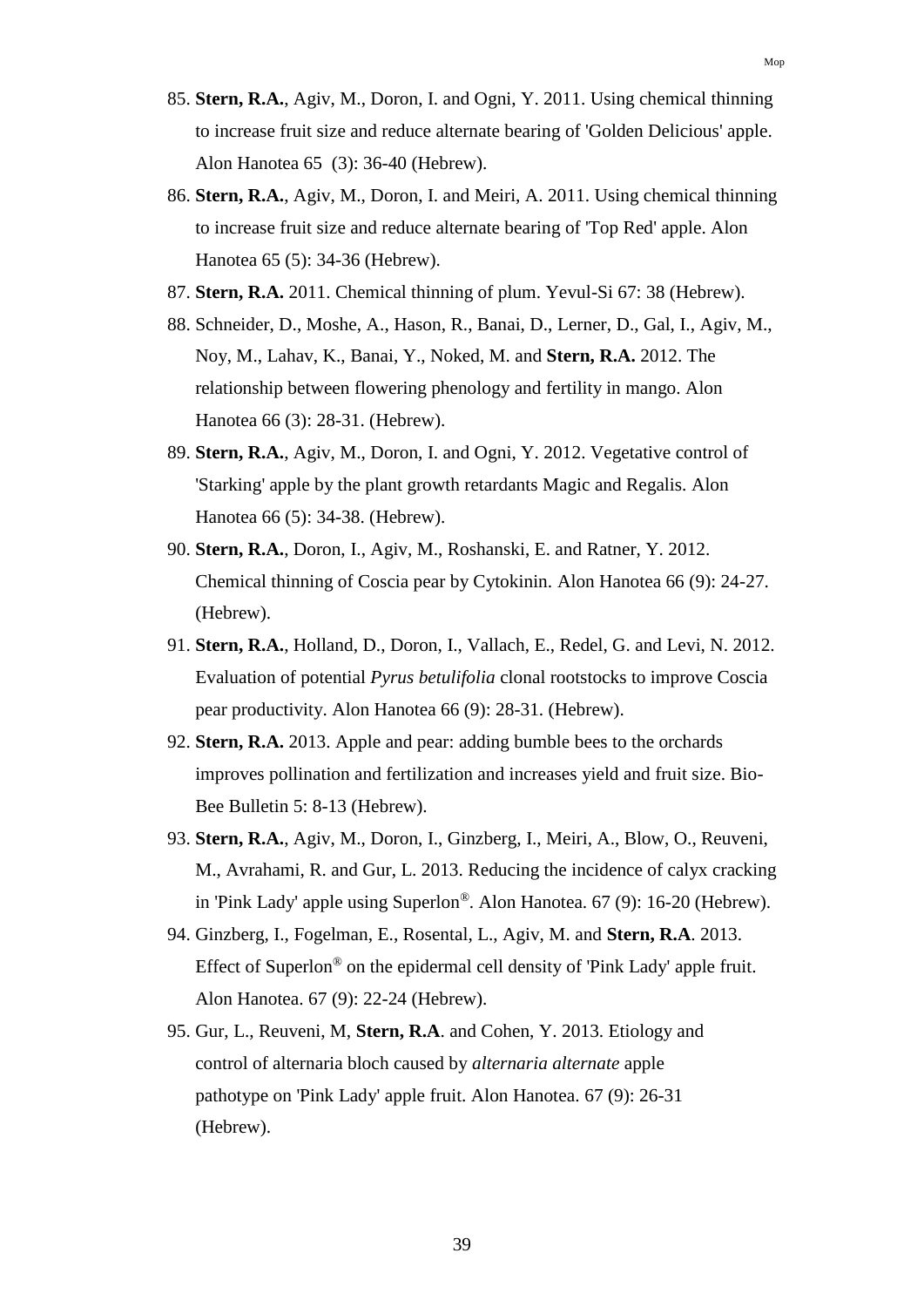- 96. Dag, A., Goldway, M., Schneider, D. and **Stern, R.A**. 2013. Pollination and fertilization of apple. Alon Hanotea. 67 (11): 23-25 (Hebrew).
- 97. Goldway, M., **Stern, R.A**., Schneider, D., Raz, A. and Zisovich, A. 2014. Improving fertilization efficiency leading to increased yields and fruit quality of orchards in the Galilee. Israel Agriculture. pp. 4-5. (English)
- 98. Schneider, D., Getz, Y., Achkenazi, B., Antman, S., Vilder, O., Karniel, Y., Bonstein, R., Zairi, A. and **Stern, R.A**. 2014. Alternative methods for thinning 'Akko 1' loquat. Alon Hanotea. 68 (8): 30-34 (Hebrew).
- 99. **Stern, R.A**., Sapir, G., Goldway, M., Agiv, M., Baras, Z., Atsmon, G., Avrahami, R., Taube, O., Alush, A. and Stern, E. 2014. The effect of bumble bee on honey bee efficiency as pollinator, fruit set, yield and fruit size of 'Spadona' pear. Alon Hanotea. 68 (9): 39-42 (Hebrew).
- 100. **Stern, R.A**., Agiv, M., Roshanski, E., Ratner, Y., Ben-Zion, S., Doron, I., Greenblat, Y. 2014. Thinning 'Coscia' pear using the photosynthesis inhibitor 'Brevis' compare to the cytokinin 'MaxCel'. Alon Hanotea. 68 (9): 20-22 (Hebrew).
- 101. **Stern, R.A**., Agiv, M., Blau, O., Meiri, A., Avrahami, R, Shulman, M., Ogni, Y., Doron, I. 2014. The photosynthesis inhibitor 'Brevis' is an effective fruitlets thinner for 'Golden Delicious' apple. Alon Hanotea. 68 (9): 50-53 (Hebrew).
- 102. Zisovich, A., Goldway, M. and **Stern, R.A**. 2014. Possible explanation for low productivity of 'Spadona' compare to 'Coscia' pear. Alon Hanotea. 68 (9): 24-28 (Hebrew).
- 103. Ginzberg, I., Fogelman, E., Blosov, E., Agiv, M. and **Stern R.A**. 2014. 'Pink Lady' apple peel anatomy after treatment with BA and GA4+7 (superlon). Alon Hanotea. 68(4): 46-49 (Hebrew).
- 104. **Stern, R.A**., Spir, G. Bars, Z, Azmon, G., Avrahami, R., Taube, O., Alush, A. and Stern, E. 2015. Effect of bumble bee on the efficiency of Honey bee as pollinators, yield and fruit size of 'Coscia' and 'Spadona' pears. Bio-Bee Bulletin. 9: 21-26 (Hebrew).
- 105. Schneider, D., Shtal, P., Lev, Y., **Stern, R.A.,** Goldway, M. Cohen, H., Veismerk, Y., Said., S., Shohat., C., Korem., S., Berkowich., D.,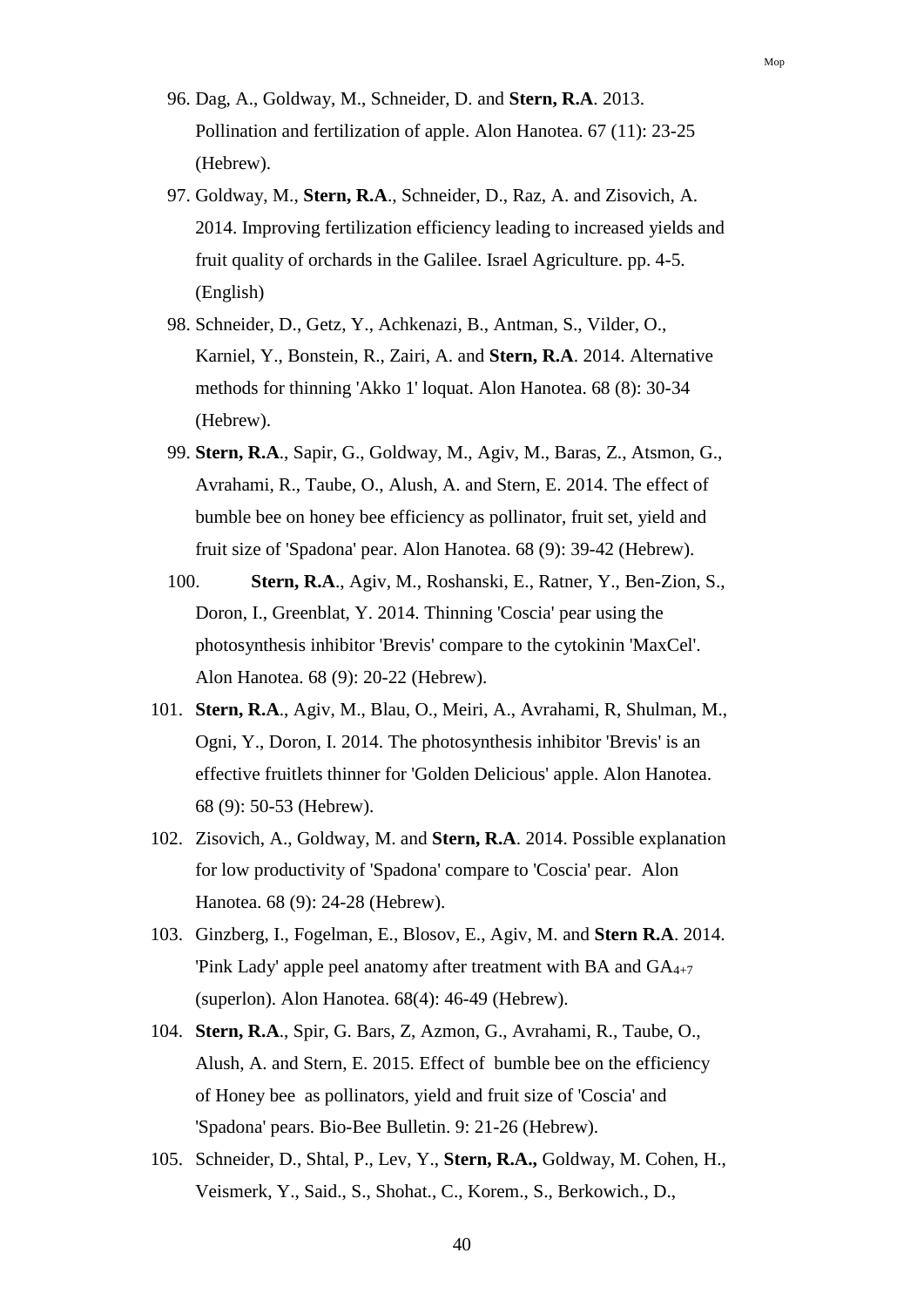Irichimovich., V. 2015. The efficiency of 'Ettinger' and 'Irit' avocado as pollenizers for 'Hass'. Alon Hanotea. 69 (10): 40-45 (Hebrew).

- 106. Crane, O., **Stern, R.A.,** Ogni, Y., Sar-Shalom, A., Agiv, M., Doron., I., Greenblat, Y., Antman, S., Erez., A. 2015. Breaking dormancy in pears – development of alternative approach as substitute to 'Dormex'. Alon Hanotea. 69 (9): 37-41 (Hebrew).
- 107. Crane, O., **Stern, R.A**., Ogni, Y., Sar-Shalom, A., Agiv, M., Doron., I., Greenblat, Y., Antman, S., Erez., A. 2015. Breaking dormancy in apple – development of alternative approach as substitute to 'Dormex'. Alon Hanotea. 69 (10): 34-38 (Hebrew).
- 108. **Stern, R.A**., Agiv, M., Ogni, Y., Greenblat, Y., Rozental, N. 2016. Commewrcial thinning of '5-15' nectarine by 'Magic'. Alon Hanotea. 70 (1): 26-28 (Hebrew).
- 109. **Stern, R.A**., Redel, G., Vallach, A., Doron, I., Holand, D. 2016. *Pyrus betulifolia* rootstock 'Lavi' improves fertility of 'Coscia' pear. Alon Hanotea. 70 (3): 40-43 (Hebrew).
- 110. **Stern, R.A**., Schneider, Shafir, S., D., Sapir, G., Goldway, M., Baras, Z, Azmon, G., Alush, A. and Stern, E. (2016). Bumble bee increase the pollination efficiency of Honey bee on apple flowers. Alon Hanotea. 70 (9): 26-31 (Hebrew).
- 111. **Stern, R.A**., Schneider, D., Shafir, S., Sapir, G., Baras, Z, Azmon, G., Goldway, M. 2017. Bumble bees as a tool for enhancing apple yield quality and quantity. Israel Agriculture. pp. 4-5 (English) [\(www.israelagri.com\)](http://www.israelagri.com/)
- 112. **Stern, R.A**., Agiv, M., Ogni, Y., Goldway, M., Doron, I., Zisovich, A., Bar-Sinai, N. 2017. The Japanese pear (*Pyrus pyrifolia*) 'Hosui' increase fertility and fruit size of the European pears (*Pyrus communis*) 'Spadona' and 'Coscia' . Alon Hanotea. 71 (3): 40-43 (Hebrew).
- 113. Fahima, A., Levinkron, S., Harpaz, S., Lichter, A., Eyal, Y., Goren, M., **Stern, R.A.** 2017. The differences of micro-cracking of the peel in the cultivars Mauritius and Hong Long lychee fruit. Alon Hanotea. 71 (7): 32-36 (Hebrew).
- 114. **Stern, R.A**., Doron, I., Redel, G. 2017. Evaluation of new training systems for the pear to reduce labor inputs and improve fruit quality. Alon Hanotea. 71 (9): 30-34 (Hebrew).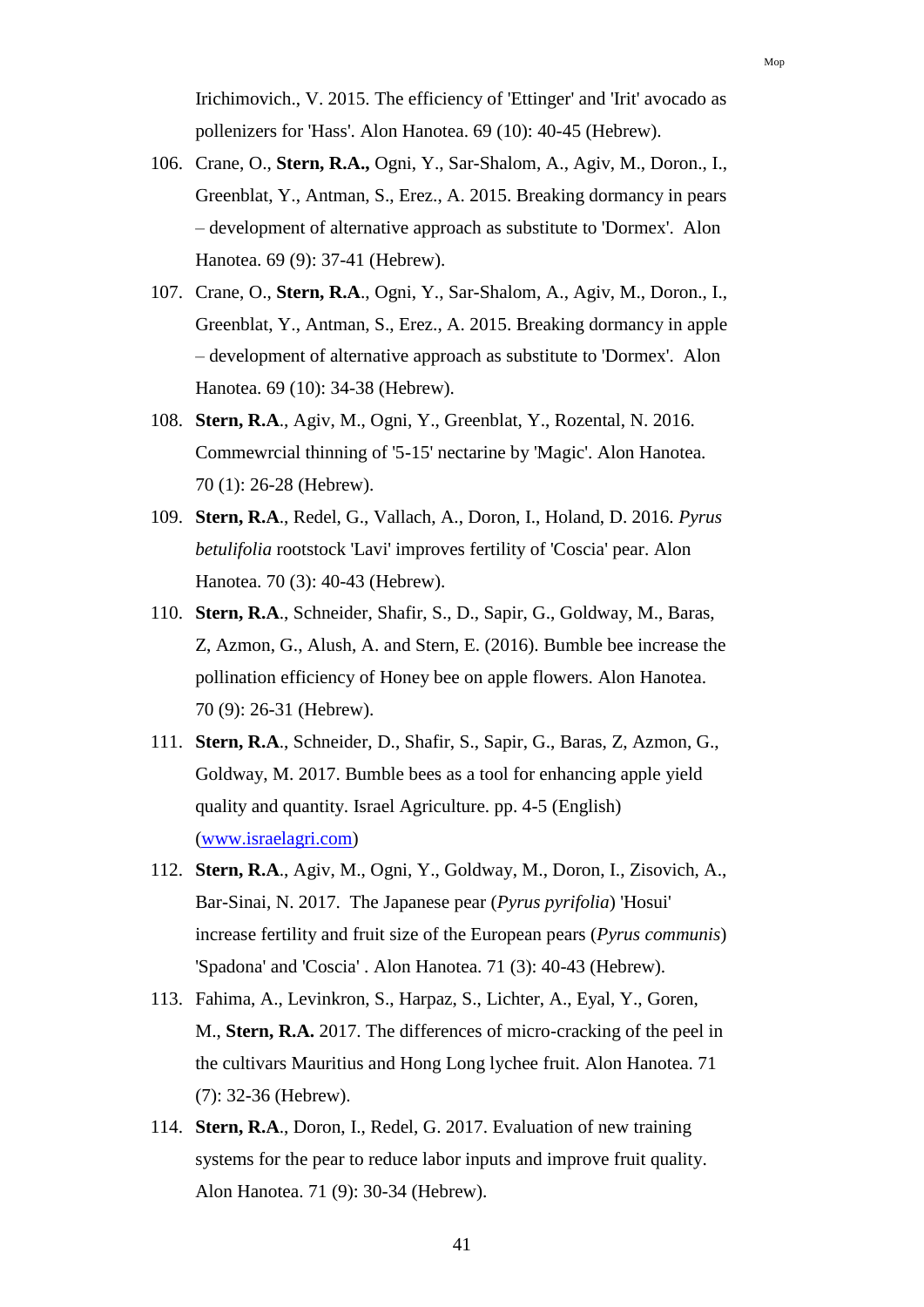- 115. **Stern, R.A**., Goren, M., Noy, M., Moran, I., Sapir, G, Goldway, M. 2017. Adding bumble bees to the litchi orchards improves pollination efficiency and increases yield. Alon Hanotea. 71 (10): 24-28 (Hebrew).
- 116. **Stern, R.A**., Goren, M., Noy, M., Moran, I., Sapir, G, Goldway, M. 2017. The effect of self- *vs*. cross-pollination on the fertility of Mauritius litchi. Alon Hanotea. 71 (11): 48-52 (Hebrew).
- 117. Zisovich, A., Antman, S., Yehezkeli, S., Yonai, E., **Stern, R.A.** 2017. Mechanical thinning of stone fruit – preliminary results. Alon Hanotea. 71 (10): 18-22 (Hebrew).
- 118. **Stern, R.A**., Sapir, G., Zisovich- Harit, A., Ogni, Y., Doron, I. and Goldway, M. 2018. The Japanese pear 'Hosui' Improves fertility of European pears 'Spadona' and 'Coscia'. Israel Agriculture. pp. 12-14 (English) [\(www.israelagri.com\)](http://www.israelagri.com/)
- 119. **Stern, R.A**., Bar-Sinai, N., Redel, G., Wallach, A., Doron, I., Holand, D. 2018. Improving 'Coscia' pear fertility using 'Lavi' *Pyrus betulifolia* rootstock. Alon Hanotea 72 (8): 21-24 (Hebrew).
- 120. Ginzberg, I., Singh-Baghal , R., Fogelman, E., Agiv, M., Ogni, Y., Yonai, E., Yaari, D., **Stern, R.A**. 2018. Reducing fruit cracking of Pink Lady apple to improve fruit quality. Alon Hanotea 72 (8): 39-43 (Hebrew).
- 121. Benjamin, O., **Stern, R.A**. 2018. Turning apple waste into a super food. In: World Food Day. (October 2018) Israel Agri, p. 23.
- 122. Ginzberg, I., **Stern, R.A**. 2018. Prevention of apple fruit cracking ny strengthening skin resistance to growth strain. In: World Food Day. (October 2018) Israel Agri, pp. 34-35.
- 123. **Stern, R.A**. 2019. Early ripening of lychee by heating using geothermal water in the Hula Valley area. IsraelAgri, (English) [\(www.israelagri.com\)](http://www.israelagri.com/)
- 124. Dafni, M., Moy, J., Doron, I., **Stern, R.A**. 2020. Decreasing Fire-Blight disease in pear (*Pyrus communis*) trees, using high density planting. Alon Hanotea 74 (9): 42-45.
- 125. **Stern**, **R.A.** Rozen, A., Eshed, R., Zviran, T., Sisai, I., Sherman, A., Irihimovitch., V., Sapir, G. 2020. Improving 'Hass' avocado (*Persea*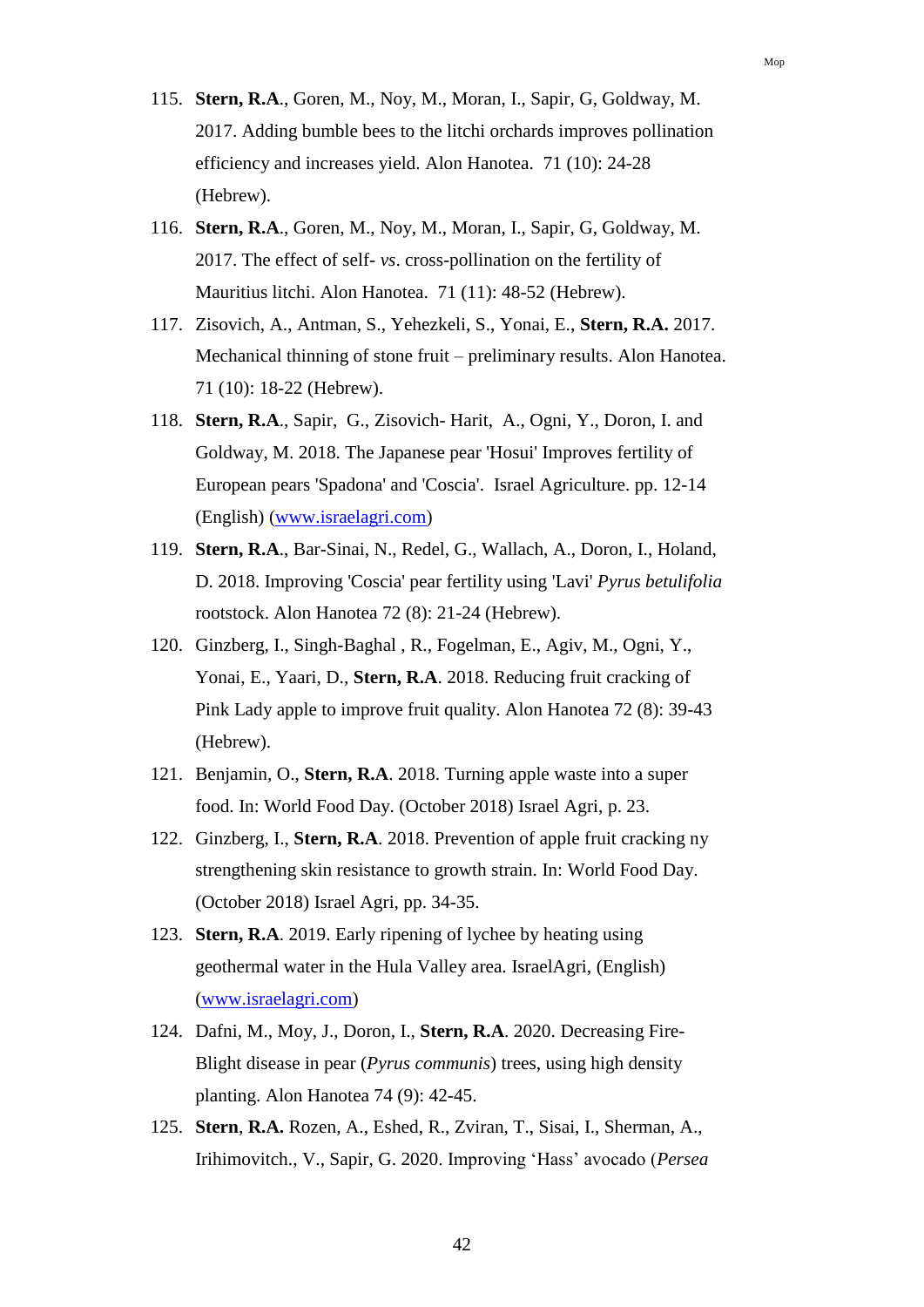*Americana*) pollination with bumblebees increases yield. Alon Hanotea 74 (10): 46-53.

- 126. Sapir, G., Rozen, A., Eshed, R., Zviran, T., Sisai, I., Sherman, A., Irihimovitch., V., **Stern**, **R.A**. 2021. Adding bumble bee to 'Hass' avocado orchard increases yield. 'Avocado Si' (special issue of 'Yevul Si' Journal). March 2021: 52-58.
- 127. Ginzberg, I., Baghal, R.B., Agiv, M., Bar Sinai, N., **Stern R.A**. 2021. Combination of PGRs with net reduces calyx-end cracking in Pink Lady apple. Alon Hanotea 75(3): 30-35.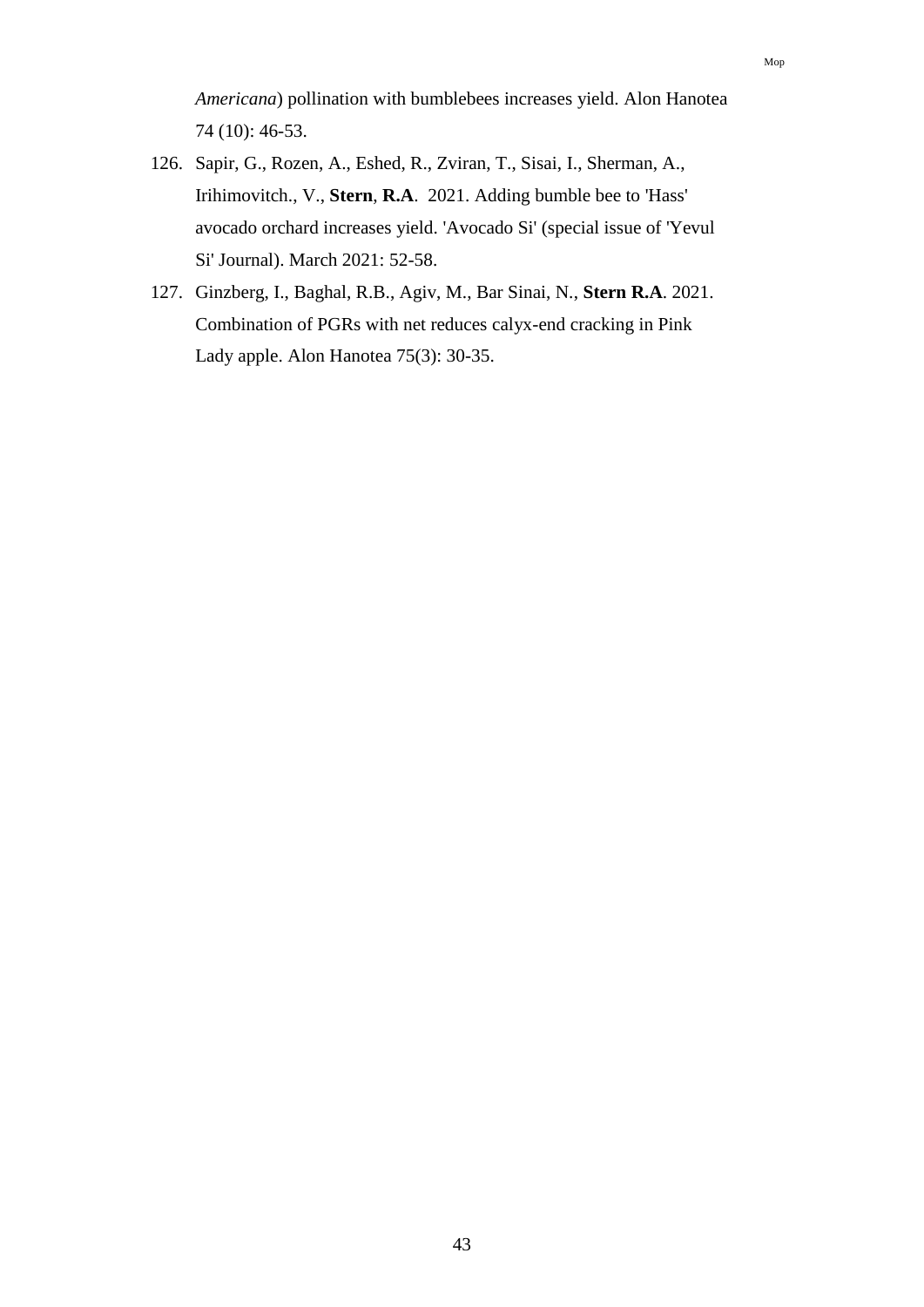## **ABSTRACTS PRESENTED AT SCIENTIFIC CONFERENCES**

- 1. **Stern, R.**, Gur, A. and Altman, A. 1979. The effect of myo-inositol and benzyladenine on root viability in peaches and on the translocation of carbohydrates and cytokinins. Proc. Isr. Soc. Bot. Sci., Rechovot, Israel, April 16, 1979.
- 2. Gur, A., Altman, A., **Stern, R.** and Wolowitz, B. 1986. The role of myoinositol and cytokinins in the survival of rooted peach cuttings. Acta Hort. 179:853.
- 3. **Stern, R.A.** and Gazit, S. 1992. Autumnal water stress checks vegetative growth and increases flowering and yield of litchi. Proc. 5<sup>th</sup> workshop on orchard and plantation systems, Tel Aviv, Israel, June 22-26, 1992. (p. 48).
- 4. **Stern, R.A.** and Gazit, S. 1992. Development and abscission of "Mauritius" litchi fruits and the decrease of abscission by auxin 2,4,5-TP. Proc. 89th Ann. Conference Am. Soc. Hort. Sci., Honolulu, Hawaii, August 1-6, 1992. HortScience 27:108.
- 5. Degani, C., El Batsri, R., **Stern, R.A.** and Gazit, S. 1992. Determination of the pollen parent and its effect on lychee fruit characteristics by isozymic analysis. Proc. 89th Ann. Meeting Am. Soc. Hort. Sci., Honolulu, Hawaii, August 1-6 1992. HortScience 27:136.
- 6. Degani, C., **Stern, R.A.**, El Batsri, R. and Gazit, S. 1994. Pollen parent effect on the abscission of "Mauritius" and "Floridian" lychee fruit. Proc. 24th Intl. Hort. Cong., Kyoto, Japan, August 1994.
- 7. **Stern R.A.**, Shai, O., Yehuda, H., Matityahu, A., Schneider, D., Eisikowitch, D. and Goldway, M. 1999. Reduction in yield of the apple cultivar 'Topred' is due to semi-compatibility with its pollenizer 'Jonathan'. Proc. Isr. Soc. Plant Sci., Weizmann Inst. Sci. Rehovot, Israel. (Abs. #20).
- 8. **Stern R.A.** and Gazit, S. 2000. The polyamine putrescine increases 'Mauritius' litchi yield in Israel. Proc. 1<sup>st</sup> Intl. Symp. on litchi and longan. Guangzhou, China, June 19-23, 2000. (p. 38).
- 9. **Stern, R.A.,** Stern, D., Miller, H., Xu, H.F. and Gazit., S. 2000. The effect of the synthetic auxin 2,4,5-TP and 3,5,6-TPA on yield and fruit size of young 'Fei Zi Xiao' and 'Hei Ye' litchi trees in Guangxi Province, China. Proc. 1st Intl. Symp. on litchi and longan. Guangzhou, China, June 19-23, 2000 (p. 39).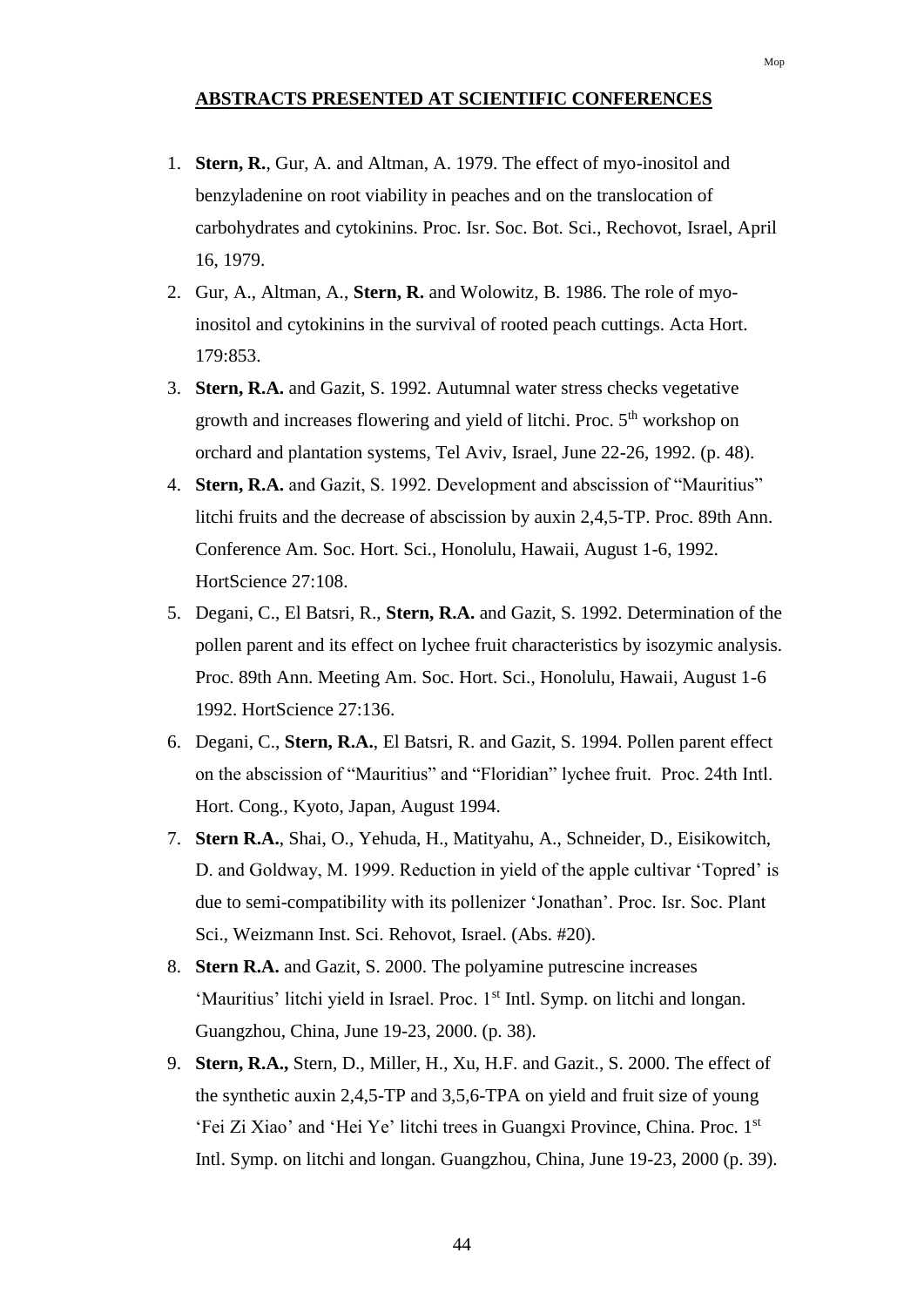- 10. **Stern, R.A.** Sargal, A. and Flaishman, M. 2000. Effect of the synthetic cytokinin CPPU on fruit size and yield of 'Spadona' and 'Coscia' pear (*Pyrus communis L.*). Proc. 8<sup>th</sup> Intl. Symp. on pear, Bologna, Italy, September 4-9, 2000 (p. 255).
- 11. Schneider, D., **Stern, R.A.,** Eisikowitch, D. and Goldway, M. 2001. Self incompatibility in the Golden Delicious apple. Proc. Isr. Soc. Plant Sci. Fac. of Agri. Rehovot, Israel. April 4, 2001. (Israel J. Plant Sci. 49: 167).
- 12. **Stern, R.A.,** Schneider, D., Shay, O., Matityahu, A. and Yehuda, H. 2001. The relationship between yield and self-incompatibility in Rosaceae family. Proc. Biotechnology of Plants. Tel-Hai academic college, Israel. May 3, 2001. (Abs. #8).
- 13. Schneider, D., **Stern, R.A.,** Eisikowitch, D. and Goldway, M. 2002. Semicompatibility of S-alleles between apple cultivars as a bio-ecological alternative for chemical thinning of over cropping. Proc.  $27<sup>th</sup>$  Intl. Cong. on Sexual Plant Reproduction, Lublin, Poland, July 2002. (p. 138).
- 14. Sapir, G., **Stern, R.A.,** Eisikowitch, D. and Goldway, M. 2002. Determination of S-allele compatibility between Japanese plum cultivars by PCR analysis. Proc. 27<sup>th</sup> Intl. Cong. on Sexual Plant Reproduction, Lublin, Poland, July 2002. (p. 133).
- 15. **Stern, R.A.** and Flaishman, M. 2002. Synthetic cytokinins increase fruit size of 'Royal Gala' (*Malus domestica*) apple in Israel. Proc. 26<sup>th</sup> Intl. Hort. Cong., Toronto, Canada. August 11-17, 2002. (p. 371).
- 16. Shahak, Y., Gussakovsky, E.E., Atzmon, I., Doron, I., **Stern, R.A.** and Naor, A. 2002. A new approach for light manipulation in fruit trees. Proc. 26<sup>th</sup> Intl. Hort. Cong. in Toronto, August 11-17, 2002. (p. 379-380).
- 17. Naor, A., Flaishman, M., **Stern. R.A.** and Erez, A. 2002. Temperature effects on releasing apple buds from dormancy. Proc. 26<sup>th</sup> Intl. Hort. Cong. in Toronto, August 11-17, 2002 (p. 161).
- 18. **Stern, R.A.** and Gazit, S. 2003. The effect of 22/12 and 22/17ºC temperature regimes and day length on flower induction in 'Mauritius' and 'Floridian' litchi. Proc. 2nd Intl. Symp. on litchi, longan, Rambutan and other Sapindaceae plants, Chiangmai, Thailand, August 25-28, 2003. (p. 82).
- 19. **Stern, R.A.,** Goren, M. and Gazit, S. 2003. The effect of shoot pruning during the fall and winter on litchi flowering and yield. Proc. 2nd Intl. Symp. on litchi,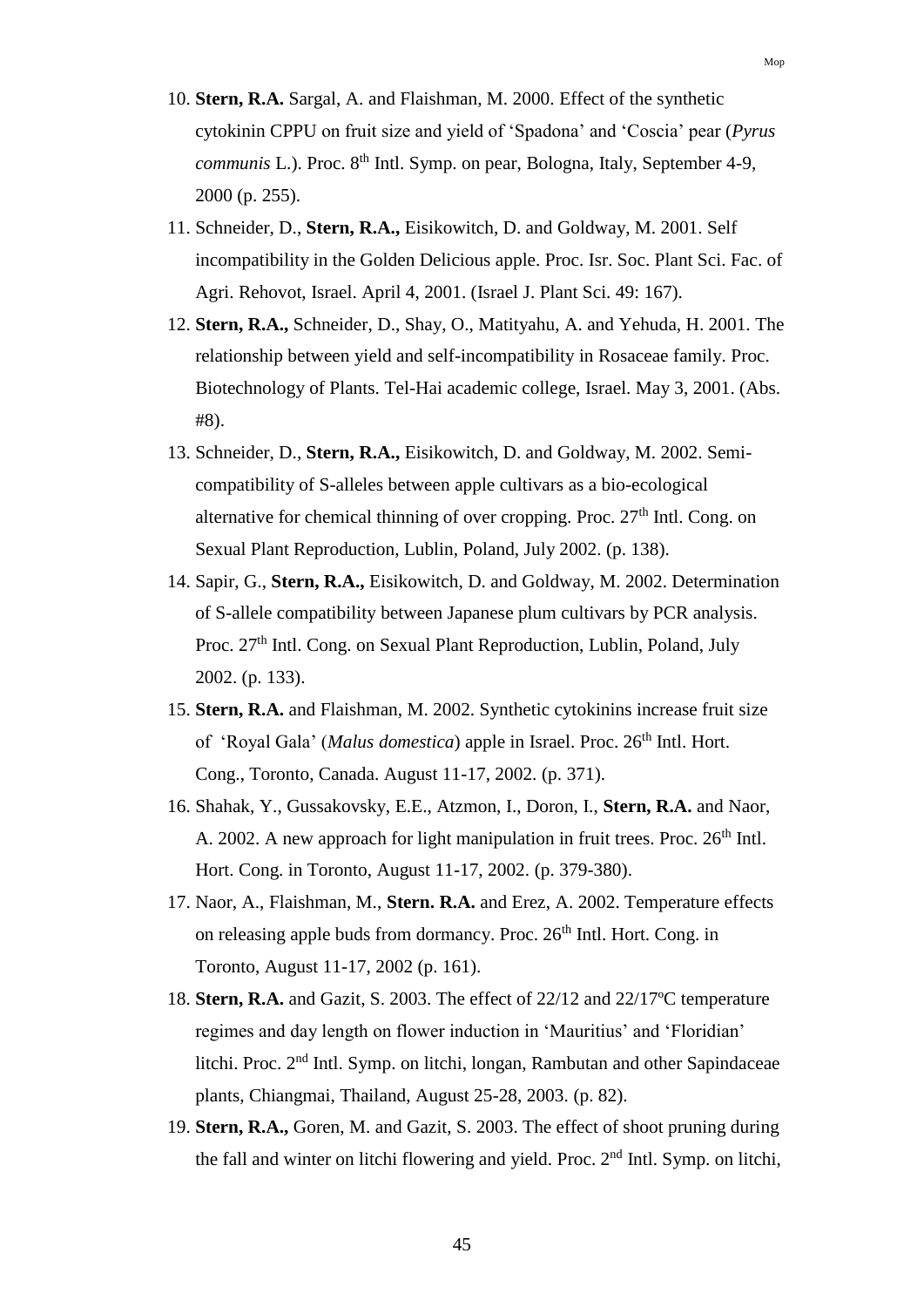longan, Rambutan and other Sapindaceae plants, Chiangmai, Thailand, August 25-28, 2003. (p. 50).

- 20. Shahak, Y., **Stern, R.A.,** Gussakovsky, E.E., Cohen, Y. and Naor, A. 2003. Light-modifying nets: assessed benefits in apple orchards. Proc. 100<sup>th</sup> Ann. Conference Am. Soc. Hort. Sci., Rhode Island, USA, October 3-6, 2003. (HortScience 38 p. 739.)
- 21. **Stern R. A**., Dag, A., Zisovich, A., Shafir, S. and Goldway, M. 2004. Sequential introduction of honeybee colonies increases cross-pollination, fruitset and yield of 'Spadona' pear (*Pyrus communis* L.). Proc. 9<sup>th</sup> Intl. Symp. on pear, Stellenbosch, South Africa, February 1-6, 2004. (p. 15).
- 22. Flaishman, M., Shargal, A., Lev-Yadun, S., **Stern. R.A**. and Grafi, G. The synthetic cytokinins CPPU and TDZ prolong the phase of cell division in developing pear (*Pyrus communis* L.) fruits. Proc. 9th Intl. Symp. on pear, Stellenbosch, South Africa, February 1-6, 2004 (p. 16).
- 23. Goldway, M, Zisovich, A., Shafir, S. and **Stern, R.A**. 2004. Application of Salleles molecular analysis as mean to elucidate low yields in the pear orchard. Proc. 9th Intl. Symp. on pear, Stellenbosch, South Africa, February 1-6, 2004 (p. 15).
- 24. Naor, A., Flaishman, M., **Stern, R.A.** and Erez, A. 2004. Temperature effects on dormancy completion of vegetative and reproductive buds in apple. Proc. 3<sup>rd</sup> Intl. Symp. on plant dormancy, Wageningen, Holland, May 25-28, 2004. (p. 54).
- 25. Dag, A., Shafir, S., Goldway, M., Zisovich, A. and **Stern, R.A.** 2004. Timing of hive introduction and their density affects pollination effectiveness, fruit set and yield in apple and pear orchards. Proc. 1<sup>st</sup> European Conference of Apidology, Udine, Italy, September 19-23, 2004. (p. 77).
- 26. Sapir, G., **Stern, R.A.**, Shafir, S. and Goldway, M. 2005. Investigation of the plant gametophitic self incompatibility mechanism using yeast as the research system. Proc. 1st Scientific Symp. of Migal Tech. Cent. Kefar Bloom, Israel, February 23, 2005. (Abs. # 18).
- 27. **Stern, R.A.**, Flaishman, M. and Ben-Arie, R. 2006. Auxins increase fruit size of 'Bing' (*Prunnus avium L*.) cherry in a warm climate. Proc. 26<sup>th</sup> Intl. Hort. Cong., Seoul, Korea, August 13-19, 2006 (p. 305)

Mop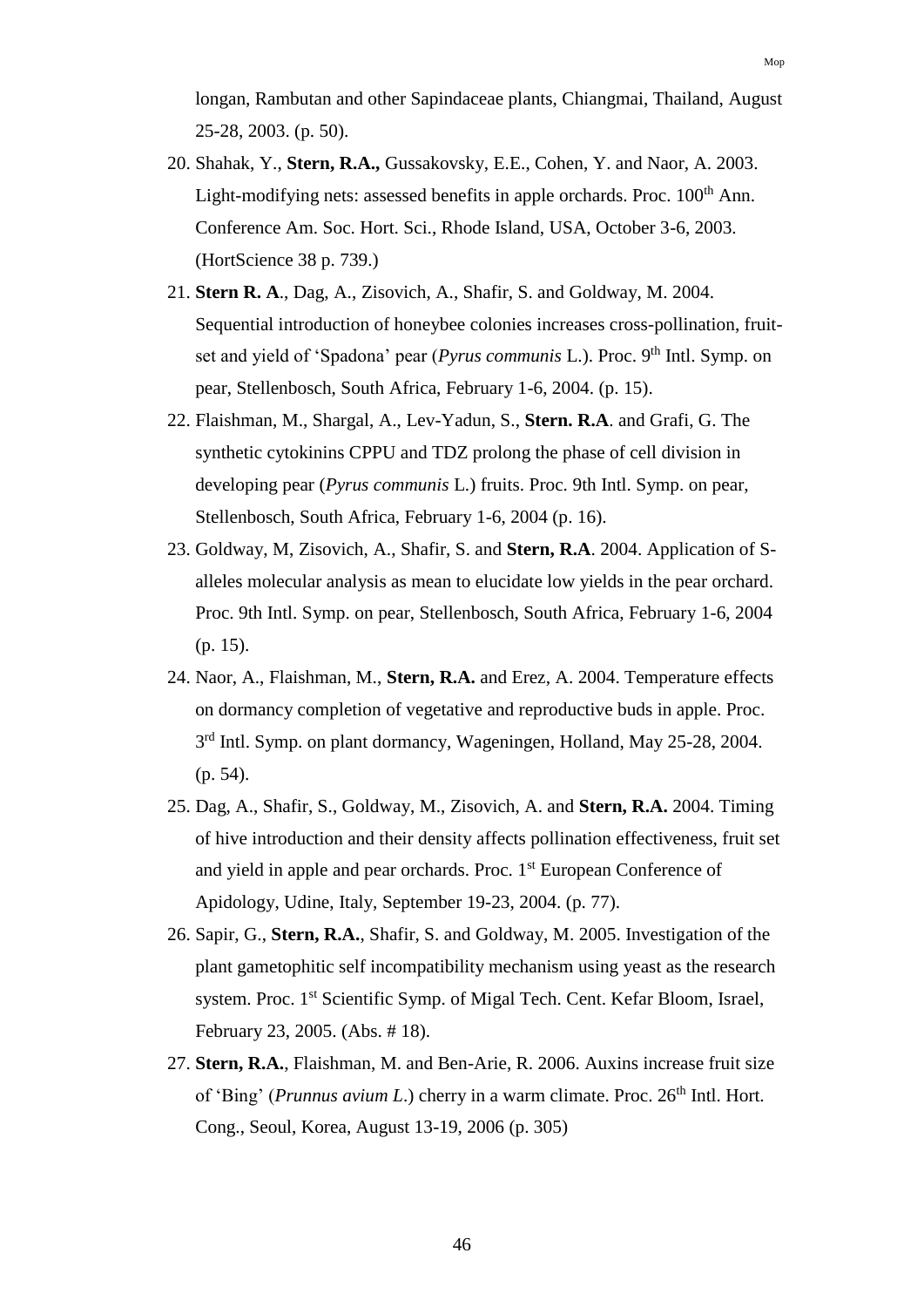- 28. **Stern, R.A.** and Ben-Arie, R. 2006. Effect of the synthetic auxin 3,5,6-TPA on preharvest drop, fruit quality and maturation of 'Delicious' and 'Jonathan' apples. Proc.  $26<sup>th</sup>$  Intl. Hort. Cong., Seoul, Korea, August 13-19, 2006 (p. 305)
- 29. Goldway, M., Sapir, G., Shafir, S. and **Stern, R.A**. 2006. Genetic compatibility and fruit yield in sub-optimal conditions for growth and pollination in *Rosaceae* cultivars. Proc. 26<sup>th</sup> Intl. Hort. Cong., Seoul, Korea, August 13-19, 2006 (p. 253)
- 30. Dag, A., Afik, O., **Stern, R.A**. and Shafir, S. 2006. Selection of honey bees strains for pollination of specific crop. Proc  $2<sup>nd</sup>$  European Conf. of Apidology. Prague, Czech Republic, September 10-15, 2006 (p. 52).
- 31. **Stern, R.A.** 2007. *Pyrus betulifolia* is the best rootstock for the 'Coscia' pear in the warm climate of Israel. Proc.  $10<sup>th</sup>$  Intl. Symp. on pear, Peniche, Portugal, May 20-27, 2007 (p. 61).
- 32. **Stern, R.A.** 2007. Increasing fruit size of Spadona and Coscia (*Pyrus communis*) pears in a warm climate, with plant growth regulators. Proc.  $10<sup>th</sup>$ Intl. Symp. on pear, Peniche, Portugal, May 20-27, 2007 (p. 20).
- 33. Goldway, M., Zisovich, A. and **Stern, R.A**. 2007. Understanding the gametophytic self-incompatibility system and its impact on the cultivation of pears. Proc. 10<sup>th</sup> Intl. Symp. on pear, Peniche, Portugal, May 20-27, 2007 (p. 18).
- 34. Sapir, G., Goldway, M, Shafir, S. and **Stern, R.A.**, 2007. Gametophytic selfincompatibility in Japanese plum (*Prunus salicina*). Proc. 104<sup>th</sup> Ann. Conference Amer. Soc. Hort. Sci. Scottsdale, Arizona, July 16-19, 2007 (HortScience 42: 903-904).
- 35. **Stern, R.A.** 2007. Pollination and fertilization in deciduous trees problems and solutions. Proc.  $15<sup>th</sup>$  Ann. Symp. on pollination. Volcani Inst. Israel, December 5, 2007 (p. 10).
- 36. **Stern, R.A**.and Doron, I. 2008. Performance of 'Coscia' pear (*Pyrus communis*) on nine rootstocks in the north of Israel. Proc. 9<sup>th</sup> Intl. Symp. on integrating canopy, rootstock and environmental physiology in orchard systems, Geneva, New York, USA, August 4-8, 2008 (p. 110).
- 37. Flaishman, M. and **Stern, R.A**. 2008. Increasing fruit size: effects of cytokinines and auxins and their mode of action. Proc. Intl. Workshop of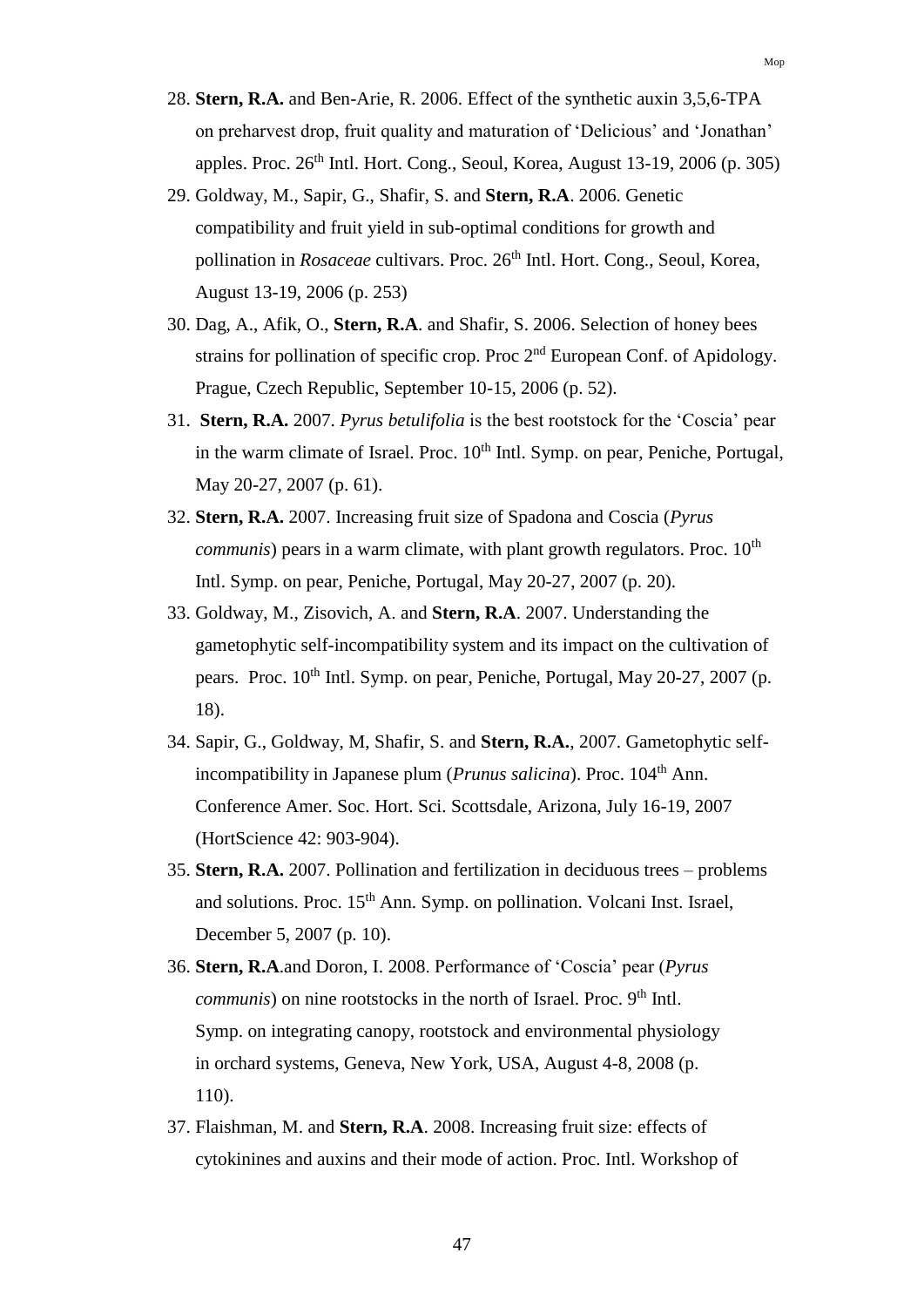- 38. Schneider, D., Goldway, M., Birger, R. and **Stern**, **R.A**. 2009. Growth control of 'Arbequina' high density olive orchard by uniconazole. Proc. 11<sup>th</sup> Intl. Symp. on Plant Bioregulators, Bologna, Italy, September 20-24, 2009 (p. 175).
- 39. **Stern, R.A.,** Raz, A. and Goldway, M. 2009. The growth retardant uniconazole is an effective blossom thinner for 'Bing' cherry (*Prunus avium*). Proc. 6<sup>th</sup> Intl. Symp. on Cherry, Renaca - Vina del Mar, Chile, November 15-19, 2009 (p. 89).
- 40. Schneider, D., Goldway, M. and **Stern, R.A**. 2010. Difference in selffertilization efficiency among three loquat cultivars. Proc. 3<sup>rd</sup> Intl. Symp. on loquat, Antakya – Hatay, Turkey, May 3-6, 2010 (p. 24).
- 41. Zisovich, A., Raz, A., **Stern, R.A**., and Goldway, M. 2011. Syrian pears (*Pyrus syriaca*) as a pollinators for European pear (*Pyrus communis*) cultivars. Proc. 1<sup>st</sup> Intl. Symp. on Floral Biology and Sincompatibility in fruit species, Trento, Italy, June 22-25, 2011 (p. 52).
- 42. Goldway, M., **Stern, R.A**., Zisovich, A., Raz, A., Sapir, G., Schneider, D. and Niska, R. 2011. The self-incompatibility fertilization system in *Rosaceae*: agricultural and genetic aspects. Proc. 1<sup>st</sup> Intl. Symp. on Floral Biology and S-incompatibility in fruit species, Trento, Italy, June 22-25, 2011 (p. 17).
- 43. Gur, L., Reuveni, M, **Stern, R.A**. and Cohen, Y. 2012. Etiology and control of alternaria blotch caused by *alternaria alternate* apple pathotype on 'Cripps Pink' apple fruit. Proc. 33<sup>rd</sup> National Symp. of the Israeli Phytopathological Society, Rehovot, Israel, February 17, 2012.
- 44. **Stern, R.A**., Zisovich, A., Goldway, M., Baras, Z., Saar Y. and Schneider, D. 2012. Increasing Cross-Pollination of Apple and Pear by Adding Bumblebees (*Bombus terrestris*) to the Orchards. Proc. 2<sup>nd</sup> Intl. Symp. on Plant Reproductive Biology. Pecs, Hungary, April 15-20, 2012 (p. 28).
- 45. Goldway, M., Zisovich, A., Raz, A., Sapir, G., Schneider, D., Serty, K., Yaron, A., Niska, R. and **Stern, R.A**. 2012. The self incompatibility fertilization system in *Rosaceae*, agricultural and

Mop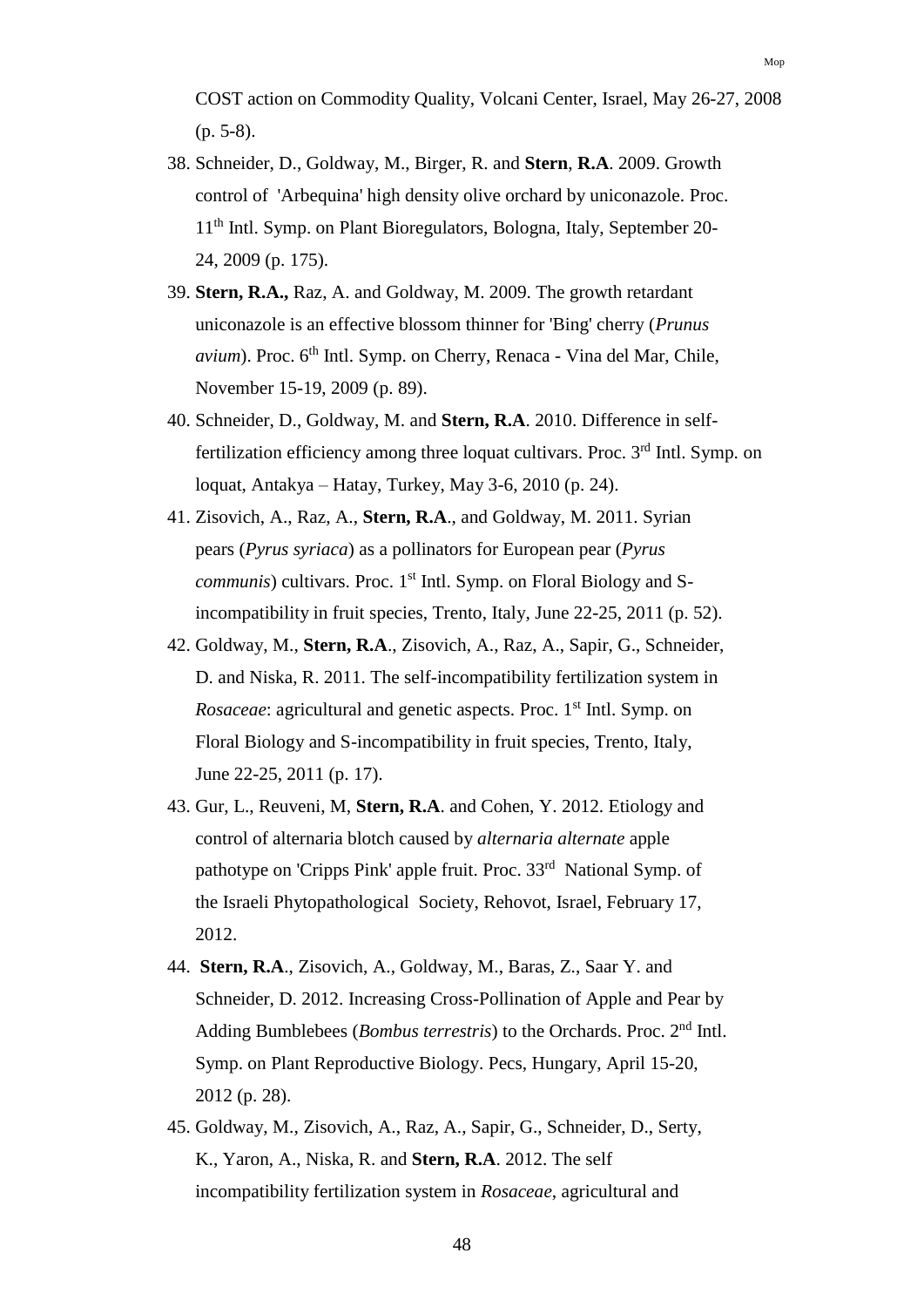genetic aspects. Proc. 2<sup>nd</sup> Intl. Symp. on Plant Reproductive Biology. Pecs, Hungary, April 15-20, 2012 (p. 31-32).

- 46. Gur, L., Reuveni, M, **Stern, R.A**. and Cohen, Y. 2013. Integrated control of *alternaria blotch* on 'Cripps Pink' apple fruit. Proc. 34<sup>th</sup> National Symp. of the Israeli Phytopathological Society, Rehovot, Israel, February 19-20, 2013.
- 47. Schneider, D., Love, C., Noy, M. and **Stern, R.A**. 2013. Factors affecting 'Maya' and 'Omer' mango cultivars production in Israeli orchards. Proc. 10<sup>th</sup> Intl. Symp. on Mango. Bavaro, Punta Cana, Dominican Repoblic, June 3-7 2013 (p. 39).
- 48. **Stern, R.A**. 2013. Preliminary results of the photosynthetic inhibitor BREVIS (metamitron) used for apple thinning in Israel.  $15<sup>th</sup>$  European meeting of fruit thinning (EUFRIN). Lisbon, Portugal. March 6-10 2013.
- 49. Raz, A., Shafir, S., **Stern, R.A.** and Goldway, M. Involvement of *Fbox* gene in the self-incompatibility fertilization system in apricot (*Prunus armeniaca*). European Molecular Biology Organization (EMBO) Conference on Ubiquitin proteins, Rivadel Garda, Italy, October 1-5, 2013.
- 50. **Stern, R.A.** 2014. The photosynthesis inhibitor metamitron is an effective fruitlet thinner for 'Gala' apple in the warm climate of Israel. Proc. 29<sup>th</sup> Intl. Hort. Cong. on Abscission, Brisbane, Australia, August 17-22, 2014.
- 51. **Stern, R.A**. 2014. Available technology to overcome flowering and fruit-set problems in lychee. Proc. 29<sup>th</sup> Intl. Hort. Cong. on Abscission, Brisbane, Australia, August 17-22, 2014.
- 52. **Stern, R.A**. 2014. The high thinning efficiency of metamitron (Brevis<sup>®</sup>) in Israel is due to the high night temperature.  $16<sup>th</sup>$  European meeting of fruit thinninf (EUFRIN). Einsiedeln, Switzerland. February 27- March 3, 2014.
- 53. **Stern, R.A**. 2014. Increasing yield of deciduous fruit trees using a combination of honey bees and bumble bees.  $16<sup>th</sup>$  Tel Hai Conference on Galilee Research, Tel Hai, Israel, April 30 – May 1, 2014. p. 63-64.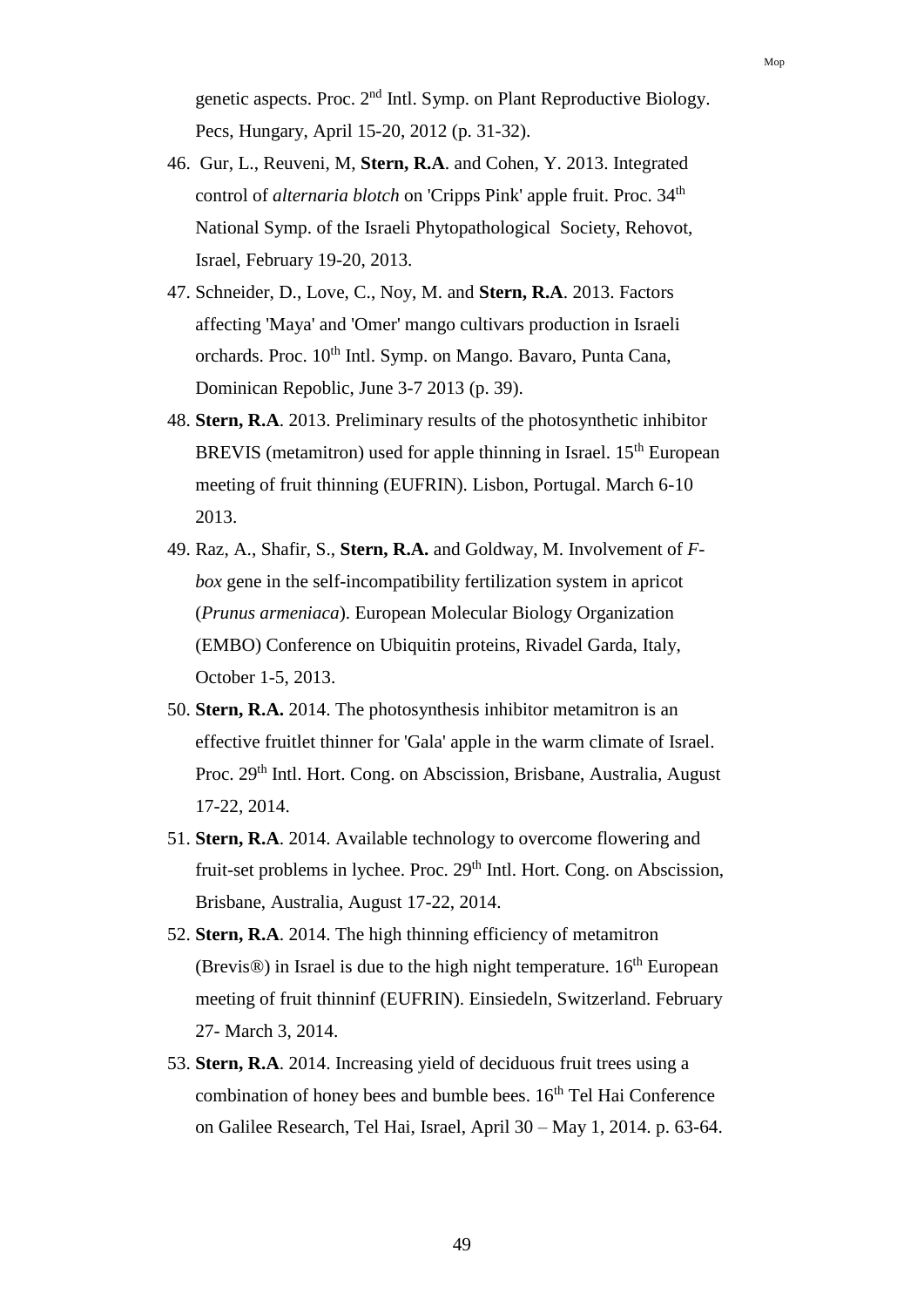- 54. Schneider, D. and **Stern, R.A**. 2014. Experiments to reduce labor costs of hand thinning for 'Akko-1' using an organosilicone surfactant. 4<sup>th</sup> Intl. Symp. on loquat, Palermo, Italy, May 11-15 2014 (p. 66).
- 55. Schneider, D., Niska, R., **Stern, R.A**. and Goldway, M. 2014. Spontaneous self-pollination in 'Yehuda' and 'Akko 1' self-compatible loquat cultivars. 4<sup>th</sup> Intl. Symp. on loquat, Palermo, Italy, May 11-15 2014 (p. 32).
- 56. **Stern, R.A**. 2015. Thinning 'Golden Delicious' apple with the photosynthetic inhibitor metamitron – a different approach. Intl. Workshop on Alternate Bearing, Rehovot, Israel, January 28-29, 2015.
- 57. Azmon, G., **Stern, R.A**., Goldway, M. 2015. Increasing pollination and fertilization of *Rosacea* by adding Bumble bees to the orchards. Proc. 11<sup>th</sup> Scientific Symp. of MIGAL Tech. Cent. Gonen, Israel, February 26, 2015 (Abs. #18).
- 58. **Stern, R.A**. 2016. Increasing yield of apple trees using bumble bees (*Bombus terestriss*). 18th Tel-Hai Conference on Galilee Research, Tel-Hai, Israel, April 13-14, 2016. p. 13. (Lecture presentation)
- 59. Ginzberg, I., **Stern R.A**., Joshi, M. Fogelman, E. 2017. Strengthening apple fruit resistance to skin cracking by application of PGRs. International Symposium on "Plant Growth Regulators in plants", Tokyo, Japan. August-September 2017.
- 60. **Stern, R.A**. 2018. Interrelationships between honeybees and bumblebees pollinating fruit trees: Synergy or Antagonism? International Symposium on "Beneficial Expressions of Insects", Afula, Israel. March 2018. (Keynote Lecture)
- 61. **Stern, R.A**. 2018. PGRs as a means to improve productivity in deciduous and subtropical fruit trees. International Symposium on PGRs, San Juan, Puerto Rico. June 2018. (Keynote Lecture)
- 62. Levinkron, S., Fahima, A., Lichter, A., Harpaz, S., **Stern, R.A**., Eyal Y., Goren, M. 2018. New approaches in post-harvest litchi pericarp browning control. Proc. 30<sup>h</sup> Intl. Hort. Cong. on Tropical and Subtropical fruits, Istanbul, Turkey, August 2018.
- 63. Munther, R., Crane, O., **Stern. R.A.** 2019. Examine the factors that influence the color accumulation in the Cripps Pink apple. Proc. 15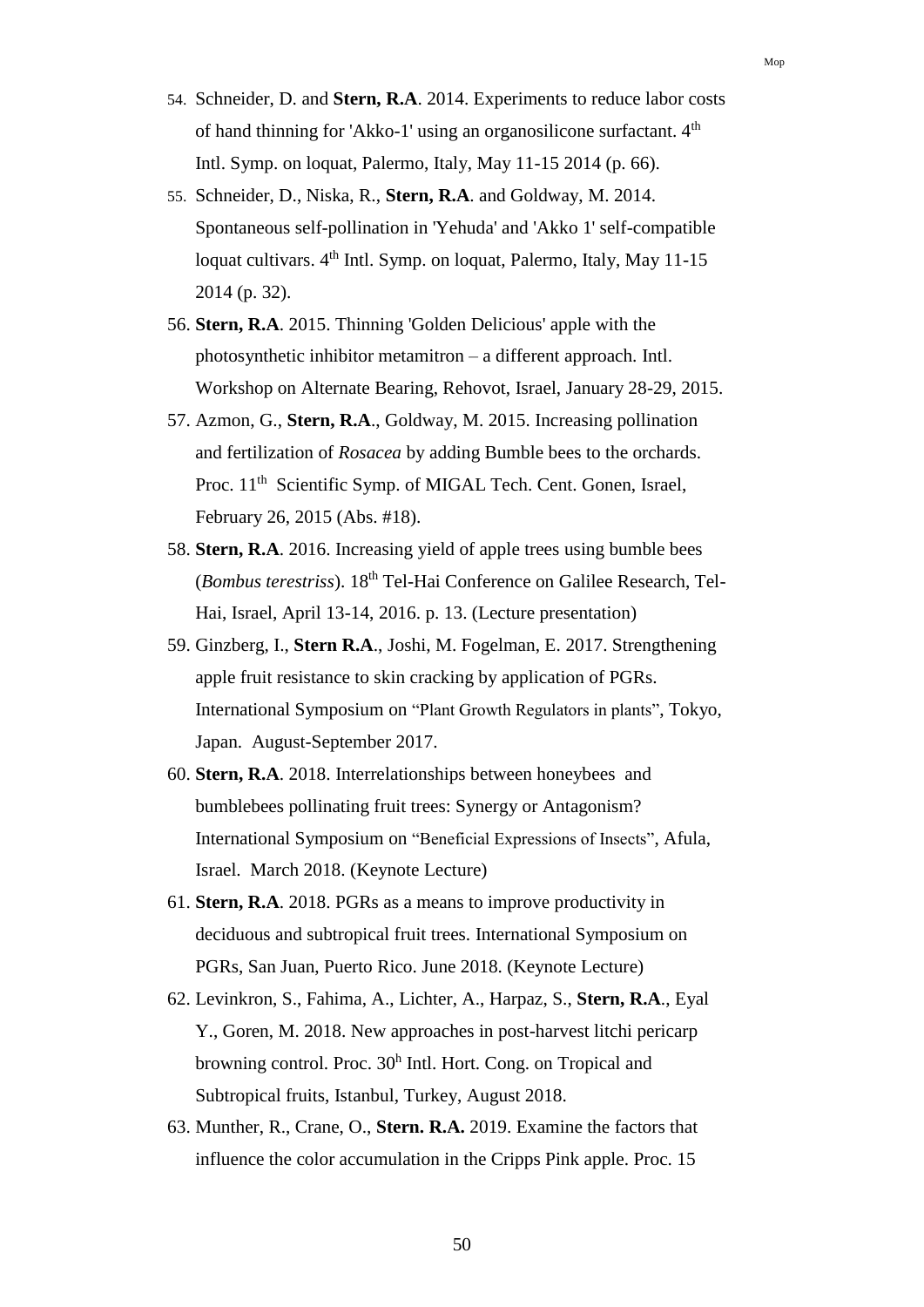Scientific Symp. of MIGAL Tech. Sent. Galilion, Israel, February 26, 2019. Pp. 14-15. (Abs. # ?).

- 64. Cohen, L., Crane, O., **Stern, R.A**. 2019. Early picking during April, of high quality sweet cherry, growing under high tunnel structure. Proc. 15 Scientific Symp. of MIGAL Tech. Sent. Galilion, Israel, February 26, 2019. Pp. 15-16. (Abs. # ?).
- 65. Dafni-Yelin, M., Moy, Y., **Stern, R.A**., Doron, I., Zilberstein, M. 2021. High-density pear orchard shows reduced tree sensitivity to fireblight damage. Israel Organizational Behavior Conference (IOBC), Tel Aviv Univ. 2021.
- 66. **Stern, R.A**., Sapir, G., Sherman, A., Irihimovitch. Bumblebees (Bombus terrestris) improve 'Hass' avocado (Persea americana) pollination. 1<sup>st</sup> Agriculture Conference, Ramat Gan, Israel. October 4-6 2021.
- 67. Rytwo, G., **Stern, R.A.** 2021. Significant reduction of CO<sup>2</sup> concentration in litchi trees growing in greenhouse.  $1<sup>st</sup>$  Scientific Symp. on Climate Change at Tel Hai Collage, December 12, 2021 (Poster+Lecture).
- 68. Ginzberg, I., Kaplan, Y., **Stern, R.A.** 2021. Control of apple fruit cracking in hot climate by shaping skin traits. 14 Intl. Symp. on plant Bioregulators in fruit production. Trento, Italy, February 16-20, 2022 (Abs. #6). (Oral presentation).
- 69. Ginzberg, I., Kaplan, Y., **Stern, R.A.** 2022. Strengthening fruit-skin resistance to cracking by application of plant growth regulators. Proc. 31<sup>st</sup> Intl. Hort. Cong. on integrative approaches to product quality in fruits and vegetables. Angers, France, August 2022 (Abst. #9).
- 70. Dafni-Yelin, M., Moy, J.C., **Stern, R.A**., Doron, I., Zilberstein, M., Michaeli, D. 2022. High-density 'Spadona' pear orchard shows reduced tree sensitivity to fire blight damage due to decrease tree vigour. Proc.  $42<sup>th</sup>$  National Symp. of the Israeli Phytopathological Society, Volcani, Israel, February 22-23, 2022.
- 71.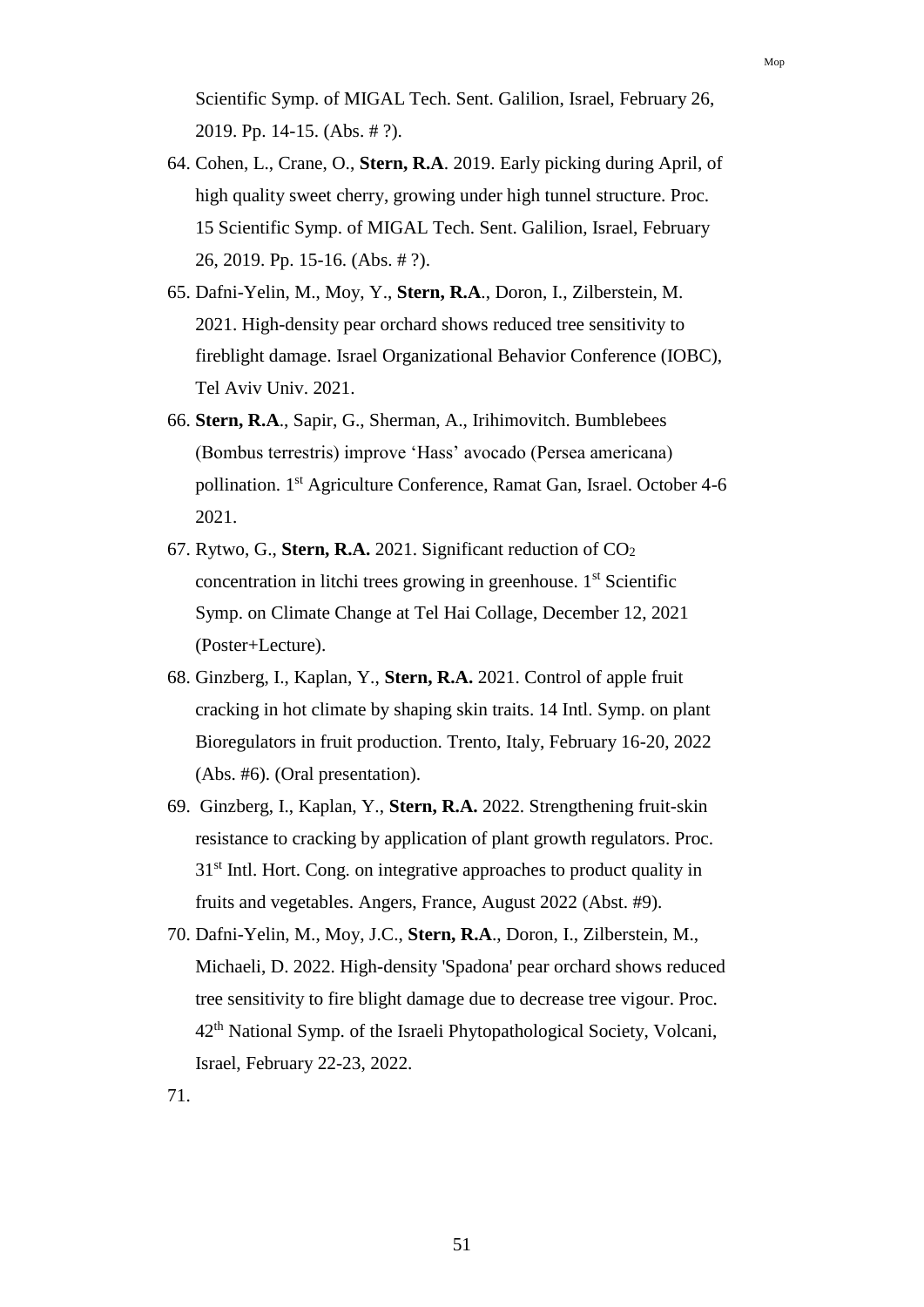- 1. Patent application No. 60/953,098 (July 31, 2007) at the U.S. Patent and Trademark Office (USPTO): "**Use of uniconazole as a fruit thinning agent**". Inventors: Raphael Stern and Martin Goldway.
- 2. Patent application No. 61/056,202 (June 19, 2008) at the U.S. Patent and Trademark Office (USPTO): "**Method for improving colour in pome and stone fruits**".

Inventor: Raphael Stern.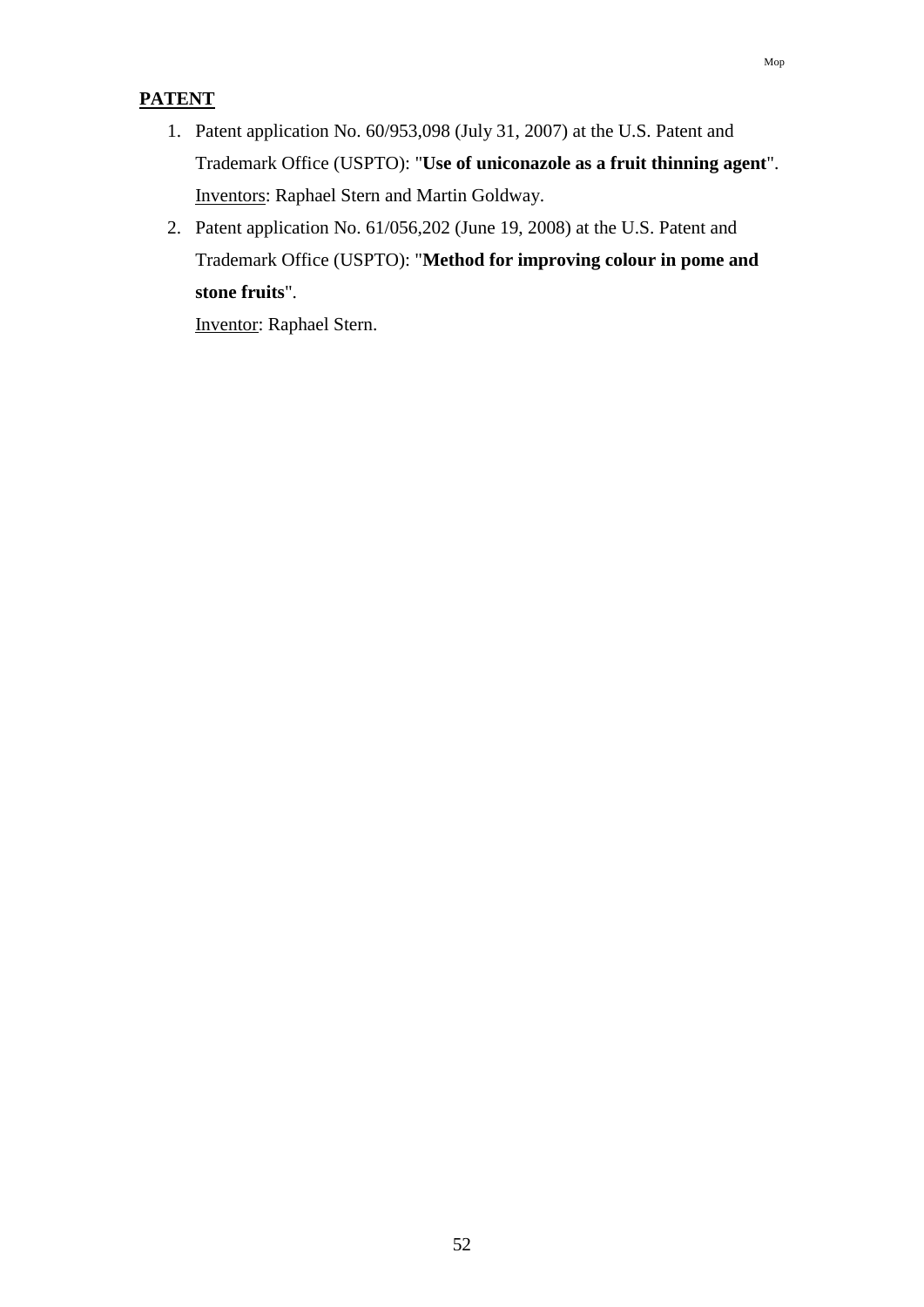## LIST OF MAJOR ACHIEVEMENTS

## **CONTRIBUTION TO AGRICULTURAL RESEARCH**

My research experience includes field and laboratory studies, with special emphasis on the mechanism of fruit tree productivity. My research has concentrated on the following aspects of pollination, fertilization and fruit development of subtropical and deciduous trees.

#### **A. Improving Lychee Productivity**

Worldwide, lychee suffers from the problem of low and irregular bearing. At the end of the 1980s I began a comprehensive study of the reproductive biology of lychee in Israel, with special emphasis on the factors responsible for its poor productivity. The improved understanding obtained enabled us to devise new treatments to improve productivity. Some of these treatments, described below, have also been successfully applied in the main countries growing litchi: China, Florida, Spain and South Africa.

#### 1. Autumnal water stress to improve flowering

In Israel, under a hot and dry summer and cool and rainy winter, lychee trees flower poorly and therefore bear erratic yields. In my research I found that water management after harvest could influence flowering intensity. Autumnal water stress, from early October to the start of the rainy season inhibited vegetative growth and increased the cytokinin levels in the buds, resulting in profuse flowering and a dramatic increase in yield. Due to optimization of the water stress regime, along with a reliable indicator for irrigation control (xylem water potential), the yield was doubled. This autumnal water stress regime has been adopted by the lychee industry in Israel and is now considered a routine method. In addition this method has the added advantage of saving about 15% of irrigation water.

### 2. Auxin treatments to reduce fruitlet abscission

In lychee, even after profuse flowering, induced by autumnal water stress, the yield is often inadequate, mainly as a result of massive fruit drop during the early period of fruit development. In my research, I found that the main abscission wave occurs at the stage of rapid growth of the embryo, which coincides with a fall in the level of endogenous auxin. Two synthetic auxins (2,4,5-TP and 3,5,6-TPA), which were sprayed on the fruitlet at this time, were found to consistently and significantly reduce

Mop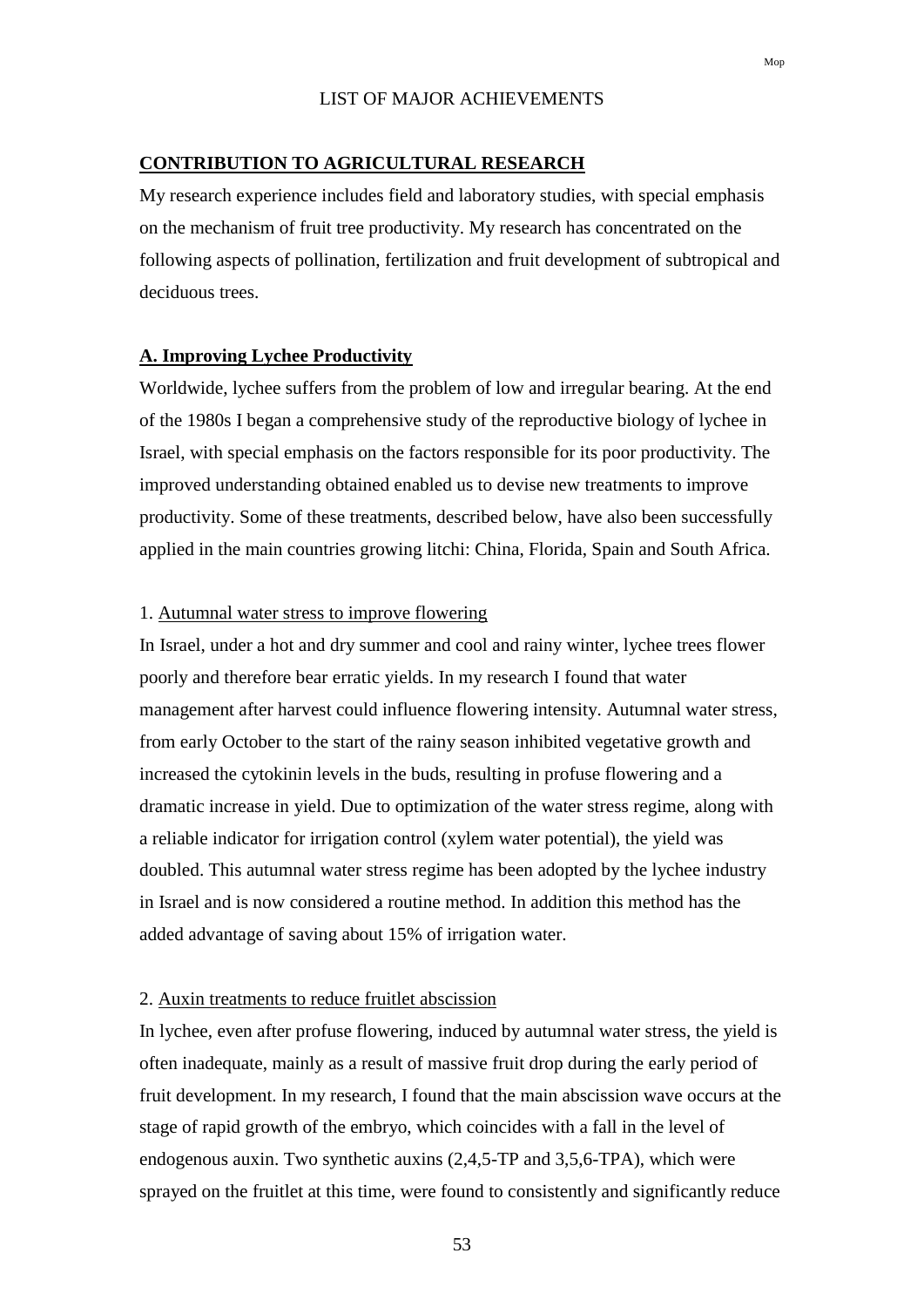lychee fruitlet abscission and dramatically increase the yield of the two main cultivars in Israel and another cultivar in China. Both auxins are now routinely applied in commercial lychee orchards in Israel.

### 3. Auxin treatment to increase fruit size

Size is an important element in marketing fresh lychee fruit, and some of the commercial cultivars do not achieve sufficient size. I have found that treatment with 3,5,6-TPA, applied about a week after the 2,4,5-TP treatment to reduce abscission, increased fruit weight of all 3 commercial cultivars grown in Israel, as well as that of 3 other important cultivars in China. This increase cannot be explained as a result of fruit thinning (as in citrus, apple, etc.), but due to the fruit becoming a stronger sink.

In view of my research activity on lychee I was asked to write a chapter on "Plant Growth Regulators in Lychee" in the book "Plant Growth Regulators in Agriculture and Horticulture", which was published in 2000, a chapter on "The Reproductive Biology of the Lychee" for "Horticulture Reviews", published in 2003, and 4 chapters on "Lychee and Longan" ("Flowering", "Fruit set and Development", "Taxonomy, Botany and Plant Development" and "Origin, History, Production and Processing") for the book "Lychee and Longan: botany, cultivation and uses", which was published by CABI Publishing in 2005. On 2014, I was the keynote speaker on litchi productivity at the Tropical Symp., which held during the 29<sup>th</sup> International Horticultural Congress in Brisbane, Australia.

#### **B. Increasing Fruit Size**

In the warm climate of Israel a lot of fruit species produce a relatively small fruits, which obtains low prices on the market. Therefore, the economic benefits of treatments capable of improving the average fruit size are potentially very high.

#### 1. Apple and pear

I have found that in three pear cultivars (Spadona, Coscia and Spadochina) and three apple cultivars (Red-Delicious, Golden-Delicious and Royal-Gala) the endogenous cytokinin level does not permit the full exploitation of the cell division phase of fruit growth. When treated with the synthetic cytokinin (CPPU, BA or TDZ) at the cell division phase, fruit size was increased and fruit size distribution changed dramatically without affecting fruit thinning and fruit shape. As a result, an increase in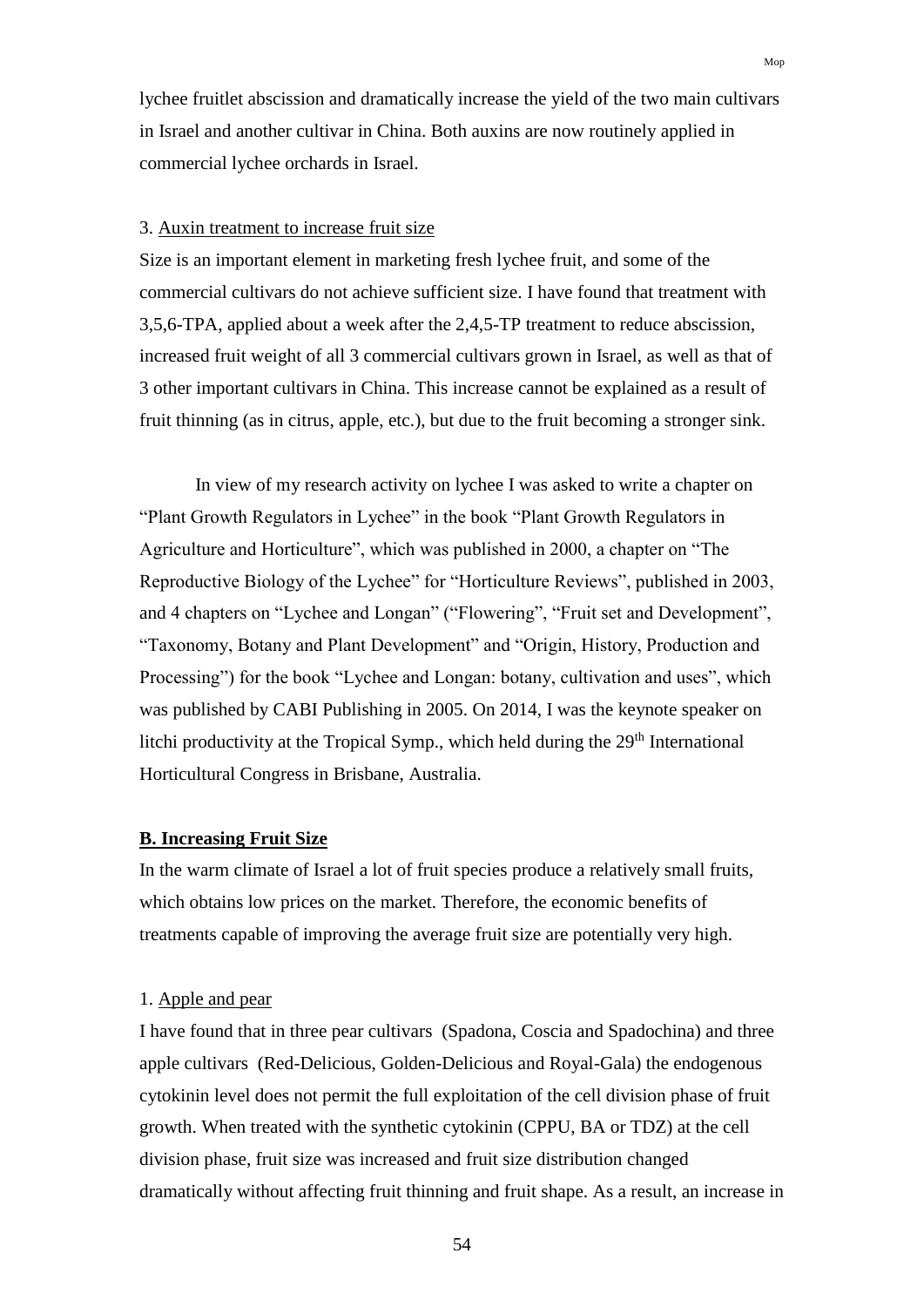yield was obtained. In pears, I found many more cells at the cell division phase and a longer cell division period in treated fruit compared to control fruit. This method is now routinely applied in commercial apple and pear orchards in Israel.

#### 2. Plum, apricot and cherry

I have found that the endogenous auxin level does not permit to the full exploitation of the cell expanding phase of fruit growth. When treated with the synthetic auxin (2,4-DP; 3,5,6-TPA; NAA+2,4-D) at the pit hardening phase, fruit size was increased without affecting fruit thinning and shape.

# **C. Pollination in Deciduous (apple, pear and plum) and Subtropical (avocado and lychee) Fruit**

The 'Red Delicious' apple, the 'Spadona' pear and most of the plum cultivars exhibit complete self-incompatibility, therefore their fruit production depends totally on cross pollination, especially by honeybees, which are the ultimate apple and pear pollinators. Weather conditions during the blooming period may be unfavorable for bee flight, pollination, pollen-tube growth and fertilization making the extent of cross pollination the yield-limiting factor. I have developed a new technique of sequential introduction of honeybee colonies and, by doubling their density, have significantly improved bee activity and efficiency in cross pollination, leading to considerable increase in yield and fruit size (total number of fruit per tree, and larger fruit due to increased seed number). This technique is now applied in all commercial apple, pear and plum orchards in Israel. In a new research I have found that adding bumble bees to the apple and pear orchards increased the activity of honey bees on the flowers and improved their efficiency as pollinators. As a result we received more seeds which increased the size of the fruit. In my latest research (2015-2019) I have found that in avocado, that is not attractive at all and even in lychee trees, which are very attractive to honey bees, I managed to increase the percentage of cross-pollination by adding bumble bees to the honey bee hived in the orchard. As a result we received better yield and fruit size.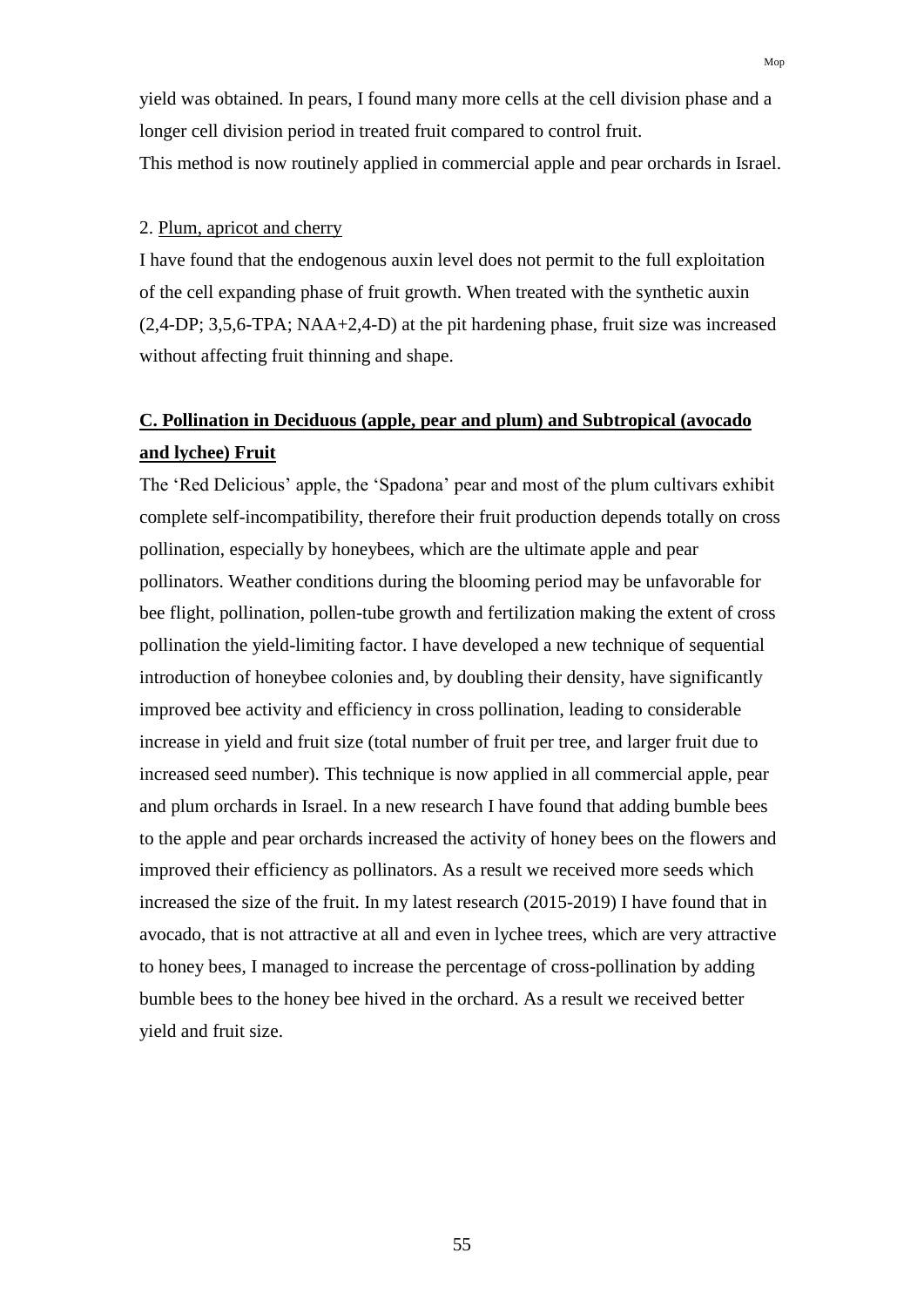# **D. The Gametophytic Self-Incompatibility Fertilization System in Apple, Pear, Plum and Apricot**

In apples, pears and other fruit belonging to the Rosaceae plant family, fertilization is controlled by the gametophytic self-incompatibility (GSI) fertilization system. As a result, in order to achieve fruit-set and yield, cultivars depend on cross-pollination by a compatible pollenizer. In GSI, the outcome of pollination is determined by a single polymorphic gene locus, the S-locus. When the pollen grain carries an S-allele, which is harbored also in the pistil, it will be rejected. Yet, when the pollen S-allele differs from that of the pistil, fertilization will take place.

Since the GSI system has not been fully elucidated, I have studied it in order to increase our understanding of how this system works and to identify the best pollenizers for 'Red Delicious' apple, 'Spadona' pear and some Japanese plum cultivars.

The S alleles of all the apple, pear, apricot and Japanese plum cultivars, grown in Israel, have been identified. Thus, a full picture of the pollen flow in the orchard could be achieved. For example, in apple I found that 'Jonathan' is a weak pollenizer for 'Red Delicious' compared to 'Golden Delicious' due to semi-compatibility between 'Jonathan' and 'Red Delicious'; that 'Golden Delicious' features a very poor selfcompatibility in the warm climate of Israel and so on.

The method in all species is being applied in order to investigate cases in which pollination and fertilization are suspected to be the main reason for low yields, overcropping or low fruit quality.

## **E. Thinning of Stone Fruit: Peach-Nectarine, Cherry, Apricot and Plum)**

Commercial success on stone fruit cultivation, especially peach, nectarine and apricot, depends on fruit thinning, in order to reduce crop load and to obtain large-sized fruit that gains good prices. However, no successful chemical thinning method has so far been developed for stone fruit, as for pome fruit. Therefore, hand thinning is practiced, although this is less effective in enlarging the fruit, as well as being more expensive. I have developed three different chemical methods to replace hand thinning, which are being adopted in commercial stone fruit orchards:

1. Gibberellin sprays at the time of fruit bud differentiation (summer), that reduce flower production in the following year, half the time required for hand thinning (for correction) and greatly improve fruit size distribution.